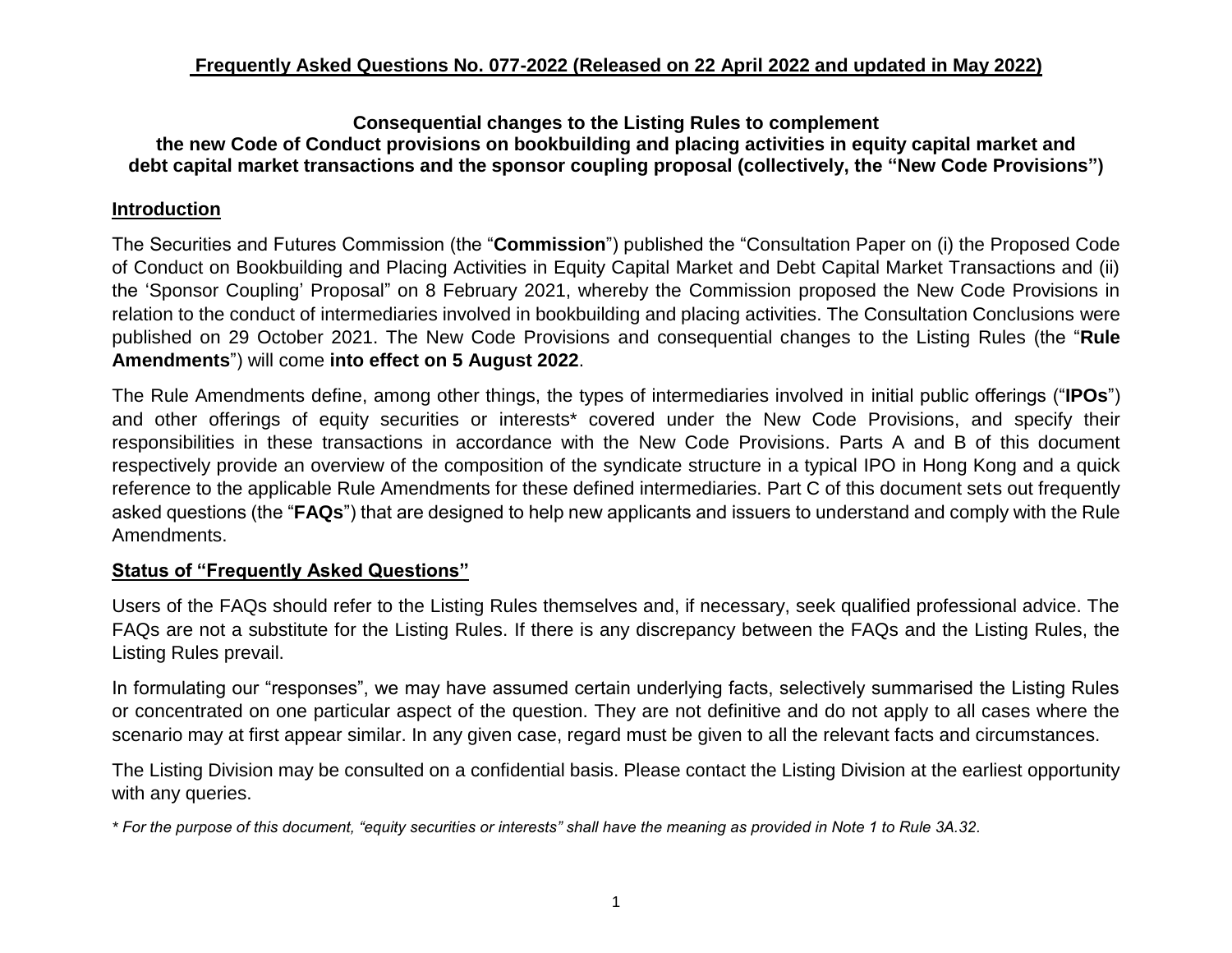# **A. Overview of the composition of the syndicate structure in a typical IPO in Hong Kong**

The composition of the syndicate structure in a typical IPO includes (a) **syndicate members** and (b) where engaged, **distributors (other than syndicate members)***.* Whether an entity is considered as a syndicate member in an IPO under the Rule Amendments depends on whether it is engaged by the issuer to conduct bookbuilding, placing and/or other related activities ("**Relevant Activities**") in the IPO. The diagram below shows the intermediaries involved in a typical IPO:

- (a) syndicate members, which comprise syndicate capital market intermediaries and other distributors (i.e. distributors not licensed or registered under the Securities and Futures Ordinance (Cap. 571) ("**SFO**")) **engaged by the issuer** to conduct the Relevant Activities in the IPO; and
- (b) non-syndicate distributors that are **engaged by entities other than the issuer** (e.g. syndicate members or other nonsyndicate members) to conduct the Relevant Activities in the IPO (e.g. sub-distribution of the issuer's shares).

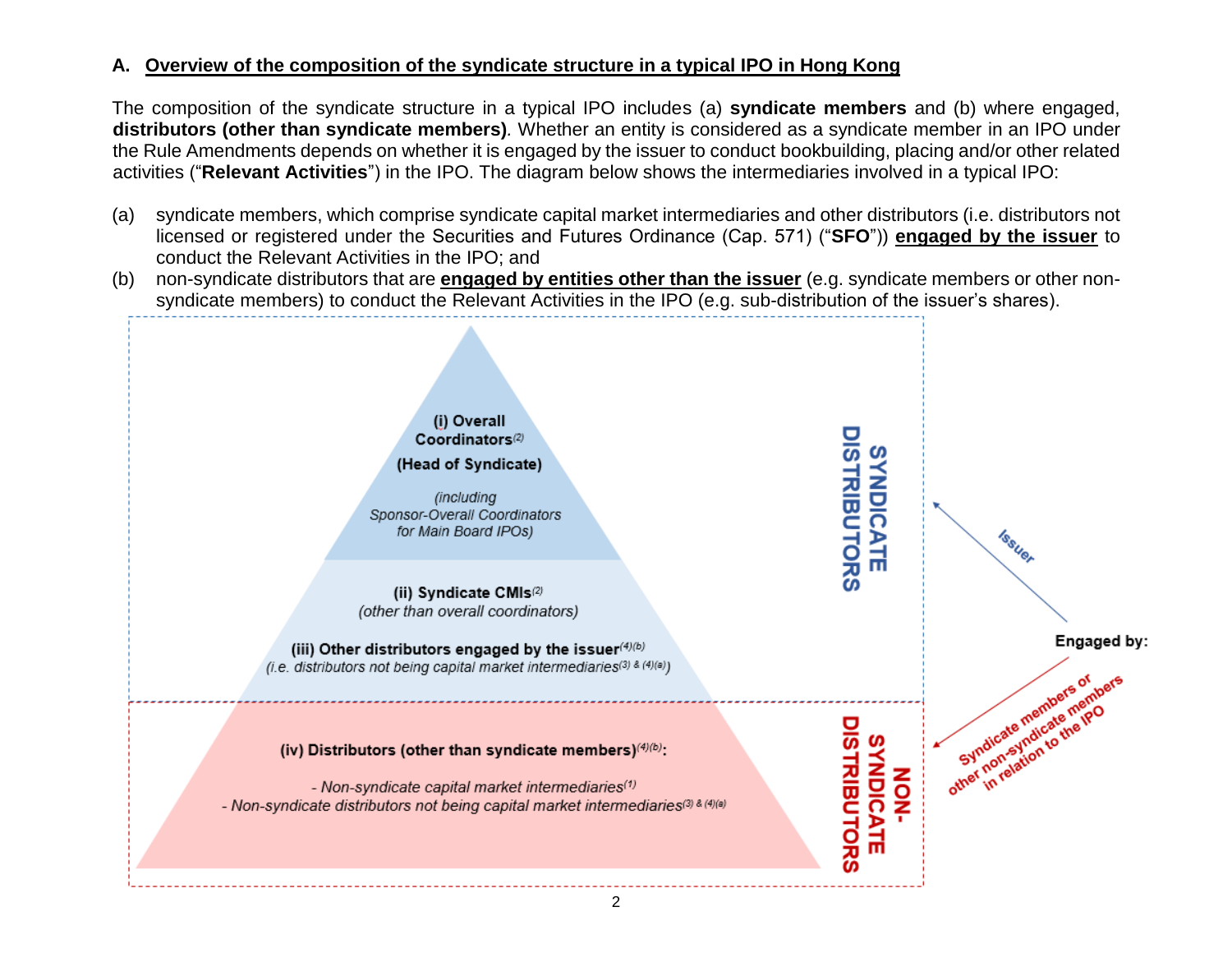#### *Notes:*

- 1. A capital market intermediary ("**CMI**") is any corporation or authorised financial institution, licensed or registered under the SFO that engages in the Relevant Activities as referred to in paragraph 21.1.1 of the New Code Provisions ("**specified activities**").
- 2. A syndicate CMI is a capital market intermediary that is engaged by an issuer to conduct specified activities. An overall coordinator is a syndicate CMI and includes a sponsor-overall coordinator.
- 3. Distributors (that are not capital market intermediaries) are distributors not licensed or registered under the SFO, which engage in the Relevant Activities for the IPO outside Hong Kong.
- 4. In the context of the Rule Amendments, a "distributor" means any distributor conducting a placing of equity securities or interests referred to in Rule 3A.32(1) (GEM Rule 6A.39(1)). Whether a distributor is considered as:
	- (a) a capital market intermediary depends on whether it is licensed or registered under the SFO; and
	- (b) a syndicate member depends on whether it is engaged by the issuer to conduct the Relevant Activities in the relevant placing, and "syndicate distributor" in this FAQ shall be construed accordingly.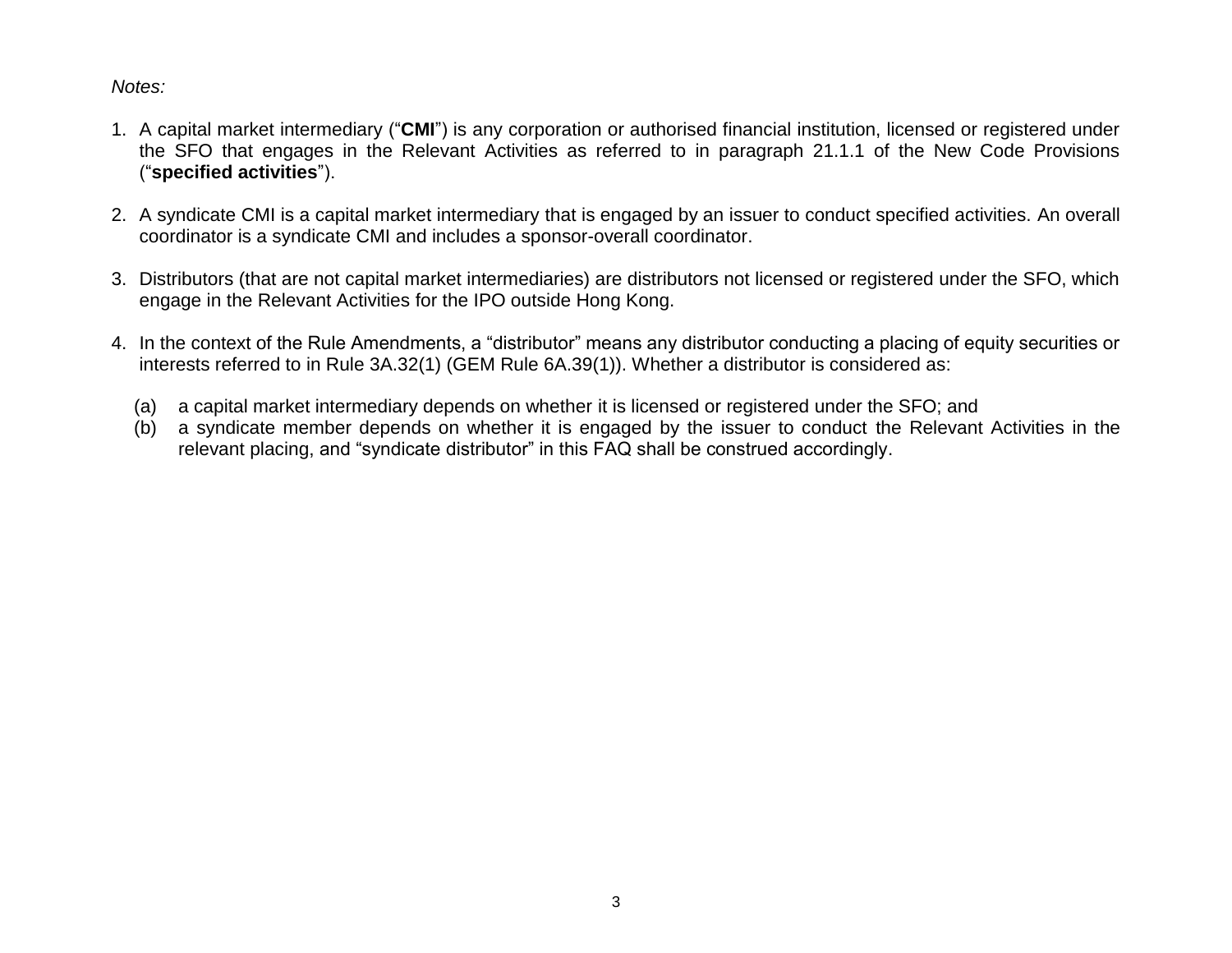# **B. Quick reference to the applicable Rule Amendments for defined intermediaries**

# **1. Syndicate CMI**

The provisions in the Rule Amendments that are relevant to a syndicate CMI include:

| <b>Main Board</b><br><b>Rules</b>                                                     | <b>GEM Rules</b>                             | <b>Summary</b>                                                                                                                                                                                                                                                                                                                                                                                                  | <b>Applies to placings</b><br>in connection with |
|---------------------------------------------------------------------------------------|----------------------------------------------|-----------------------------------------------------------------------------------------------------------------------------------------------------------------------------------------------------------------------------------------------------------------------------------------------------------------------------------------------------------------------------------------------------------------|--------------------------------------------------|
|                                                                                       |                                              |                                                                                                                                                                                                                                                                                                                                                                                                                 | <b>New Listings only</b>                         |
| 1.01                                                                                  | 1.01                                         | Definition of a capital market intermediary                                                                                                                                                                                                                                                                                                                                                                     |                                                  |
| 3A.33                                                                                 | 6A.40                                        | Appointment before a capital market intermediary conducts any specified activities<br>under paragraph 21.1.1 of the New Code Provisions                                                                                                                                                                                                                                                                         |                                                  |
| 3A.34                                                                                 | 6A.41                                        | Terms of the written engagement agreement of a capital market intermediary                                                                                                                                                                                                                                                                                                                                      |                                                  |
| 3A.46                                                                                 | 6A.48                                        | Obligations of a new applicant and its directors to assist the syndicate members                                                                                                                                                                                                                                                                                                                                | ✓                                                |
| 9.11(35),<br>Appendix 5D                                                              | $12.26(6)$ ,<br>Appendix 5D                  | Submission of (i) a copy of the placing letter; (ii) a marketing statement in the form of<br>Form D in Appendix 5 (Form D in Appendix 5 to the GEM Rules); and (iii) a placee<br>list to the Exchange as soon as practicable after the issue of the listing document but<br>before dealings commence                                                                                                            |                                                  |
| 9.23(2),<br>Appendix 5D                                                               | Rule 12.27(6),<br>Appendix 5D                | Same requirement as at that in Rule 9.11(35) (GEM Rule 12.26(6)), but applies to<br>placings of equity securities or interests of a class new to listing under Rule<br>3A.32(1)(a)(ii) (GEM Rule 6A.39(1)(a)(ii)) only.                                                                                                                                                                                         |                                                  |
| $12.04(5)$ ,                                                                          | $16.09(5)$ ,                                 | Disclosure of the names of all syndicate CMIs and any other syndicate members in                                                                                                                                                                                                                                                                                                                                |                                                  |
| Appendix<br>11                                                                        | Appendix<br>10                               | the formal notice in the case of a placing                                                                                                                                                                                                                                                                                                                                                                      |                                                  |
| (Forms A & C)                                                                         | (Forms A & C)                                |                                                                                                                                                                                                                                                                                                                                                                                                                 |                                                  |
| 12.08 (Note 2)                                                                        | Rule<br>16.13<br>(Note 3)                    | Confirmation required to be included in the announcement of the results of the offer                                                                                                                                                                                                                                                                                                                            | ✓                                                |
| 13.28(10)                                                                             | 17.30(10)                                    | Disclosure of the names of syndicate members and principal terms of the<br>underwriting/placing arrangements in a placing.                                                                                                                                                                                                                                                                                      |                                                  |
|                                                                                       |                                              | This applies to placings of equity securities or interests of a class already listed under<br>a general or specific mandate under Rule $3A.32(1)(a)(ii)$ (GEM Rule $6A.39(1)(a)(ii)$ )<br>and placings of listed equity securities or interests by an existing holder of equity<br>securities or interests if it is accompanied by a top-up subscription under Rule<br>3A.32(1)(b) (GEM Rule 6A.39(1)(b)) only. |                                                  |
| Appendix<br>1.<br>(paragraphs 3<br>& 3B of Part A,<br>paragraphs 3 &<br>3B of Part E) | Appendix<br>(paragraphs 3<br>& 3B of Part A) | Disclosure of (i) the name and address of each syndicate member and (ii) the<br>aggregate of the fees and the ratio of fixed and discretionary fees paid or payable to<br>all syndicate members in the listing document                                                                                                                                                                                         |                                                  |
| Appendix<br>5F<br>(paragraph<br>10A)                                                  | Appendix<br>5E<br>(paragraph<br>10A)         | Confirmation of determination of the allocation of discretionary fees to be paid, and<br>the time schedule for the payment of the total fees payable, to each syndicate CMI in<br>the issuer's declaration                                                                                                                                                                                                      | ✓                                                |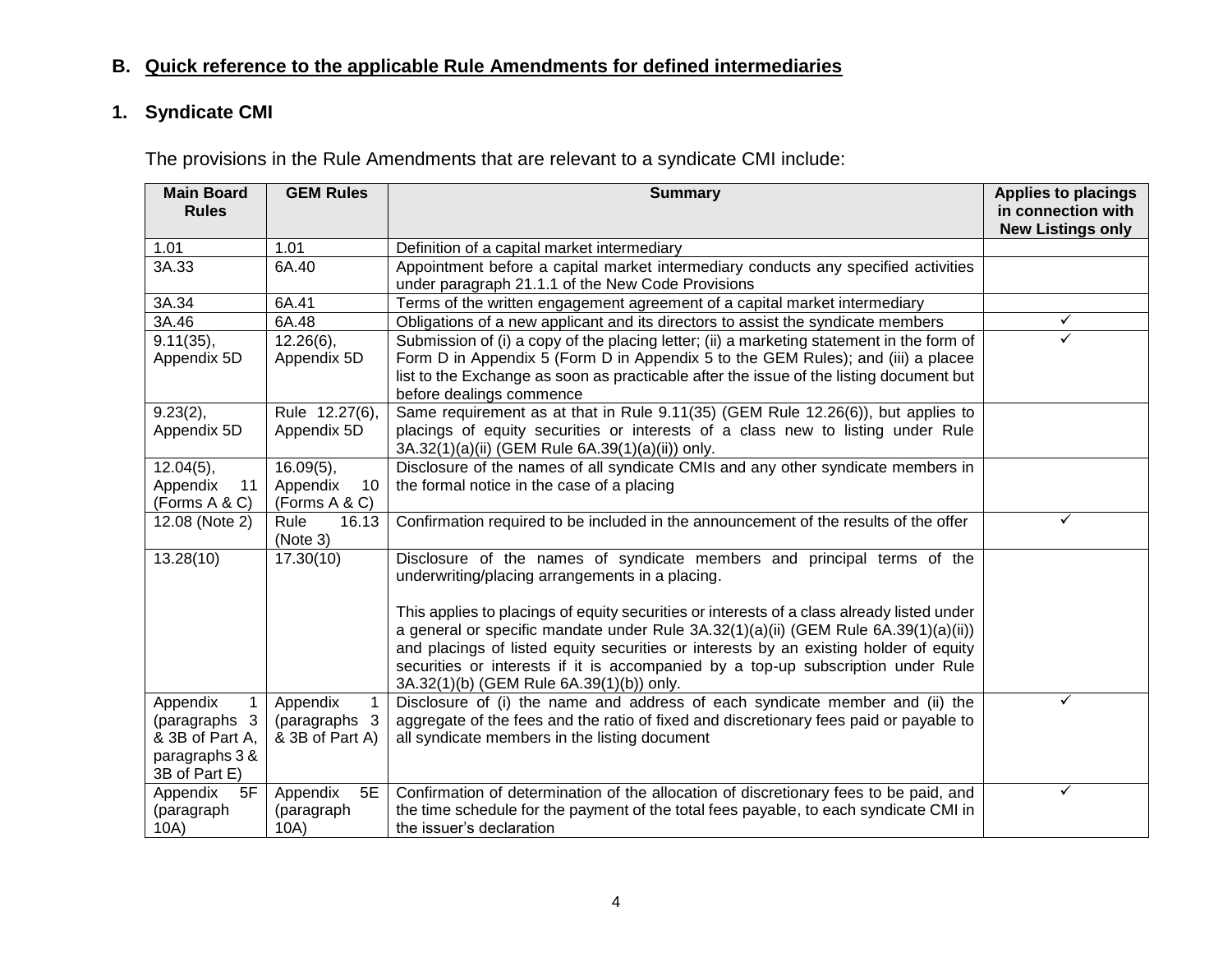| <b>Main Board</b><br><b>Rules</b>                          | <b>GEM Rules</b>                                                                                  | Summary                                                           | <b>Applies to placings</b><br>in connection with<br><b>New Listings only</b> |
|------------------------------------------------------------|---------------------------------------------------------------------------------------------------|-------------------------------------------------------------------|------------------------------------------------------------------------------|
| Appendix 6<br>(paragraphs 5,<br>8, 9, 10, 11<br>and $12$ ) | 10.12(1A),<br>10.12(4) (Note<br>10.12(4A),<br>$(1)$ .<br>$10.12(5)$ ,<br>$10.12(6)$ ,<br>10.12(7) | Requirements relating to, and restrictions on, placing activities |                                                                              |

### **2. Overall coordinator**

An overall coordinator is a syndicate CMI. See section 1 above for the provisions in the Rule Amendments that are relevant to a syndicate CMI. Other requirements relating to an overall coordinator under the Rule Amendments include:

| <b>Main Board</b> | <b>GEM Rules</b> | <b>Summary</b>                                                                           | <b>Applies to placings</b> |
|-------------------|------------------|------------------------------------------------------------------------------------------|----------------------------|
| <b>Rules</b>      |                  |                                                                                          | in connection with         |
|                   |                  |                                                                                          | <b>New Listings only</b>   |
| 1.01              | 1.01             | Definition of an overall coordinator                                                     |                            |
| 3A.30             | 6A.30            | Action required if licence or registration is revoked, suspended, varied or restricted   |                            |
| 3A.35             | 6A.42            | Appointment before an overall coordinator conducts any specified activities under        |                            |
|                   |                  | paragraph 21.2.3 of the New Code Provisions                                              |                            |
| 3A.36             | 6A.43            | Terms of the written engagement agreement of an overall coordinator                      |                            |
| 3A.37, Practice   | 6A.44, Practice  | Deadline for appointment of an overall coordinator (other than a sponsor-overall         |                            |
| Note 22           | Note 5           | coordinator in the case of Main Board new applicants, as set out in Rule 3A.43           |                            |
|                   |                  | referred to in section 3 below) in the case of a New Listing (i.e. no later than 2 weeks |                            |
|                   |                  | following the submission of the listing application), and publication of an OC           |                            |
|                   |                  | Announcement on an appointment of an overall coordinator                                 |                            |
| 3A.38             | Note to 6A.42    | Provision of information by overall coordinator                                          |                            |
| 3A.39             | Note to 6A.42    | Additional overall coordinators                                                          |                            |
| 3A.40,            | 6A.45, 10.12 to  | Submission of the overall coordinator's declaration in the form of Form E in Appendix    |                            |
| $9.11(36)$ ,      | 10.16B,          | 5 (Form I in Appendix 7 to the GEM Rules), pursuant to which each overall                |                            |
| Appendix 5E,      | $12.26(8)$ ,     | coordinator is required to declare, among others, that the placing is in compliance      |                            |
| Appendix 6        | Appendix 71      | with Appendix 6 (GEM Rules 10.12 to 10.16B).                                             |                            |
| 3A.41, 3A.42,     | 6A.46, 6A.47,    | Termination of the overall coordinator's role (other than for a sponsor-overall          |                            |
| Practice Note     | Practice Note 5  | coordinator, as set out in Rule 3A.45 referred to in section 3 below), and publication   | (obligation to publish     |
| 22                |                  | of an OC Announcement on a termination of the engagement of an overall                   | <b>OC Announcement</b>     |
|                   |                  | coordinator in the case of a New Listing                                                 | only)                      |
| 9.10B             | 12.08 (Note 3)   | Documents required to be submitted where there is a change of overall coordinator        |                            |
|                   |                  |                                                                                          |                            |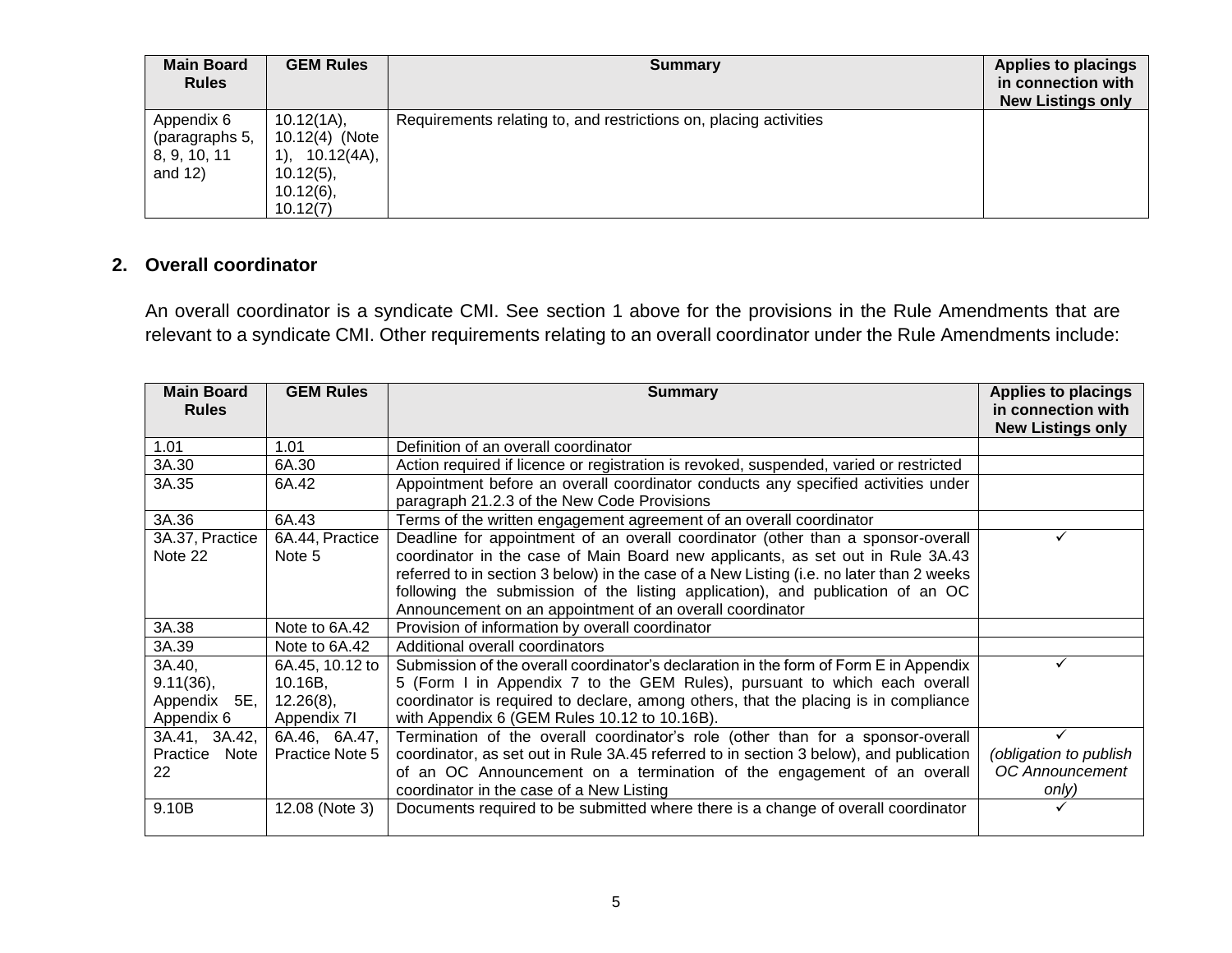| <b>Main Board</b><br><b>Rules</b>              | <b>GEM Rules</b>                 | <b>Summary</b>                                                                                                                                                                                                                                                                                                                                                | <b>Applies to placings</b><br>in connection with<br><b>New Listings only</b> |
|------------------------------------------------|----------------------------------|---------------------------------------------------------------------------------------------------------------------------------------------------------------------------------------------------------------------------------------------------------------------------------------------------------------------------------------------------------------|------------------------------------------------------------------------------|
| 9.11A                                          | 12.26AA                          | Obligation to notify the Exchange where there are any material changes to the<br>information previously provided to the Exchange under Rule 9.11 (GEM Rules 12.12)<br>to 12.26)                                                                                                                                                                               |                                                                              |
|                                                | 12.23AA                          | Submission of certain information to the Exchange at least four clear business days<br>prior to listing hearing. This applies to placings in connection with GEM New Listings<br>under GEM Rule 6A.39(1)(a)(i) only                                                                                                                                           | (GEM New Listings<br>only)                                                   |
| Practice<br>Note<br>(paragraph<br>18 .<br>4.3) | Practice Note 6<br>(paragraph 5) | Obligation to restrict the extent of any over-allocation of shares to the limit provided<br>under the over-allotment option                                                                                                                                                                                                                                   |                                                                              |
| 6.<br>Appendix<br>(paragraphs<br>3<br>and 19)  | $10.12(1B)$ ,<br>10.16B          | Obligation to make adequate distribution facilities available, run application list and<br>determine a fair basis for allocation when the issue is oversubscribed; obligation to<br>inform the Exchange where decisions made by an issuer amount to non-compliance<br>with the Listing Rules related to, among other things, the placing activities conducted |                                                                              |

#### **3. Sponsor-overall coordinator**

A sponsor-overall coordinator is also an overall coordinator. See section 2 above for the provisions in the Rule Amendments that are relevant to an overall coordinator. Other requirements relating to a sponsor-overall coordinator under the Rule Amendments (which are only applicable to Main Board new applicants and do not apply to GEM new applicants) include:

| <b>Main Board</b><br><b>Rules</b> | <b>Summary</b>                                                                                       | <b>Applies to placings</b><br>in connection with<br><b>New Listings only</b> |
|-----------------------------------|------------------------------------------------------------------------------------------------------|------------------------------------------------------------------------------|
| 1.01                              | Definition of a sponsor-overall coordinator                                                          |                                                                              |
| Note to 3A.02                     | Obligations of a sponsor before accepting an appointment by a new applicant as a sponsor             |                                                                              |
| 3A.43                             | Appointment (i.e. at least 2 months before the submission of the listing application and both        |                                                                              |
|                                   | appointment of the sponsor independent of the new applicant and the overall coordinator must be      |                                                                              |
|                                   | made at the same time                                                                                |                                                                              |
| 3A.44                             | Additional sponsor-overall coordinators                                                              |                                                                              |
| 3A.45                             | Termination of the sponsor-overall coordinator's role                                                |                                                                              |
| 3A.36(4),                         | Submission of certain information to the Exchange at least four clear business days prior to listing |                                                                              |
| 9.11(23a)                         | hearing                                                                                              |                                                                              |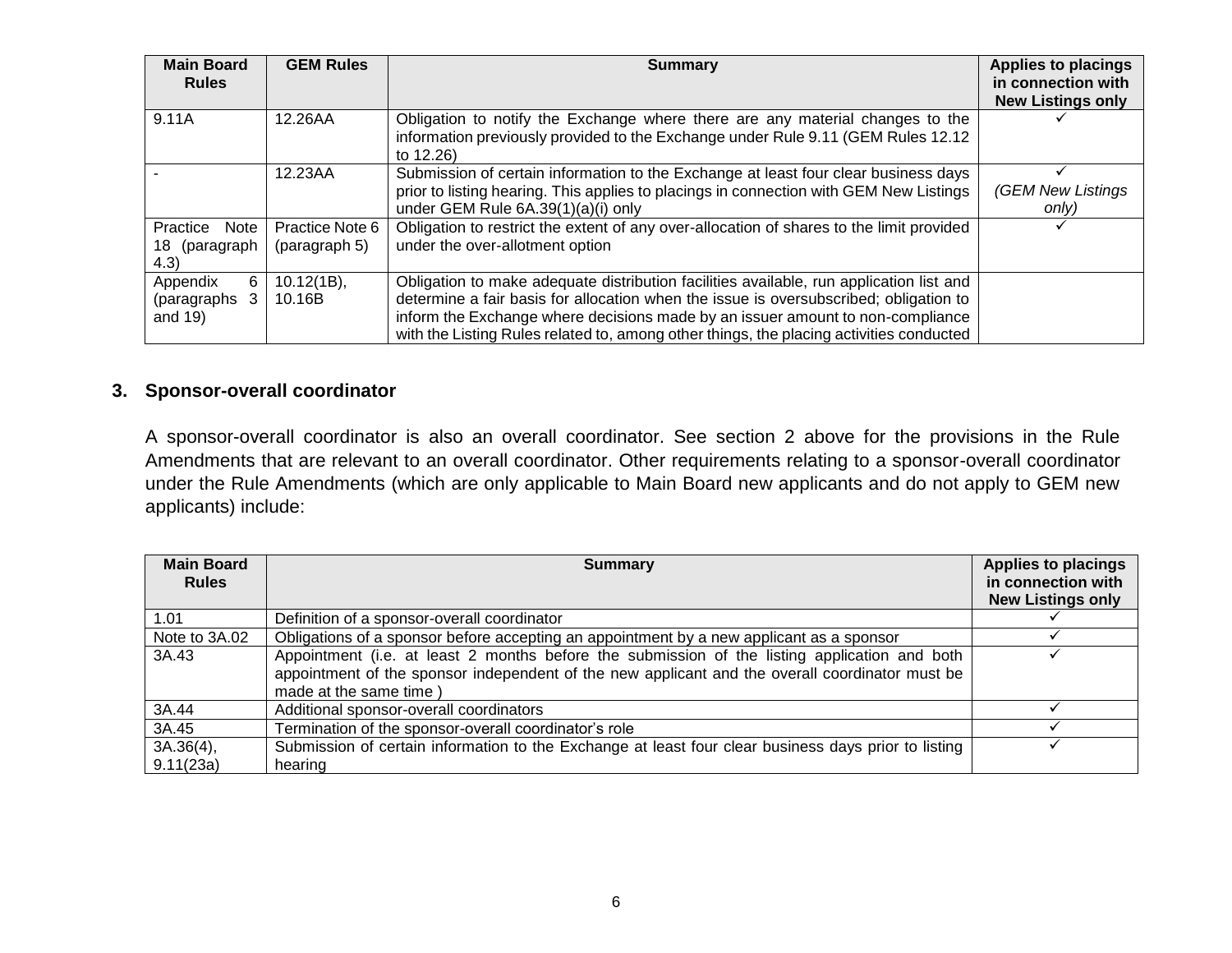# **4. Syndicate and non-syndicate distributors**

(a) The following provisions in the Rule Amendments are relevant to both (i) syndicate distributors (other than syndicate CMIs) and (ii) non-syndicate distributors engaged to conduct the Relevant Activities in a placing of equity securities or interests referred to in Rule 3A.32(1) (GEM Rule 6A.39(1)):

| <b>Main Board</b><br><b>Rules</b>                          | <b>GEM Rules</b>                                                                           | <b>Summary</b>                                                                                                                                                                                                                                                                                       | <b>Applies to placings</b><br>in connection with<br><b>New Listings only</b> |
|------------------------------------------------------------|--------------------------------------------------------------------------------------------|------------------------------------------------------------------------------------------------------------------------------------------------------------------------------------------------------------------------------------------------------------------------------------------------------|------------------------------------------------------------------------------|
| 3A.46                                                      | 6A.48                                                                                      | Obligations of a new applicant and its directors to assist the syndicate<br>members                                                                                                                                                                                                                  |                                                                              |
| $9.11(35)$ ,<br>Appendix 5D                                | $12.26(6)$ ,<br>Appendix 5D                                                                | Submission of (i) a copy of the placing letter; (ii) a marketing statement in the<br>form of Form D in Appendix 5 (Form D in Appendix 5 to the GEM Rules); and<br>(iii) a placee list to the Exchange as soon as practicable after the issue of the<br>listing document but before dealings commence |                                                                              |
| $9.23(2)$ ,<br>Appendix 5D                                 | $12.27(6)$ ,<br>Appendix 5D                                                                | Same requirement as at that in Rule 9.11(35) (GEM Rule 12.26(6)), but<br>applies to placings of equity securities or interests of a class new to listing<br>under Rule 3A.32(1)(a)(ii) (GEM Rule 6A.39(1)(a)(ii)) only.                                                                              |                                                                              |
| 6<br>Appendix<br>(paragraphs 5,<br>8, 9, 10, 11 and<br>12) | 10.12(1A),<br>10.12(4) (Note<br>1), 10.12(4A),<br>$10.12(5)$ ,<br>$10.12(6)$ ,<br>10.12(7) | Requirements relating to and restrictions on placing activities                                                                                                                                                                                                                                      |                                                                              |

#### *Notes:*

- (1) Non-syndicate distributors engaged by entities other than the issuer are "distributors (other than syndicate members)" referred to in Rules 3A.46(3), 9.11(35)(a) and 9.23(2)(a), and Appendices 5D and 6 (paragraphs 5(1), 8, 9, 10 and 12) to the Listing Rules (GEM Rules 6A.48(3), 10.12(1A)(a), 10.12(4) (Note 1(g)), 10.12(4A), 10.12(6), 10.12(7) and 12.26(6)(a), 12.27(6)(a) and Appendix 5D to the GEM Rules).
- (2) In respect of a transaction covered under the Rule Amendments, distributors (including both syndicate distributors and non-syndicate distributors) that are not capital market intermediaries are expected to assist the overall coordinators to discharge their obligations under the Listing Rules ("**Required Assistance**").
- (3) To facilitate the overall coordinators' discharge of their obligations under the Listing Rules (e.g. providing a declaration (in the form of Form E in Appendix 5 (Form I in Appendix 7 to the GEM Rules)) to the Exchange that,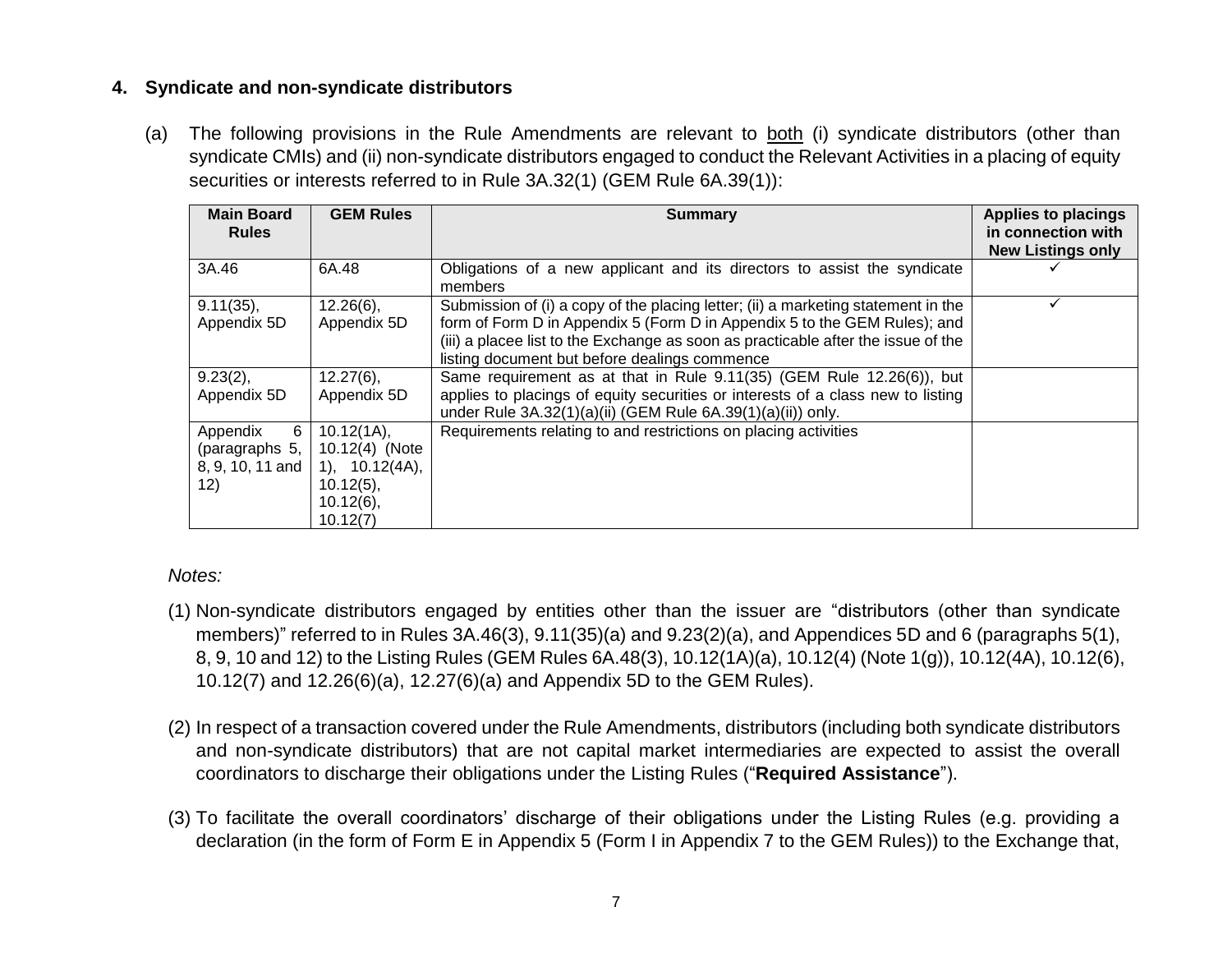among others, a bookbuilding was carried out to assess demand for securities and the relevant placing is in compliance with Appendix 6 (GEM Rules 10.12 to 10.16B)), issuers are expected to include the following terms ("**Assistance Terms**") in the written engagement of each syndicate distributor:

- (i) the obligation of the syndicate distributor to provide the Required Assistance to the overall coordinator(s); and
- (ii) the obligation of the syndicate distributor to require any distributor it engages for the relevant transaction ("**Second Tier Distributor(s)**") to provide the Required Assistance to the overall coordinator(s) and to assist the syndicate distributor to provide the Required Assistance to the overall coordinator(s), including but not limited to requiring the Assistance Terms to be reflected in the written engagement of each Second Tier Distributor and any distributor that each Second Tier Distributor further engages for the relevant transaction.
- (b) In addition to the provisions in the Rule Amendments set out in sub-paragraph 4(a) above, the following provisions in the Rule Amendments are also relevant to syndicate distributors (other than syndicate CMIs) engaged to conduct the Relevant Activities in a placing of equity securities or interests referred to in Rule 3A.32(1) (GEM Rule 6A.39(1)):

| <b>Main Board</b><br><b>Rules</b>                                               | <b>GEM Rules</b>                                | <b>Applies to placings</b><br><b>Summary</b><br>in connection with<br><b>New Listings only</b>                                                                                                                                                                                                                                                                                                                                                                                                                                           |              |  |  |
|---------------------------------------------------------------------------------|-------------------------------------------------|------------------------------------------------------------------------------------------------------------------------------------------------------------------------------------------------------------------------------------------------------------------------------------------------------------------------------------------------------------------------------------------------------------------------------------------------------------------------------------------------------------------------------------------|--------------|--|--|
| 1.01                                                                            | 1.01                                            | Definition of a syndicate member                                                                                                                                                                                                                                                                                                                                                                                                                                                                                                         |              |  |  |
| $12.04(5)$ ,<br>11<br>Appendix<br>(Forms A & C)                                 | $16.09(5)$ ,<br>Appendix<br>10<br>(Forms A & C) | Disclosure of the names of all syndicate CMIs and any other syndicate<br>members in the formal notice in the case of a placing                                                                                                                                                                                                                                                                                                                                                                                                           |              |  |  |
| 12.08 (Note 2)                                                                  | 16.13 (Note 3)                                  | Confirmation required to be included in the announcement of the results of the<br>offer                                                                                                                                                                                                                                                                                                                                                                                                                                                  | $\checkmark$ |  |  |
| 13.28(10)                                                                       | 17.30(10)                                       | Disclosure of the names of syndicate members and principal terms of the<br>underwriting/placing arrangements in a placing.<br>This applies to placings of equity securities or interests of a class already listed<br>under a general or specific mandate under Rule 3A.32(1)(a)(ii) (GEM Rule<br>$6A.39(1)(a)(ii)$ and placings of listed equity securities or interests by an<br>existing holder of equity securities or interests if it is accompanied by a top-up<br>subscription under Rule 3A.32(1)(b) (GEM Rule 6A.39(1)(b)) only |              |  |  |
| Appendix<br>(paragraphs 3<br>& 3B of Part A,<br>paragraphs 3 &<br>3B of Part E) | Appendix<br>(paragraphs 3<br>& 3B of Part A)    | Disclosure of (i) the name and address of each syndicate member and (ii) the<br>aggregate of the fees and the ratio of fixed and discretionary fees paid or<br>payable to all syndicate members in the listing document                                                                                                                                                                                                                                                                                                                  |              |  |  |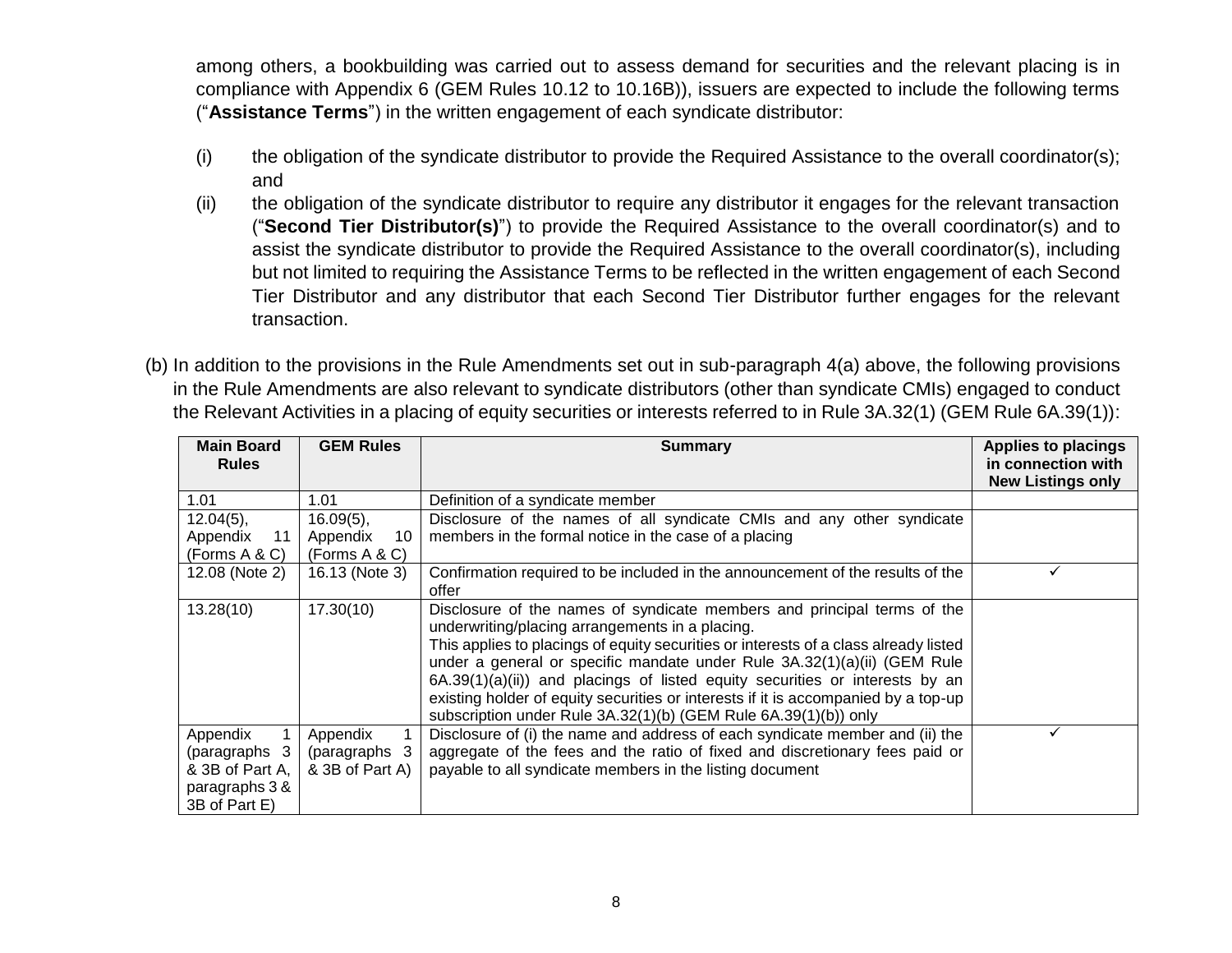*Notes:* 

- *1. "New Listings" shall have the meaning as defined in Rule 1.01 (GEM Rule 1.01) in the Rule Amendments and "placings in connection with New Listings" shall mean placings referred to in Rule 3A.32(1)(a)(i) (GEM Rule 6A.39(1)(a)(i)) in the Rule Amendments.*
- *2. This Part only sets out the provisions in the Rule Amendments that are relevant to the above intermediaries involved in the Relevant Activities. Intermediaries shall continue to observe other requirements that are applicable to them under the Listing Rules.*
- *3. Pursuant to Rule 20.23A in the Rule Amendments, in the case of offerings involving bookbuilding activities (as defined under the Code of Conduct) of interests in a REIT by a new REIT listing applicant or an existing authorised REIT, Chapter 3A and the other relevant Exchange Listing Rule provisions relating to sponsor-overall coordinator, overall coordinator and other capital market intermediaries shall apply.*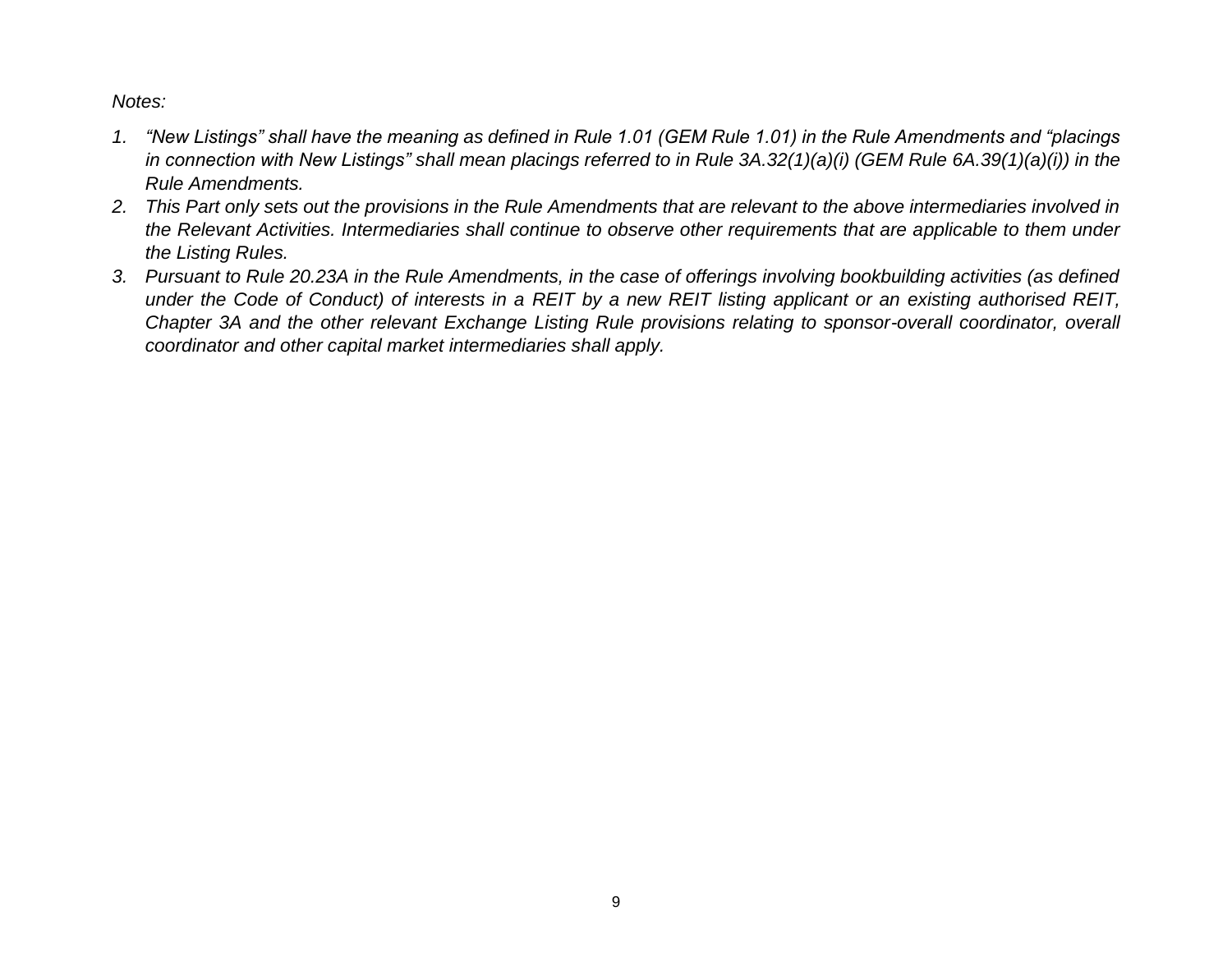# **C. FAQs relating to the Rule Amendments**

| No.            | <b>Main Board</b>         | <b>GEM</b>                | Query                                                                                                                                                                                                                                                                                                                                                 | <b>Response</b>                                                                                                                                                                                                                                                                                                                                                                                                                                                                                                                                                                                                                                                                                                                                                                    |
|----------------|---------------------------|---------------------------|-------------------------------------------------------------------------------------------------------------------------------------------------------------------------------------------------------------------------------------------------------------------------------------------------------------------------------------------------------|------------------------------------------------------------------------------------------------------------------------------------------------------------------------------------------------------------------------------------------------------------------------------------------------------------------------------------------------------------------------------------------------------------------------------------------------------------------------------------------------------------------------------------------------------------------------------------------------------------------------------------------------------------------------------------------------------------------------------------------------------------------------------------|
|                | <b>Rules</b>              | <b>Rules</b>              |                                                                                                                                                                                                                                                                                                                                                       |                                                                                                                                                                                                                                                                                                                                                                                                                                                                                                                                                                                                                                                                                                                                                                                    |
| $\mathbf{1}$ . | 1.01                      | 1.01                      | What are the new definitions on the<br>role of intermediaries under the<br><b>Rule Amendments?</b>                                                                                                                                                                                                                                                    | The following new definitions on the role of intermediaries<br>are added to the Listing Rules: "capital<br>market<br>intermediary" (or "CMI"), "syndicate CMI", "overall<br>coordinator", "sponsor-overall coordinator" (for Main Board<br>Rules only) and "syndicate member".                                                                                                                                                                                                                                                                                                                                                                                                                                                                                                     |
| 2.             | 1.01                      | 1.01                      | Despite the introduction of new<br>definitions<br>the<br>role<br><b>of</b><br>on<br>intermediaries under<br>the Rule<br>Amendments, can intermediaries<br>still be awarded titles such as<br>"global coordinator", "bookrunner",<br>"lead manager", etc. which is<br>currently the market norm, and<br>disclosed accordingly in listing<br>documents? | Yes, intermediaries may still be awarded titles which are<br>currently used in the market and identified by these titles in<br>the listing documents to be issued in connection with the<br>relevant transactions. The definitions of "capital market<br>intermediary", "overall coordinator" and "sponsor-overall<br>coordinator" are for the purpose of identifying them based<br>on the specified activities they engage in as stipulated in<br>the New Code Provisions. However, as the definitions<br>under the New Code Provisions relate directly to the<br>specified activities performed, intermediaries should<br>approach with caution being awarded titles that appear to<br>be inconsistent with how their roles are defined under the<br><b>New Code Provisions.</b> |
| 3.             | 3A.32,<br>3A.33,<br>3A.35 | 6A.39,<br>6A.40,<br>6A.42 | Under the Rule Amendments, what<br>are the types of equity capital<br>market transactions that require the<br>appointment of a capital market<br>intermediary to be made under a<br>written<br>before<br>agreement<br>it.<br>conducts any of the specified<br>activities?                                                                             | An issuer is required to appoint a capital market<br>intermediary by way of a written agreement before such<br>capital market intermediary conducts any specified<br>activities in the following types of offering involving<br>bookbuilding activities (as defined under the New Code<br>Provisions) (Notes 1, 2 and 3):<br>a placing of equity securities or interests to be listed<br>(a)<br>on the Exchange, including:<br>a placing in connection with a New Listing (Note<br>(i)<br>4) (whether by way of a primary listing or<br>secondary listing), including, without limitation, a                                                                                                                                                                                       |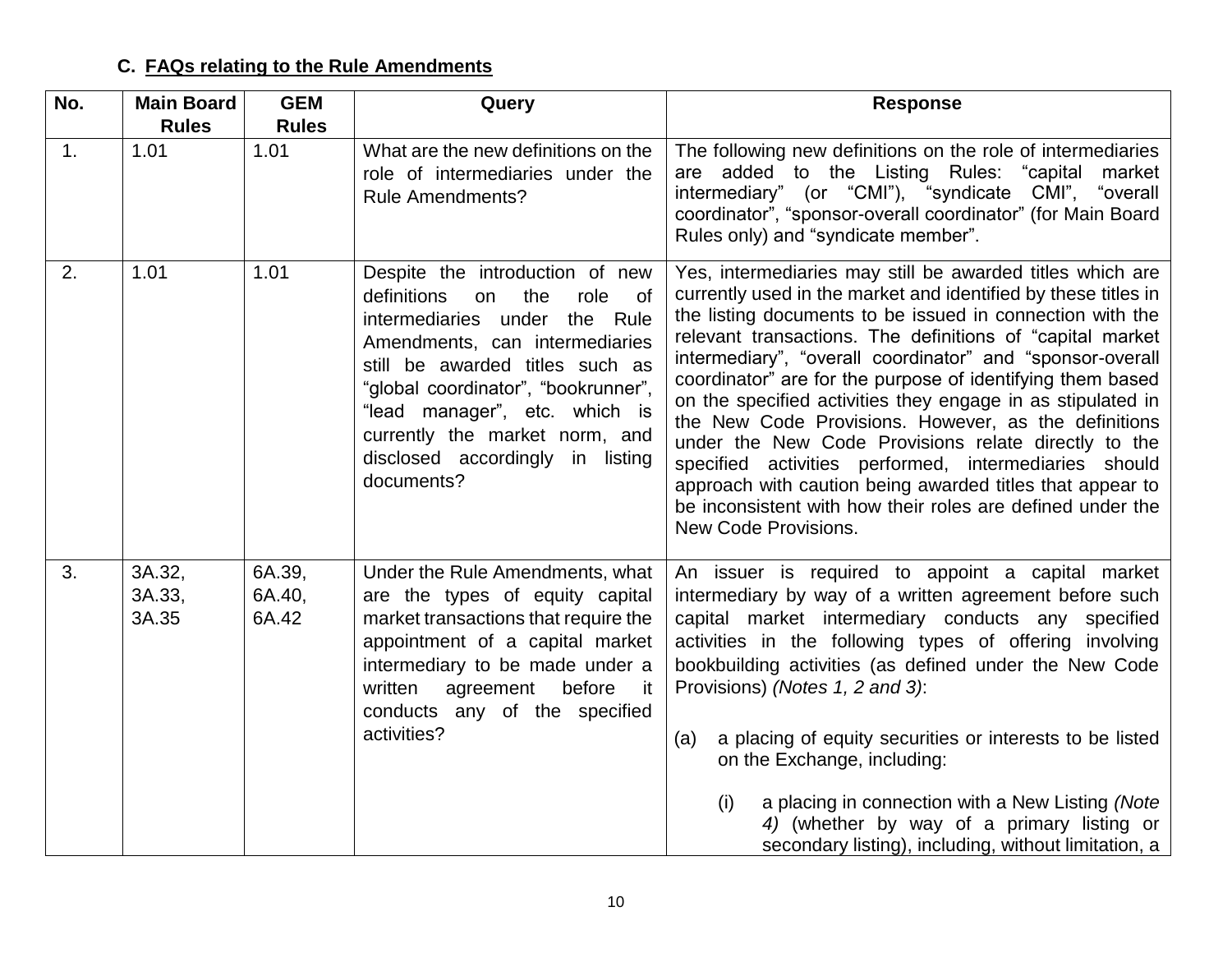| No. | <b>Main Board</b> | <b>GEM</b>   | Query | <b>Response</b>                                                                                                                                                                                                                                                                                     |
|-----|-------------------|--------------|-------|-----------------------------------------------------------------------------------------------------------------------------------------------------------------------------------------------------------------------------------------------------------------------------------------------------|
|     | <b>Rules</b>      | <b>Rules</b> |       |                                                                                                                                                                                                                                                                                                     |
|     |                   |              |       | reverse takeover of a listed issuer which is a<br>deemed new listing under Rule 14.54 (GEM Rule<br>19.54) and a transfer of listing of equity securities<br>or interests from GEM to Main Board under<br>Chapter 9A of the Listing Rules; and                                                       |
|     |                   |              |       | (ii)<br>a placing of equity securities or interests (Note 5)<br>of a class new to listing or of a class already<br>listed under a general or specific mandate in<br>accordance with Rule 7.12A (GEM Rule 10.13)<br>or other relevant codes and guidelines; and                                      |
|     |                   |              |       | a placing of listed equity securities or interests (Note<br>(b)<br>6) by an existing holder of equity securities or interests<br>if it is accompanied by a top-up subscription by the<br>existing holder of equity securities or interests for new<br>equity securities or interests in the issuer. |
|     |                   |              |       | An issuer is not under the above obligations in respect of<br>offerings of equity securities or interests which do not<br>involve bookbuilding activities (as defined under the New<br>Code Provisions), such as:                                                                                   |
|     |                   |              |       | bilateral agreements or arrangements between the<br>(i)<br>issuer and the investors (sometimes referred to as<br>"club deals");                                                                                                                                                                     |
|     |                   |              |       | transactions where only one or several investors are<br>(ii)<br>involved and the terms of the offering are negotiated<br>and agreed directly between the issuer and the<br>investors (sometimes referred to as "private<br>placements");                                                            |
|     |                   |              |       | transactions where equity securities or interests are<br>(iii)<br>allocated to investors on a pre-determined basis at a<br>pre-determined price;                                                                                                                                                    |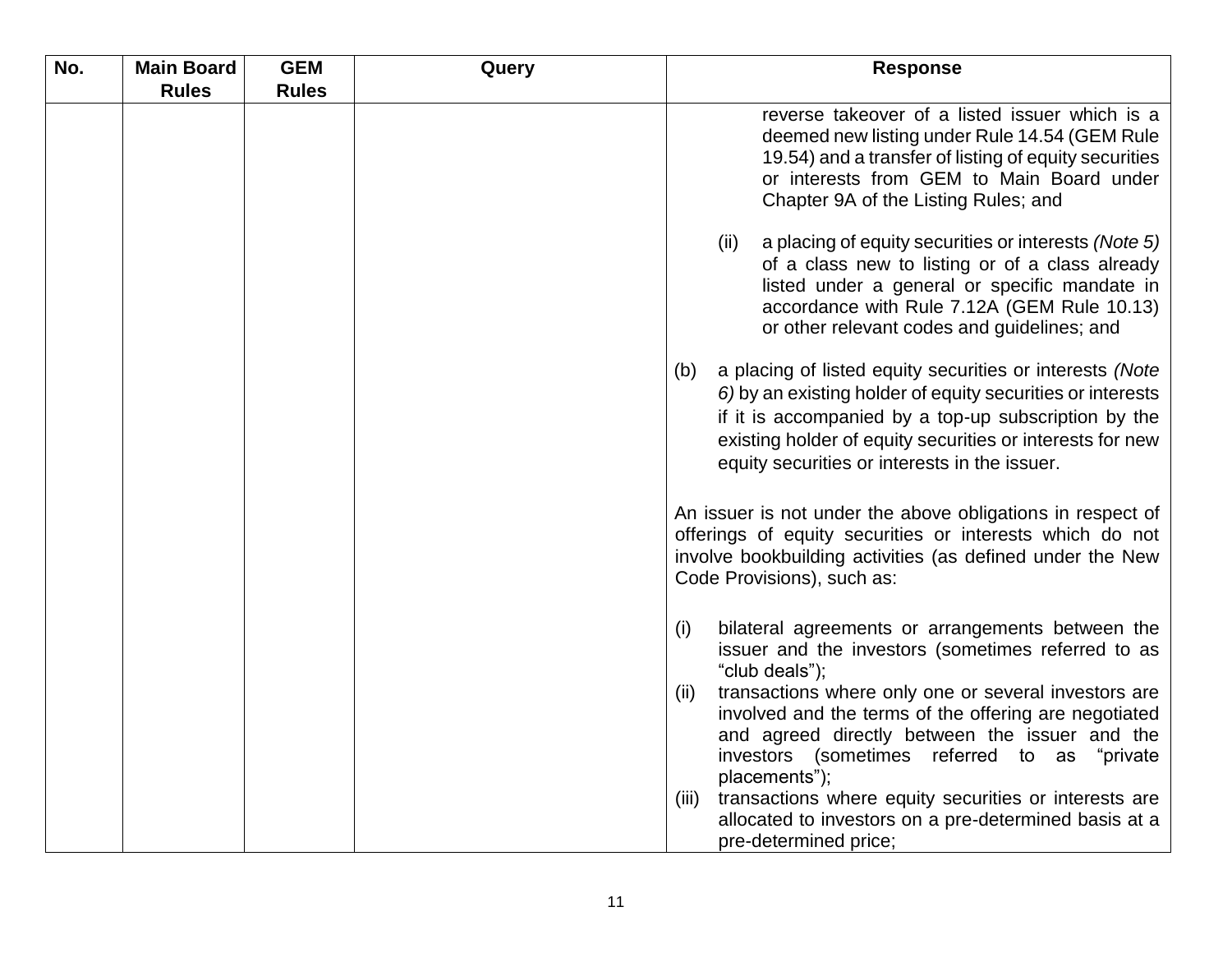| No. | <b>Main Board</b> | <b>GEM</b>   | Query | <b>Response</b>                                                                                                                                                                                                                                                                                                                                                                                                                                                                                                                                                                                                                                                                                                                                                                                                                                                                                                                                 |
|-----|-------------------|--------------|-------|-------------------------------------------------------------------------------------------------------------------------------------------------------------------------------------------------------------------------------------------------------------------------------------------------------------------------------------------------------------------------------------------------------------------------------------------------------------------------------------------------------------------------------------------------------------------------------------------------------------------------------------------------------------------------------------------------------------------------------------------------------------------------------------------------------------------------------------------------------------------------------------------------------------------------------------------------|
|     | <b>Rules</b>      | <b>Rules</b> |       |                                                                                                                                                                                                                                                                                                                                                                                                                                                                                                                                                                                                                                                                                                                                                                                                                                                                                                                                                 |
|     |                   |              |       | selling of listed equity securities or interests by<br>(iv)<br>existing holders of equity securities or interests, other<br>than a placing as referred to in (b) above (sometimes<br>referred to as "secondary offering"); and<br>an offering of equity securities or interests which has<br>(v)<br>been subscribed by an intermediary as principal<br>deploying its own balance sheet, for onward selling to<br>investors (sometimes<br>referred to as<br>"block<br>transactions").                                                                                                                                                                                                                                                                                                                                                                                                                                                            |
|     |                   |              |       | For the avoidance of doubt, if an equity offering involving<br>bookbuilding or placing activities (as defined in the New<br>Code Provisions) uses a back stop arrangement (where the<br>capital market intermediary provides a guarantee or an<br>underwriting commitment at a minimum price to the issuer),<br>the capital market intermediary in this connection should be<br>appointed under a written agreement before it conducts the<br>specified activities for such transaction under Rule 3A.33<br>(GEM Rule 6A.40), even if the capital market intermediary<br>may have a right to acquire the equity securities or interests<br>offered as principal under the relevant back stop /<br>underwriting agreement, given that it is uncertain whether<br>any equity securities or interests would be acquired by the<br>capital market intermediary as principal by deploying its<br>own balance sheet, for onward selling to investors. |
|     |                   |              |       | Notes:<br>1. The scope of offerings to which the Rule Amendments<br>apply is the same as that set out in paragraph 21.1.2(a)<br>of the New Code Provisions.                                                                                                                                                                                                                                                                                                                                                                                                                                                                                                                                                                                                                                                                                                                                                                                     |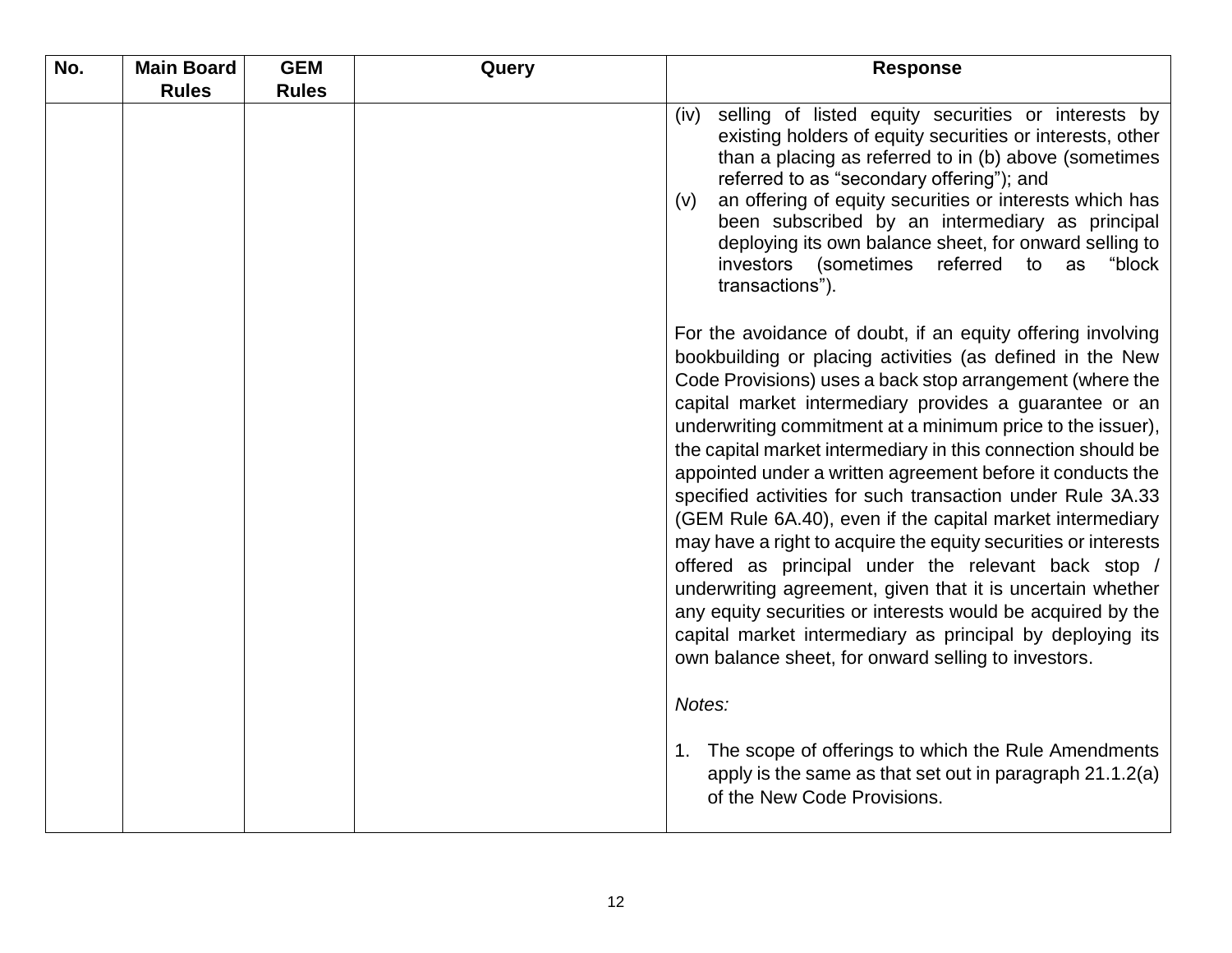| No. | <b>Main Board</b><br><b>Rules</b> | <b>GEM</b><br><b>Rules</b> | Query                                                                                                     | <b>Response</b>                                                                                                                                                                                                                                                                                                                                                                                                                                                                                                                                                                                                                                                                                                                                                                                                                                                                                                                         |
|-----|-----------------------------------|----------------------------|-----------------------------------------------------------------------------------------------------------|-----------------------------------------------------------------------------------------------------------------------------------------------------------------------------------------------------------------------------------------------------------------------------------------------------------------------------------------------------------------------------------------------------------------------------------------------------------------------------------------------------------------------------------------------------------------------------------------------------------------------------------------------------------------------------------------------------------------------------------------------------------------------------------------------------------------------------------------------------------------------------------------------------------------------------------------|
|     |                                   |                            |                                                                                                           | 2. If a capital market intermediary does not perform, and<br>is not and will not be appointed to perform, the specified<br>activities in an offering set out in points (a) and (b)<br>above, the requirement under Rule 3A.33 (GEM Rule<br>6A.40) will not apply to that capital market intermediary.                                                                                                                                                                                                                                                                                                                                                                                                                                                                                                                                                                                                                                   |
|     |                                   |                            |                                                                                                           | Placing and bookbuilding activities (as defined under<br>3.<br>the New Code Provisions) do not include market<br>sounding that is conducted to gauge investors' interest<br>before an issuer has decided to pursue an offering. As<br>the timing at which an issuer makes a decision to<br>pursue an offering is solely within its knowledge and<br>control, the issuer is expected to communicate its<br>decision promptly to any capital market intermediary it<br>has authorised to conduct market sounding and to<br>appoint the capital market intermediary under a written<br>agreement before it conducts the specified activities in<br>accordance with Rule 3A.33 (GEM Rule 6A.40).<br>4. "New Listing" shall have the meaning as defined in Rule<br>1.01 (GEM Rule 1.01) in the Rule Amendments.<br>This refers to new equity securities or interests.<br>5.<br>This refers to existing equity securities or interests.<br>6. |
| 4.  | N/A                               | N/A                        | Are there any amendments to the<br>Listing Rules relating to debt capital<br>market ("DCM") transactions? | No, intermediaries engaged in DCM transactions are<br>however reminded to abide by applicable standards of<br>conduct in the New Code Provisions.                                                                                                                                                                                                                                                                                                                                                                                                                                                                                                                                                                                                                                                                                                                                                                                       |
| 5.  | 3A.02,<br>3A.35, 3A.43            | N/A                        | A Main Board new applicant has<br>appointed Entity A to be sponsor to<br>its IPO. If the new applicant    | In the scenario described, while Entity A (or its relevant<br>group company) would be acting as a sponsor and an<br>overall coordinator for the IPO, it would not be a sponsor-                                                                                                                                                                                                                                                                                                                                                                                                                                                                                                                                                                                                                                                                                                                                                         |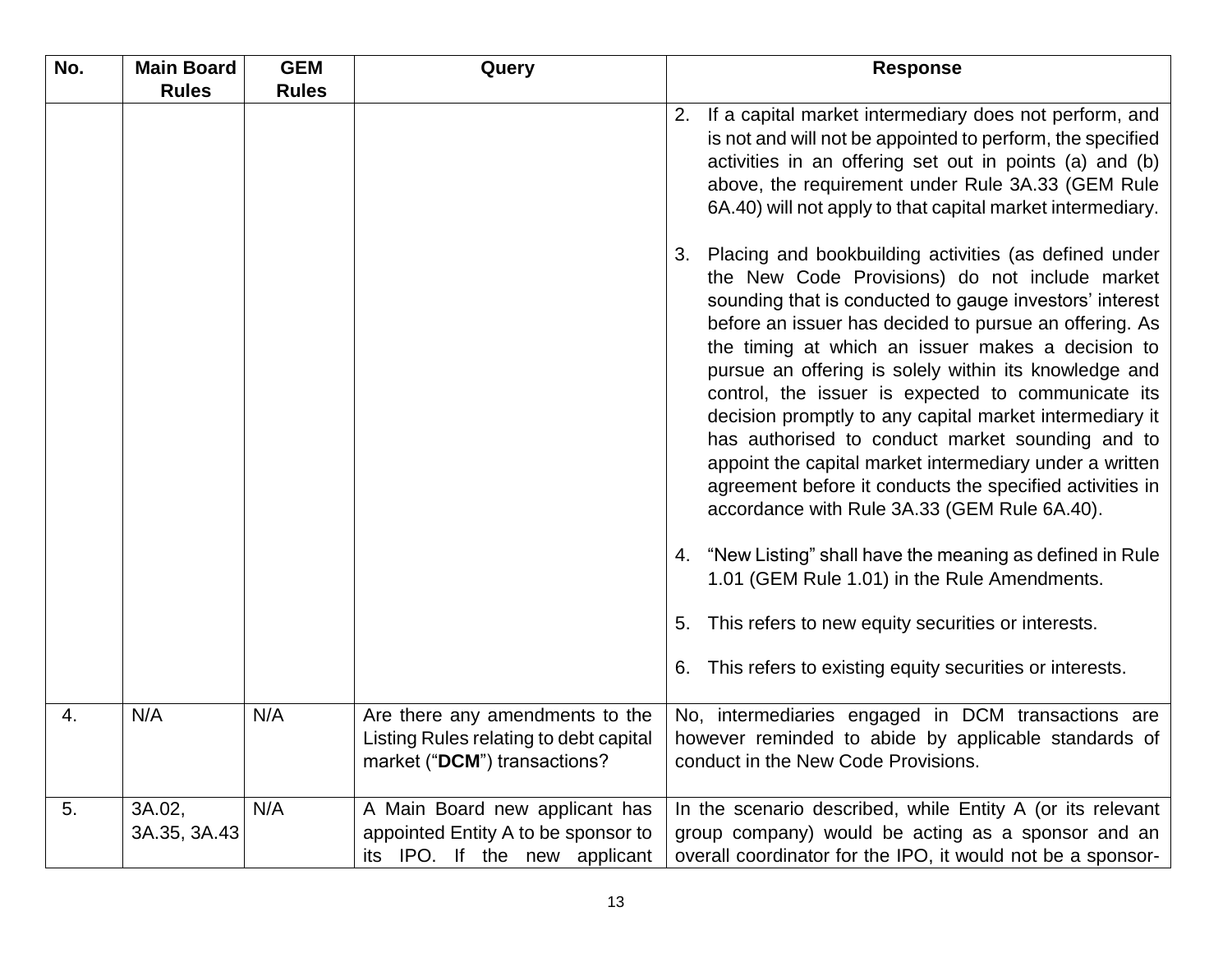| No. | <b>Main Board</b> | <b>GEM</b>   | Query                                                                                                                                                                                                                                                                                                                                                                                                                                                                                                     | <b>Response</b>                                                                                                                                                                                                                                                                                                                                                                                                                                                                                                                                                                                                                                                                                                                                                                                                                                                                                                                                                                                                                                                |
|-----|-------------------|--------------|-----------------------------------------------------------------------------------------------------------------------------------------------------------------------------------------------------------------------------------------------------------------------------------------------------------------------------------------------------------------------------------------------------------------------------------------------------------------------------------------------------------|----------------------------------------------------------------------------------------------------------------------------------------------------------------------------------------------------------------------------------------------------------------------------------------------------------------------------------------------------------------------------------------------------------------------------------------------------------------------------------------------------------------------------------------------------------------------------------------------------------------------------------------------------------------------------------------------------------------------------------------------------------------------------------------------------------------------------------------------------------------------------------------------------------------------------------------------------------------------------------------------------------------------------------------------------------------|
|     | <b>Rules</b>      | <b>Rules</b> |                                                                                                                                                                                                                                                                                                                                                                                                                                                                                                           |                                                                                                                                                                                                                                                                                                                                                                                                                                                                                                                                                                                                                                                                                                                                                                                                                                                                                                                                                                                                                                                                |
|     |                   |              | subsequently appoints Entity A (or<br>one of its group companies) as an<br>overall coordinator before the<br>expiration of the 2-week period<br>following the submission of its<br>listing application, can Entity A (or<br>its relevant group company) be<br>regarded as a sponsor-overall<br>coordinator?                                                                                                                                                                                               | overall coordinator under Rule 3A.43. In order to become a<br>sponsor-overall coordinator for the purpose of Rule 3A.43,<br>Entity A and/or its group company must be appointed as<br>sponsor and overall coordinator at the same time and the<br>appointment must be made at least 2 months before the<br>submission of the listing application.<br>See also FAQ No. 9A in relation to the appointment of a<br>sponsor-overall coordinator for a placing involving<br>bookbuilding activities (as defined under the Code of<br>Conduct) in connection with the New Listing of a special<br>purpose acquisition company ("SPAC"). (Updated in May<br>2022)                                                                                                                                                                                                                                                                                                                                                                                                     |
| 6.  | 3A.02, 3A.43 N/A  |              | Can a Main Board new applicant<br>contemplating a New Listing on the<br>Exchange which does not fall within<br>the New Code Provisions (e.g.<br>listing by introduction or an offer by<br>public subscription only) appoint a<br>sponsor-overall<br>coordinator in<br>accordance with the Listing Rules<br>to prevent the 2-month waiting<br>period in case the new applicant<br>subsequently decides during the<br>listing process to conduct an IPO<br>which will involve a placing tranche<br>instead? | Yes, in the scenario described, the new applicant can<br>appoint a sponsor-overall coordinator (or other overall<br>coordinators) when it is considering a listing on the<br>Exchange, irrespective of whether the New Code<br>Provisions apply to the initial proposed method of listing. It<br>can rely on the sponsor-overall coordinator appointed to<br>provide advice on the merits of, and the need to adopt, a<br>placing tranche, depending on market conditions and the<br>new applicant's preference for its future shareholder base.<br>Where a new applicant, which had initially planned to list on<br>the Exchange by way of introduction or by public offering<br>only and had not appointed any sponsor-overall coordinator<br>no later than 2 months before the submission of its listing<br>application, subsequently decides to include a placing<br>tranche in its IPO after the submission of its listing<br>application, the new applicant will have to re-file its listing<br>application at least 2 months after the appointment of a |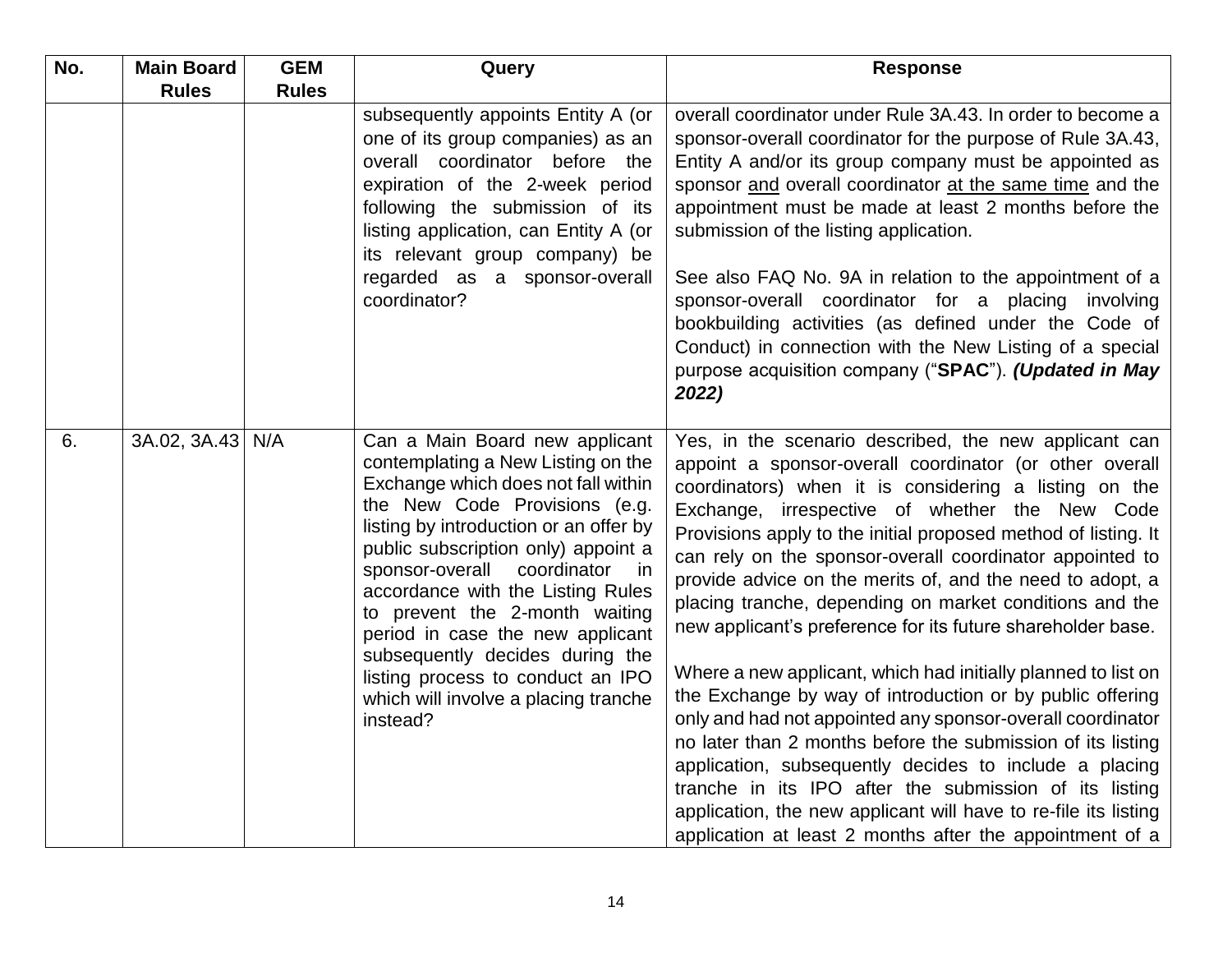| No. | <b>Main Board</b>                                               | <b>GEM</b>                                                        | Query                                                                                                                                                                                                                                            | <b>Response</b>                                                                                                                                                                                                                                                                                                                                                                                                                                                                             |
|-----|-----------------------------------------------------------------|-------------------------------------------------------------------|--------------------------------------------------------------------------------------------------------------------------------------------------------------------------------------------------------------------------------------------------|---------------------------------------------------------------------------------------------------------------------------------------------------------------------------------------------------------------------------------------------------------------------------------------------------------------------------------------------------------------------------------------------------------------------------------------------------------------------------------------------|
|     | <b>Rules</b>                                                    | <b>Rules</b>                                                      |                                                                                                                                                                                                                                                  |                                                                                                                                                                                                                                                                                                                                                                                                                                                                                             |
|     |                                                                 |                                                                   |                                                                                                                                                                                                                                                  | sponsor-overall coordinator if it intends to continue with the<br>listing application process.                                                                                                                                                                                                                                                                                                                                                                                              |
|     |                                                                 |                                                                   |                                                                                                                                                                                                                                                  | See also FAQ No. 9A in relation to the appointment of a<br>sponsor-overall coordinator for a placing involving<br>bookbuilding activities (as defined under the Code of<br>Conduct) in connection with the New Listing of a SPAC.<br>(Updated in May 2022)                                                                                                                                                                                                                                  |
| 7.  | 3A.37,<br>3A.42,<br>paragraph<br><b>17A</b><br>of l<br>Practice | 6A.44,<br>6A.47,<br>paragraph<br>16A<br><sub>of</sub><br>Practice | A new applicant intends to have 3<br>overall coordinators for its IPO and<br>has appointed them in accordance<br>with the Rule Amendments. If one<br>the<br>appointed<br>of<br>overall                                                           | In the case of a placing in connection with a New Listing, all<br>overall coordinators must be appointed no later than 2<br>weeks following the date of the submission (or re-filing) of<br>the listing application.                                                                                                                                                                                                                                                                        |
|     | Note 22                                                         | Note 5                                                            | coordinators resigns after the 2-<br>week<br>period<br>following<br>the<br>submission of its listing application,<br>can the new applicant appoint<br>another<br>overall coordinator to<br>replace<br>the<br>outgoing<br>overall<br>coordinator? | In the scenario described, following the resignation of the<br>outgoing overall coordinator, the new applicant can no<br>longer appoint another overall coordinator due to the expiry<br>of the 2-week period and may only proceed with its existing<br>listing application with the remaining 2 overall coordinators<br>for its IPO. The new applicant may however appoint<br>additional syndicate CMIs (other than overall coordinators)<br>to assist with the selling effort of its IPO. |
|     |                                                                 |                                                                   |                                                                                                                                                                                                                                                  | If the existing listing application lapses subsequently, the<br>new applicant may consider appointing a new overall<br>coordinator to replace the outgoing overall coordinator<br>before the end of the 2-week period following the re-filing of<br>its listing application.                                                                                                                                                                                                                |
| 8.  | 3A.41(1),<br>3A.43, 3A.45                                       | N/A                                                               | In each of the scenarios below, how<br>would<br>Main<br><b>Board</b><br>a<br>new<br>applicant's listing application be                                                                                                                           | In the scenarios (i) and (ii) described, if the new applicant<br>intends to continue with the listing process, it must file a<br>new listing application with the Exchange not less than 2                                                                                                                                                                                                                                                                                                  |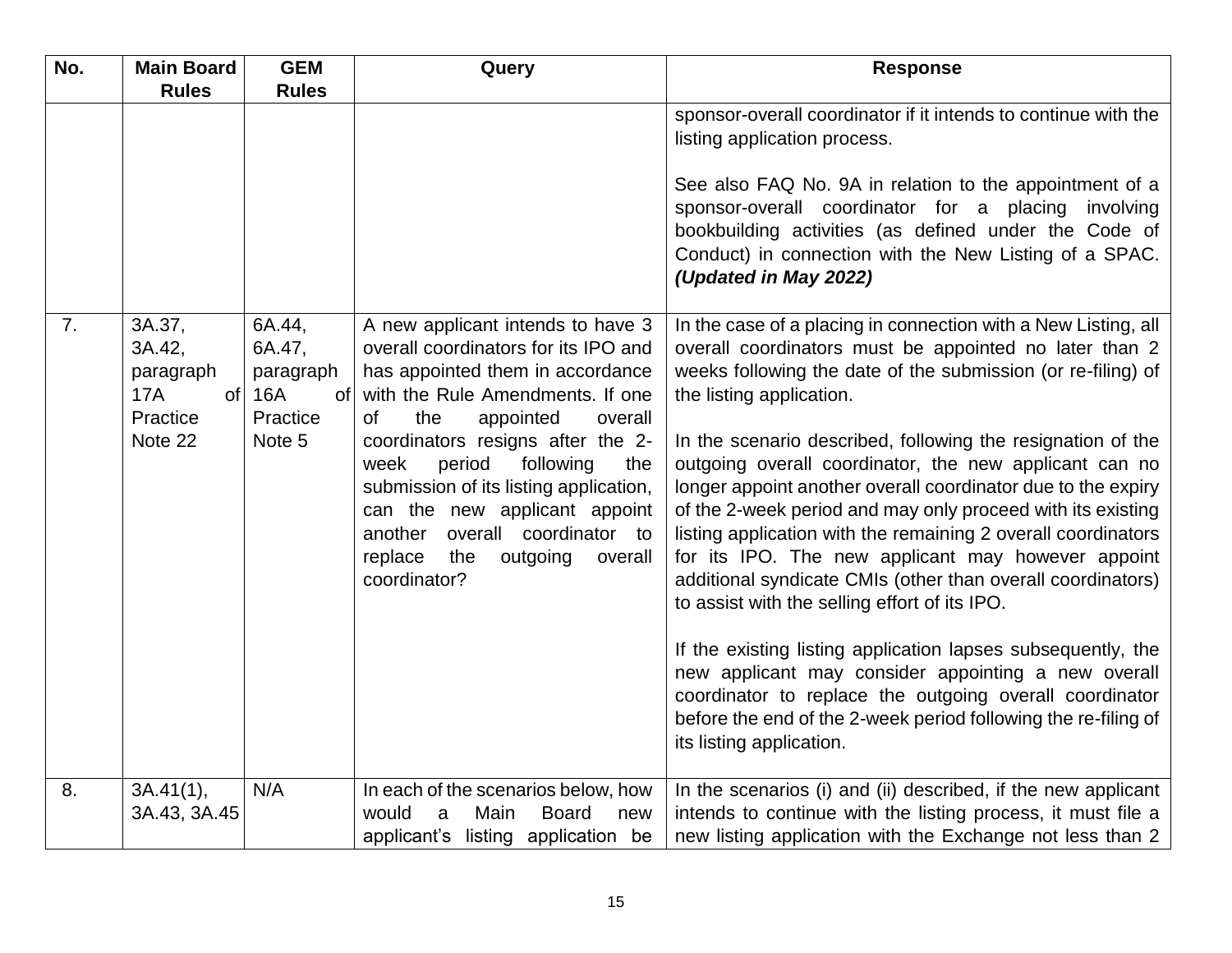| No. | <b>Main Board</b>      | <b>GEM</b>   | Query                                                                                                                                                                                                                                                                                                                                                                                                                                                                                                                                                                                    | <b>Response</b>                                                                                                                                                                                                                                                                                                                                                                                                                                                                                                                                                                                                                                                                                                                                                                                                                                                                                                                                                                                                                                                           |
|-----|------------------------|--------------|------------------------------------------------------------------------------------------------------------------------------------------------------------------------------------------------------------------------------------------------------------------------------------------------------------------------------------------------------------------------------------------------------------------------------------------------------------------------------------------------------------------------------------------------------------------------------------------|---------------------------------------------------------------------------------------------------------------------------------------------------------------------------------------------------------------------------------------------------------------------------------------------------------------------------------------------------------------------------------------------------------------------------------------------------------------------------------------------------------------------------------------------------------------------------------------------------------------------------------------------------------------------------------------------------------------------------------------------------------------------------------------------------------------------------------------------------------------------------------------------------------------------------------------------------------------------------------------------------------------------------------------------------------------------------|
|     | <b>Rules</b>           | <b>Rules</b> |                                                                                                                                                                                                                                                                                                                                                                                                                                                                                                                                                                                          |                                                                                                                                                                                                                                                                                                                                                                                                                                                                                                                                                                                                                                                                                                                                                                                                                                                                                                                                                                                                                                                                           |
|     |                        |              | affected<br>if<br>sponsor-overall<br>a<br>coordinator<br>resigns<br>after the<br>submission of its listing application:<br>(i)<br>sponsor-overall<br>one<br>coordinator<br>was<br>duly<br>appointed 2 months before the<br>submission<br>of its<br>listing<br>application;<br>sponsor-overall<br>(ii)<br>one<br>coordinator and one sponsor<br>were duly appointed 2 months<br>before the submission of its<br>listing application; and<br>sponsor-overall<br>(iii) two<br>coordinators<br>were<br>duly<br>before<br>appointed<br>the<br>submission<br>of its<br>listing<br>application. | months from the date of the formal appointment of a<br>replacement sponsor-overall coordinator, detailing a<br>revised listing timetable together with the initial listing fee.<br>In the event of a termination of the engagement of an<br>overall coordinator, the new applicant and the outgoing<br>overall coordinator must also notify the Exchange in writing,<br>as soon as practicable, of the termination of the<br>engagement of the outgoing overall coordinator together<br>with (a) the reasons therefor and (b) a confirmation on<br>whether it had any disagreement with the new applicant.<br>In the scenario (iii) described, the new applicant may<br>proceed with its existing listing application provided that the<br>remaining sponsor-overall coordinator remains duly<br>appointed.<br>See also FAQ No. 9A in relation to the appointment of a<br>sponsor-overall coordinator for a placing involving<br>bookbuilding activities (as defined under the Code of<br>Conduct) in connection with the New Listing of a SPAC.<br>(Updated in May 2022) |
| 9.  | 3A.03,<br>3A.02, 3A.43 | N/A          | Under the Note to Rule 3A.02, a<br>sponsor should, before accepting<br>an appointment by a new applicant<br>as sponsor, (a) be independent of<br>the new applicant and fulfill all other<br>criteria in Rule 3A.43, or (b) obtain<br>a written confirmation from the new<br>applicant that at least one sponsor-<br>coordinator has been<br>overall<br>appointed in accordance with Rule<br>3A.43.                                                                                                                                                                                       | Under Rule 3A.03, a sponsor must provide an undertaking<br>and statement of independence to the Exchange at the<br>same time as a listing application on behalf of a new<br>applicant is submitted to the Exchange. No change has<br>been introduced to this requirement in the Rule<br>Amendments.<br>We do not expect the current practice to change in regards<br>to the independence confirmation of sponsors under Rule<br>3A.03. The confirmation of independence is done subject<br>to the outcome of the due diligence exercise to be                                                                                                                                                                                                                                                                                                                                                                                                                                                                                                                             |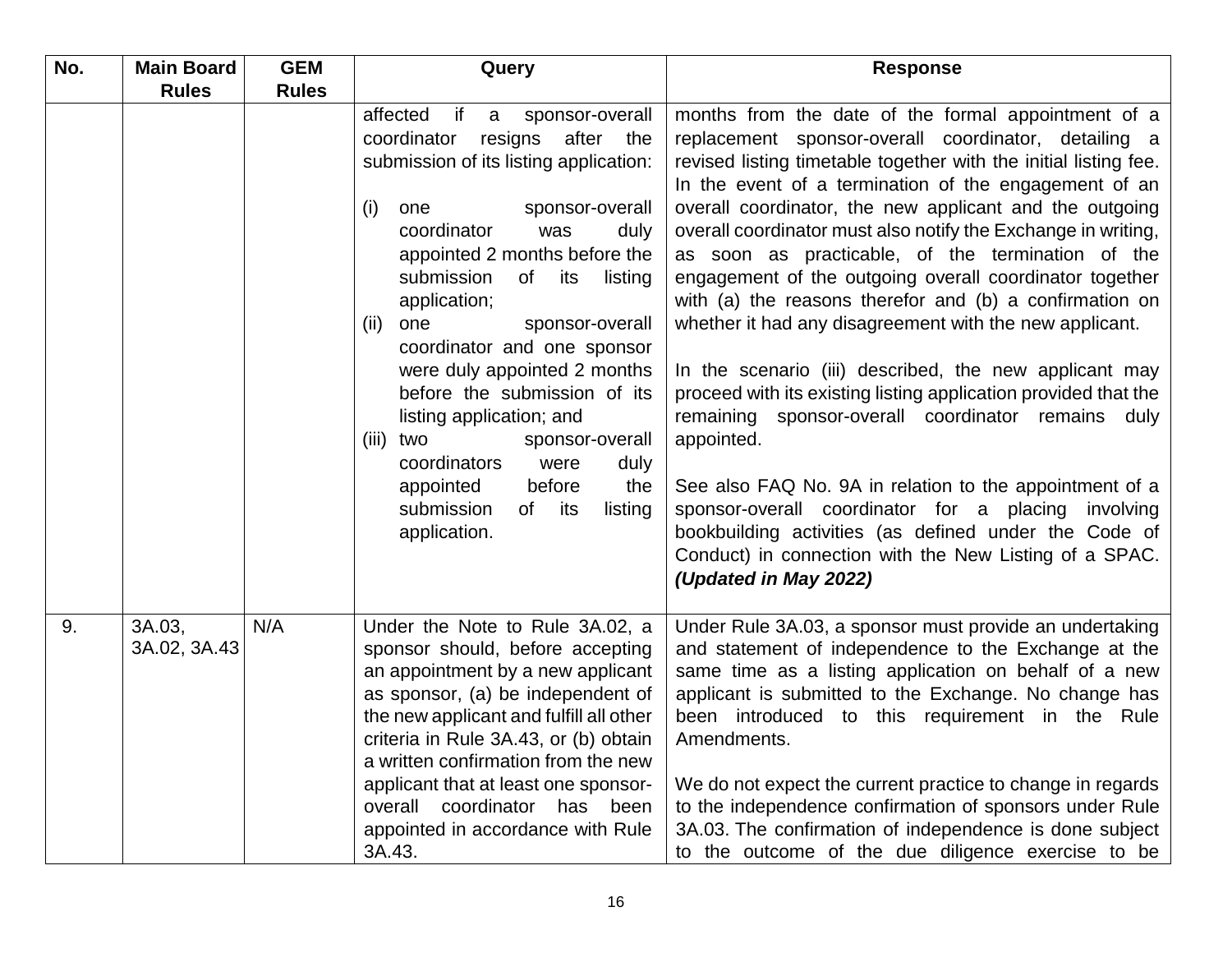| No. | <b>Main Board</b> | <b>GEM</b>   | Query                                                                                                                                                                                                                                                                                                                                                                                                                                                                                                                                                    | <b>Response</b>                                                                                                                                                                                                                                                                                                                                                                                                                                                                                                                                                                                                                                                                                                                                                                                                                                                  |
|-----|-------------------|--------------|----------------------------------------------------------------------------------------------------------------------------------------------------------------------------------------------------------------------------------------------------------------------------------------------------------------------------------------------------------------------------------------------------------------------------------------------------------------------------------------------------------------------------------------------------------|------------------------------------------------------------------------------------------------------------------------------------------------------------------------------------------------------------------------------------------------------------------------------------------------------------------------------------------------------------------------------------------------------------------------------------------------------------------------------------------------------------------------------------------------------------------------------------------------------------------------------------------------------------------------------------------------------------------------------------------------------------------------------------------------------------------------------------------------------------------|
|     | <b>Rules</b>      | <b>Rules</b> |                                                                                                                                                                                                                                                                                                                                                                                                                                                                                                                                                          |                                                                                                                                                                                                                                                                                                                                                                                                                                                                                                                                                                                                                                                                                                                                                                                                                                                                  |
|     |                   |              | Does this mean, under the Rule<br>Amendments, a sponsor-overall<br>coordinator (or an entity within its<br>group of companies that<br>is<br>proposed to be appointed as<br>sponsor, where applicable) will be<br>required<br>complete<br>its<br>to<br>independence check and confirm<br>its independence from the new<br>applicant before accepting its<br>appointment as sponsor, unless<br>another<br>sponsor-overall<br>coordinator (or an entity within its<br>group of companies that is<br>appointed as sponsor, where<br>applicable) had done so? | performed by the sponsor(s) in connection with the listing<br>application.<br>So if a sponsor accepts an appointment by a new applicant<br>as a sponsor-overall coordinator under Rule 3A.43 on a<br>preliminary basis subject to completion of the due diligence<br>check, in the event the sponsor is concluded to be not<br>independent of the new applicant, another sponsor (or an<br>entity within its group of companies) will need to be<br>appointed as a sponsor-overall coordinator in accordance<br>with Rule 3A.43.                                                                                                                                                                                                                                                                                                                                 |
| 9A. | 3A.43             | N/A          | Does the requirement under Rule<br>3A.43(2) that a sponsor-overall<br>coordinator must be appointed no<br>less than 2 months before the<br>submission (or re-filing, as the case<br>may be) of a listing application apply<br>in the case of a SPAC New Listing?                                                                                                                                                                                                                                                                                         | For a placing involving bookbuilding activities (as defined<br>under the Code of Conduct) in connection with the New<br>Listing of a SPAC, the Exchange would accept the<br>submission (or re-filing, as the case may be) of the listing<br>application where the sponsor-overall coordinator is<br>appointed no less than 1 month (instead of 2 months as<br>required under Rule 3A.43(2)) prior to the submission (or<br>re-filing, as the case may be), which is in line with the<br>modification of the timing requirement on appointment of<br>sponsors for SPAC listing applications under Rule 18B.78.<br>This means that in the transaction described above, the<br>listing application for the New Listing of the SPAC must be<br>submitted no less than 1 month after the date of the formal<br>appointment of the sole sponsor-overall coordinator or |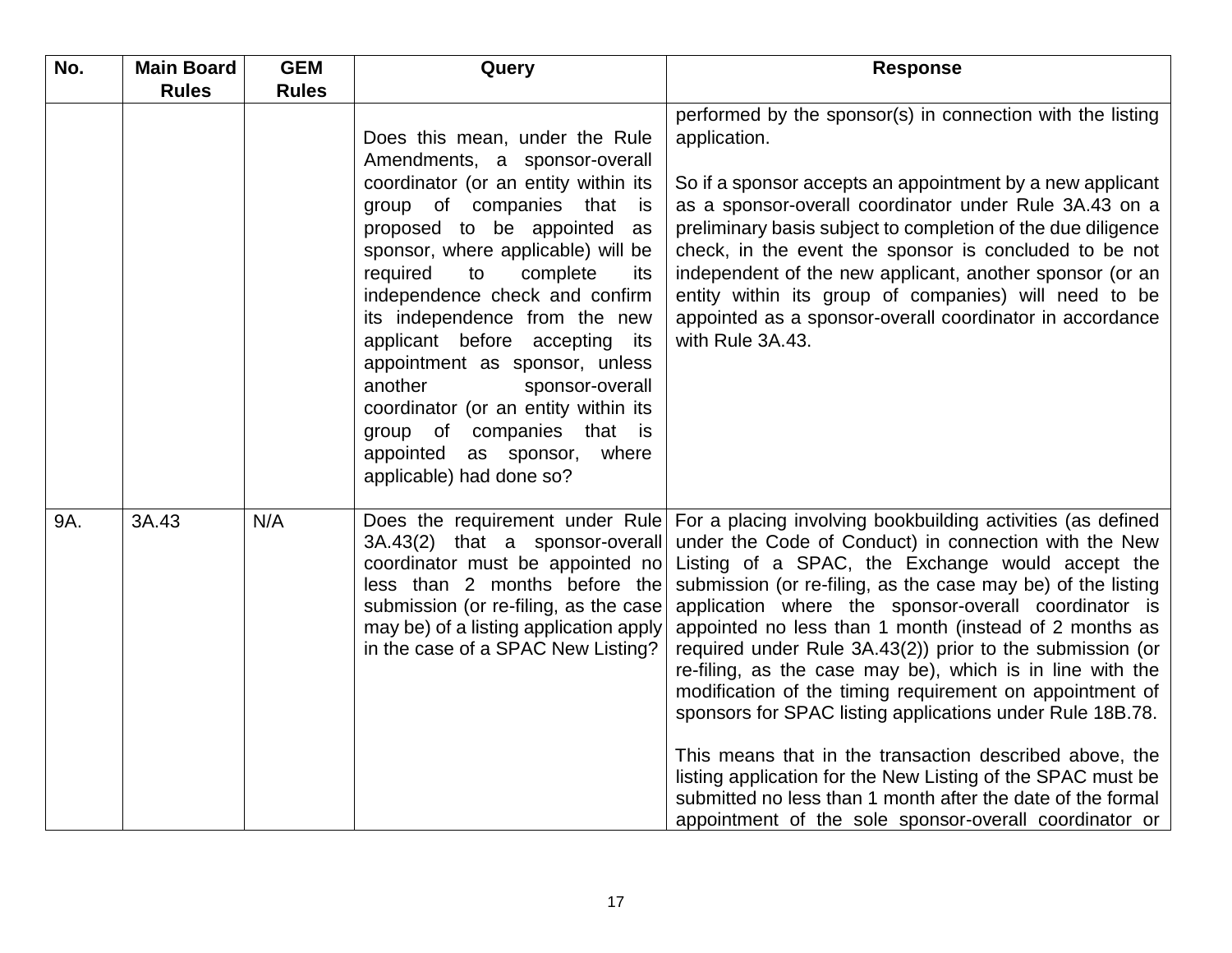| No. | <b>Main Board</b><br><b>Rules</b>       | <b>GEM</b><br><b>Rules</b>         | Query                                                                                                                                                                           | <b>Response</b>                                                                                                                                                                                                                                                                                                                                                                                                                                                                                                                                                                                                                                                                                                                                                                                                                                                                                                                                                                                                                                                                                                                                                                                                                                                                                                                                                                                       |
|-----|-----------------------------------------|------------------------------------|---------------------------------------------------------------------------------------------------------------------------------------------------------------------------------|-------------------------------------------------------------------------------------------------------------------------------------------------------------------------------------------------------------------------------------------------------------------------------------------------------------------------------------------------------------------------------------------------------------------------------------------------------------------------------------------------------------------------------------------------------------------------------------------------------------------------------------------------------------------------------------------------------------------------------------------------------------------------------------------------------------------------------------------------------------------------------------------------------------------------------------------------------------------------------------------------------------------------------------------------------------------------------------------------------------------------------------------------------------------------------------------------------------------------------------------------------------------------------------------------------------------------------------------------------------------------------------------------------|
|     |                                         |                                    |                                                                                                                                                                                 | (where more than 1 sponsor-overall coordinator is<br>appointed) the last sponsor-overall coordinator.<br>(Added in May 2022)                                                                                                                                                                                                                                                                                                                                                                                                                                                                                                                                                                                                                                                                                                                                                                                                                                                                                                                                                                                                                                                                                                                                                                                                                                                                          |
| 10. | 3A.34, 3A.36                            | 6A.41,<br>6A.43                    | How should the fixed fees payable<br>to a capital market intermediary be<br>in<br>the<br>written<br>presented<br>engagement in relation to<br>its<br>appointment by the issuer? | The written engagement must at least specify the fixed fees<br>payable to the relevant capital market intermediary as a<br>percentage of the total fees to be paid to all syndicate CMIs.<br>This will enable each syndicate CMI to know its fixed fee<br>entitlement relative to the total fees payable to all syndicate<br>CMIs, which is expected to enable syndicate CMIs to focus<br>their efforts and devote their resources to providing advice<br>to the issuer, conducting bookbuilding and placing activities<br>in compliance with the New Code Provisions, as the case<br>may be, and, in turn, enhance the transparency and<br>credibility of the price discovery and allocation process.<br>In addition to the above, the agreed fixed fee can be<br>expressed in other forms depending on the commercial<br>negotiation and preferences of the parties involved, as long<br>as it does not contradict the above provision or introduce<br>uncertainty into the fixed fee entitlement of the capital<br>market intermediary. For example, a capital market<br>intermediary may agree with the issuer to specify its fixed<br>fee as an absolute amount, as a percentage of the total<br>gross proceeds to be raised in the offering of equity<br>securities or interests, or the fee may be a sliding scale<br>depending on the final pricing of the equity securities or<br>interests. |
| 11. | $9.11(23a)$ ,<br>9.11(37),<br>paragraph | 12.23AA,<br>12.26(7),<br>paragraph | Under the Rule Amendments, the<br>fixed fees payable to syndicate<br>CMIs shall be determined at the                                                                            | In the case of a placing in connection with a New Listing,<br>assuming that both fixed fees and discretionary fees are<br>payable to syndicate CMIs in the transaction, the following                                                                                                                                                                                                                                                                                                                                                                                                                                                                                                                                                                                                                                                                                                                                                                                                                                                                                                                                                                                                                                                                                                                                                                                                                 |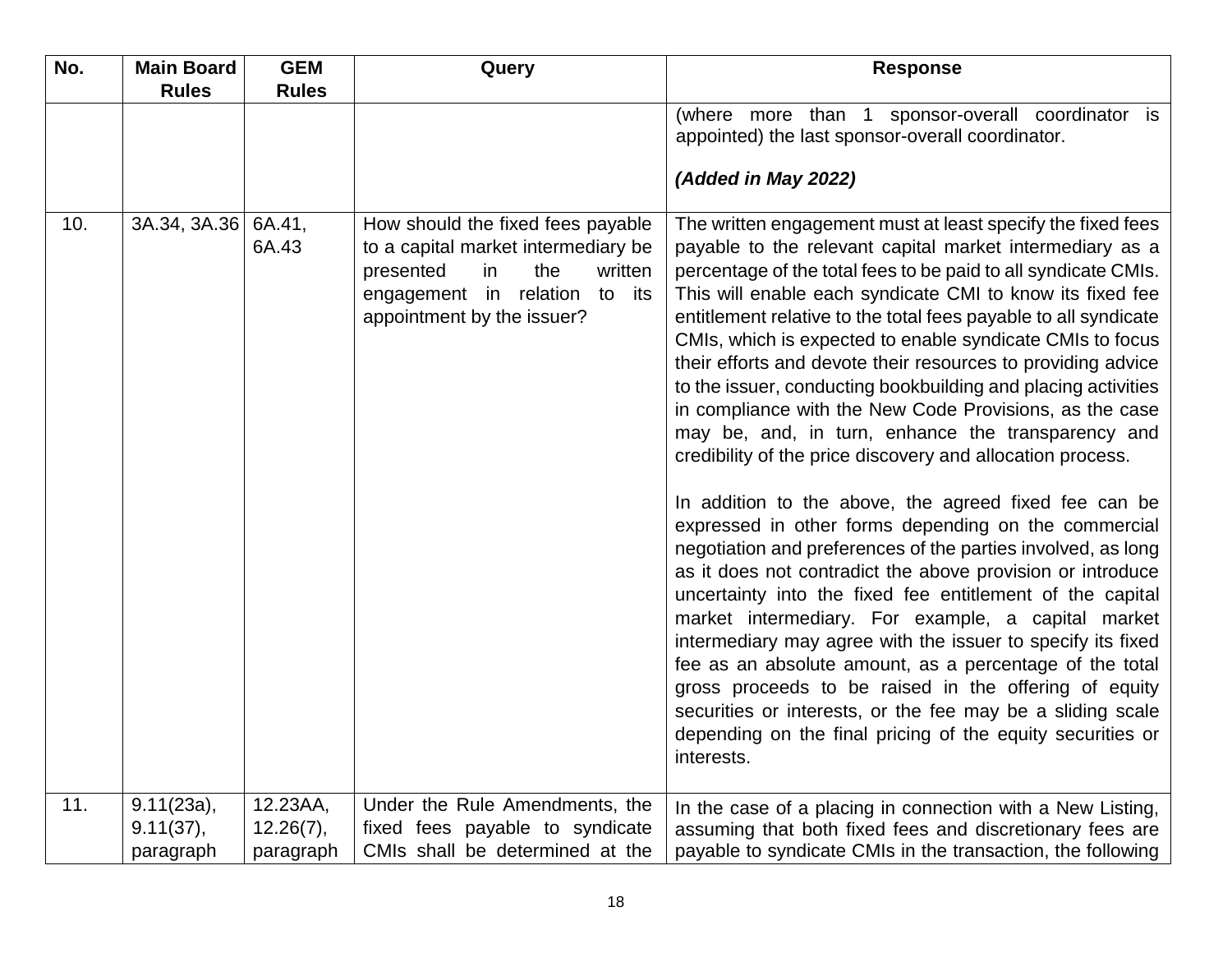| No. | <b>Main Board</b>                      | <b>GEM</b>                                  | Query                                                                                                                                        | <b>Response</b>                                                                                                                                                                                                                                                                                                                                                                                                                                                                                                                                        |
|-----|----------------------------------------|---------------------------------------------|----------------------------------------------------------------------------------------------------------------------------------------------|--------------------------------------------------------------------------------------------------------------------------------------------------------------------------------------------------------------------------------------------------------------------------------------------------------------------------------------------------------------------------------------------------------------------------------------------------------------------------------------------------------------------------------------------------------|
|     | <b>Rules</b>                           | <b>Rules</b>                                |                                                                                                                                              |                                                                                                                                                                                                                                                                                                                                                                                                                                                                                                                                                        |
|     | 10A of Form<br>F<br>in l<br>Appendix 5 | of<br><b>10A</b><br>Form E in<br>Appendix 5 | time<br>of<br>their<br>respective<br>appointments by the issuer. What<br>is the position on discretionary fees<br>payable to syndicate CMIs? | information in relation to the discretionary fees payable is<br>required to be determined and submitted to the Exchange<br>at least 4 clear business days before the expected hearing<br>date of the relevant listing application:                                                                                                                                                                                                                                                                                                                     |
|     |                                        |                                             |                                                                                                                                              | (i)<br>the <b>total fees</b> (Note $1$ ) (as a percentage of the gross<br>proceeds to be raised from the New Listing (Note 2))<br>in respect of both the public subscription and the<br>placing tranches to be paid to all syndicate CMIs;<br>and<br>the ratio of fixed and discretionary fees to be paid<br>(ii)<br>to all syndicate CMIs for both the public subscription<br>and the placing tranches (in percentage terms) (Note<br>3).                                                                                                             |
|     |                                        |                                             |                                                                                                                                              | Further, the new applicant shall provide a declaration to the<br>Exchange before commencement of dealings in the<br>relevant equity securities or interests, which shall include a<br>confirmation that, among other things, the following has<br>been determined and communicated in writing to each<br>syndicate CMI at the time of the declaration:<br>the allocation of discretionary fees, that is, the<br>(i)<br>absolute amount to be paid, to each syndicate CMI<br>(Note 4); and<br>the time schedule for the payment (Note 4) of the<br>(ii) |
|     |                                        |                                             |                                                                                                                                              | total fees (Note 1) payable to each syndicate CMI<br>has been determined.<br>Notes:                                                                                                                                                                                                                                                                                                                                                                                                                                                                    |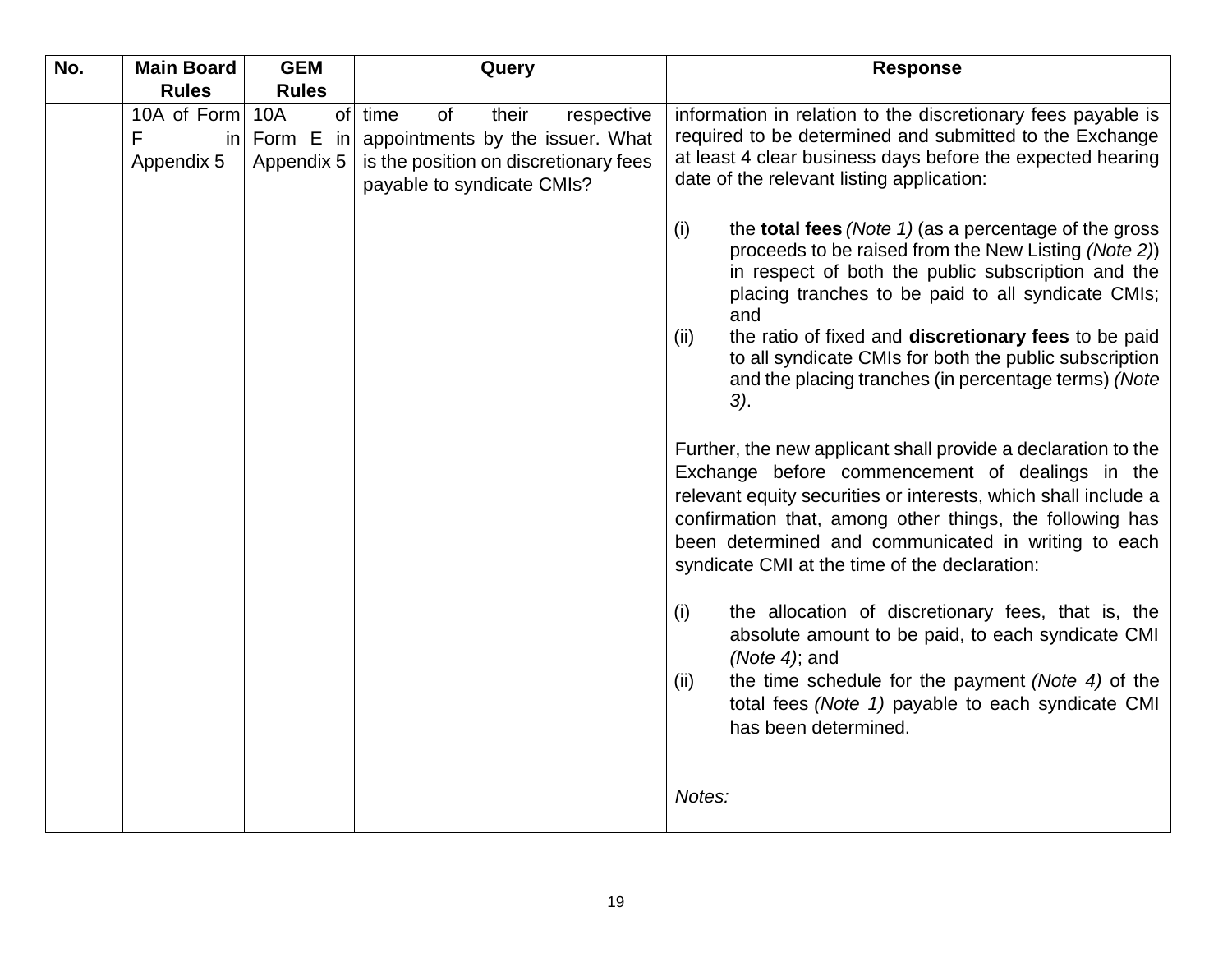| No. | <b>Main Board</b> | <b>GEM</b>   | Query | <b>Response</b>                                                                                                                                                                                                                                                                                                                                                                                                                                                                                                                                                             |
|-----|-------------------|--------------|-------|-----------------------------------------------------------------------------------------------------------------------------------------------------------------------------------------------------------------------------------------------------------------------------------------------------------------------------------------------------------------------------------------------------------------------------------------------------------------------------------------------------------------------------------------------------------------------------|
|     | <b>Rules</b>      | <b>Rules</b> |       |                                                                                                                                                                                                                                                                                                                                                                                                                                                                                                                                                                             |
|     |                   |              |       | "Total fees" above are commonly referred to as<br>$1_{-}$<br>"underwriting fees", and include <b>both</b> fixed and<br>discretionary fees for providing one or more of the<br>following services to the new applicant: providing<br>advice, marketing, bookbuilding, making pricing and<br>allocation recommendations and placing the equity<br>securities or interests with the investors. For the<br>avoidance of doubt, this shall comprise all fixed and<br>discretionary fees to be paid in connection with all<br>activities falling within the scope of the New Code |
|     |                   |              |       | Provisions.<br>Both (a) the percentage calculated on the basis that<br>2.<br>the over-allotment option (if any) is not exercised; and<br>(b) the percentage calculated on the basis that the<br>over-allotment option (if any) is exercised in full shall<br>be submitted.                                                                                                                                                                                                                                                                                                  |
|     |                   |              |       | For this purpose, the following shall be submitted: (a)<br>3.<br>the fixed fees (as a percentage (see Note 2 above) of<br>the total fees (see Note 1 above)) paid or to be paid to<br>all syndicate CMIs for both the public subscription and<br>the placing tranches and (b) the discretionary fees (as<br>a percentage (see Note 2 above) of the total fees (see<br>Note 1 above)) paid or to be paid to all syndicate CMIs<br>for both the public subscription and the placing<br>tranches.                                                                              |
|     |                   |              |       | The issuer may not make payment of any portion of<br>4.<br>the total fees (see Note 1 above) subject to a condition<br>to be satisfied following listing. The exception to this is<br>fees in relation to the New Listing of a SPAC if, in<br>accordance with a common market practice, the<br>syndicate members are to be paid a portion of their<br>fees at the time of the New Listing of the SPAC, and<br>the remaining portion is to be paid on a deferred basis                                                                                                       |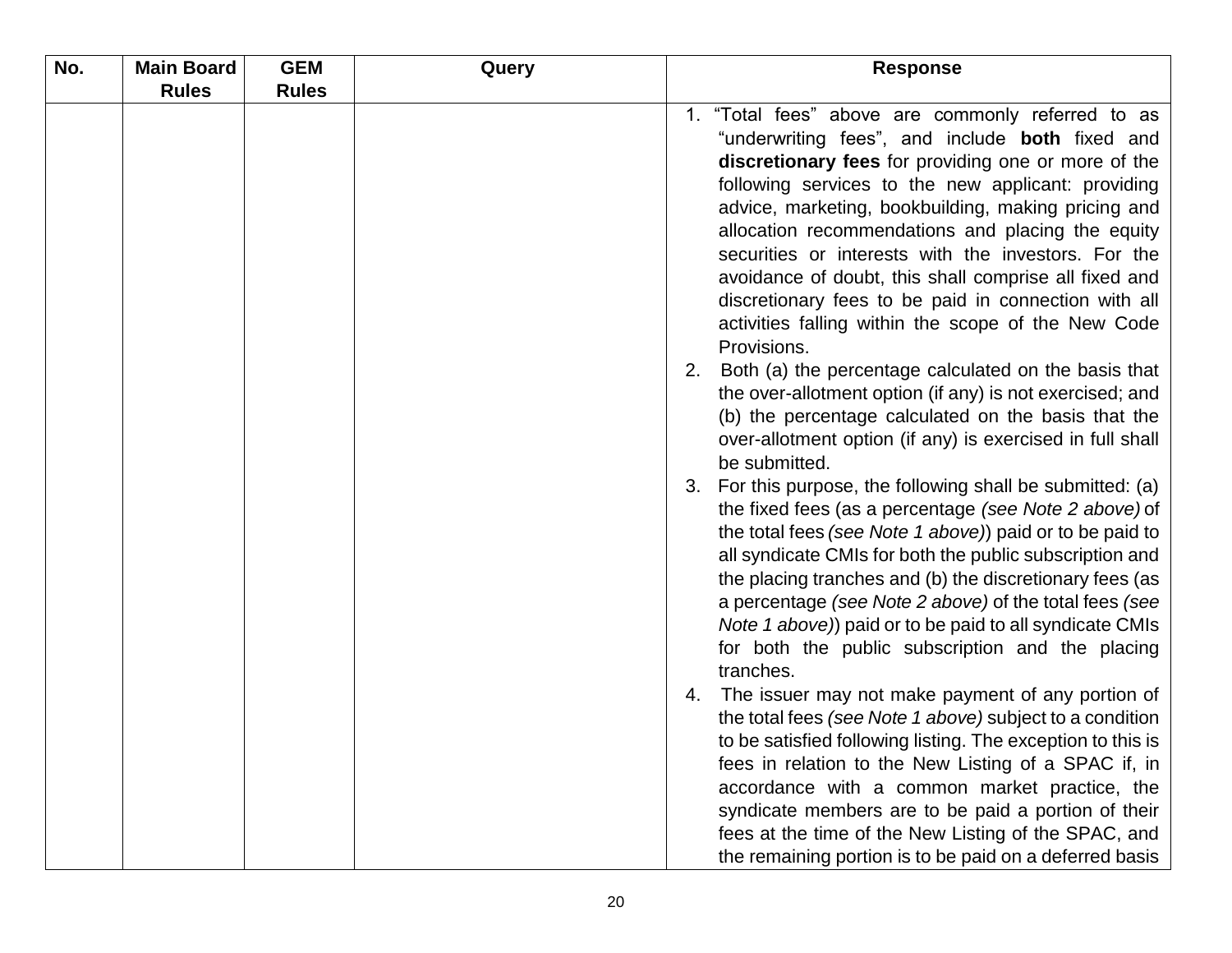| No. | <b>Main Board</b>                                           | <b>GEM</b>                                                    | Query                                                                                                                                                                                                                                     | <b>Response</b>                                                                                                                                                                                                                                                                                                                                                                                                                                                                                                                                                                                                                                        |
|-----|-------------------------------------------------------------|---------------------------------------------------------------|-------------------------------------------------------------------------------------------------------------------------------------------------------------------------------------------------------------------------------------------|--------------------------------------------------------------------------------------------------------------------------------------------------------------------------------------------------------------------------------------------------------------------------------------------------------------------------------------------------------------------------------------------------------------------------------------------------------------------------------------------------------------------------------------------------------------------------------------------------------------------------------------------------------|
|     | <b>Rules</b>                                                | <b>Rules</b>                                                  |                                                                                                                                                                                                                                           |                                                                                                                                                                                                                                                                                                                                                                                                                                                                                                                                                                                                                                                        |
|     |                                                             |                                                               |                                                                                                                                                                                                                                           | only following successful de-SPAC. For the avoidance<br>of doubt, the Rule Amendments are not applicable to<br>the fees that are payable to a SPAC promoter for its<br>services in relation to the New Listing of the SPAC or<br>the de-SPAC transaction provided that the services do<br>not fall within the scope of activities described in<br>paragraph 21.1.1 of the New Code Provisions.                                                                                                                                                                                                                                                         |
| 12. | 3A.34,<br>paragraph<br>10A of Form<br>F<br>in<br>Appendix 5 | 6A.41,<br>paragraph<br>10A<br>Οf<br>Form $E$ in<br>Appendix 5 | Under the Rule Amendments, what<br>information in relation to fee<br>arrangements does an issuer need<br>to provide to capital<br>market<br>intermediaries involved<br>in the<br>Relevant Activities in the issuer's<br>proposed placing? | The issuer shall provide the following in relation to fee<br>arrangements to the capital market intermediaries:<br>at the time of engagement of a capital market<br>(i)<br>intermediary by the issuer, the issuer must specify,<br>among others, the following in the capital market<br>intermediary's written engagement agreement:<br>the fee arrangement (including the fixed fees to be<br>(a)<br>paid to the capital market intermediary as a<br>percentage (Note 1) of the total fees (Note 2) to be<br>paid to all syndicate CMIs); and<br>the time schedule for payment of the fees (Note 3)<br>(b)<br>to the capital market intermediary; and |
|     |                                                             |                                                               |                                                                                                                                                                                                                                           | before commencement of dealings in the equity<br>(ii)<br>securities or interests to be placed in the transaction,<br>the issuer must determine and communicate in writing<br>to the syndicate CMI the allocation of discretionary fee,<br>that is, the absolute amount to be paid (Note 4), and the<br>time schedule for the payment (Note 4) of the total fees<br>payable, to the syndicate CMI.<br>Notes:<br>1.<br>See Note 2 to FAQ No. 11.<br>2.<br>See Note 1 to FAQ No. 11.                                                                                                                                                                      |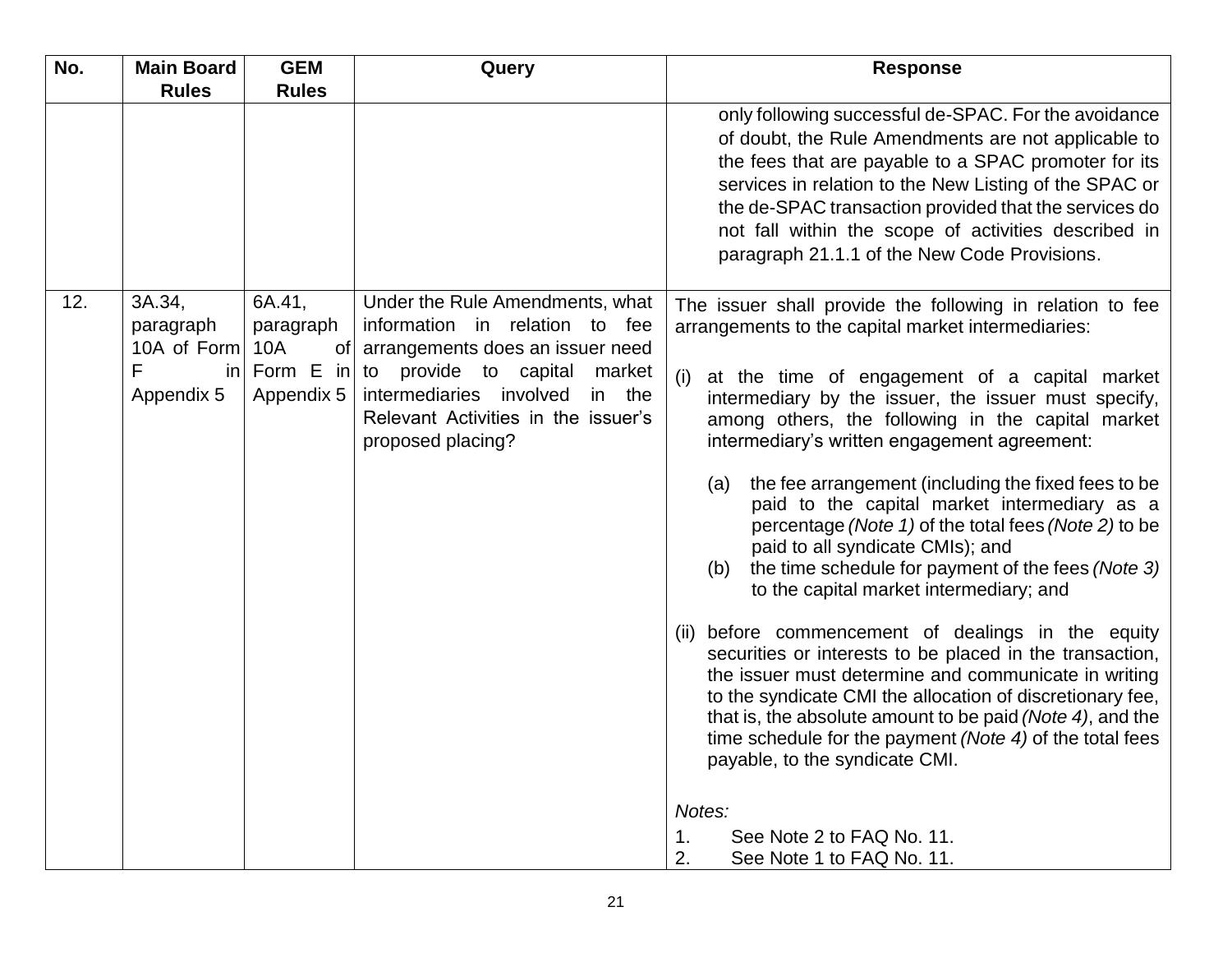| No. | <b>Main Board</b>                                                                 | <b>GEM</b>                               | Query                                                                                                                                   | <b>Response</b>                                                                                                                                                                                                                                                                                                                                                                                                                                                                                                                                                                                                                                                                                                                                                                                                                                                                                                                                                                            |
|-----|-----------------------------------------------------------------------------------|------------------------------------------|-----------------------------------------------------------------------------------------------------------------------------------------|--------------------------------------------------------------------------------------------------------------------------------------------------------------------------------------------------------------------------------------------------------------------------------------------------------------------------------------------------------------------------------------------------------------------------------------------------------------------------------------------------------------------------------------------------------------------------------------------------------------------------------------------------------------------------------------------------------------------------------------------------------------------------------------------------------------------------------------------------------------------------------------------------------------------------------------------------------------------------------------------|
|     | <b>Rules</b>                                                                      | <b>Rules</b>                             |                                                                                                                                         |                                                                                                                                                                                                                                                                                                                                                                                                                                                                                                                                                                                                                                                                                                                                                                                                                                                                                                                                                                                            |
|     |                                                                                   |                                          |                                                                                                                                         | This includes fixed and (if any) discretionary fees.<br>3.<br>4.<br>See Note 4 to FAQ No. 11.                                                                                                                                                                                                                                                                                                                                                                                                                                                                                                                                                                                                                                                                                                                                                                                                                                                                                              |
| 13. | Paragraph<br>3B of Part A<br>and<br>paragraph<br>3B of Part E<br>of Appendix<br>1 | Paragraph<br>3B of Part A<br>of Appendix | What needs to be disclosed in the<br>prospectus on fees payable to<br>syndicate members in placings in<br>connection with New Listings? | In respect of a placing in connection with a New Listing, the<br>prospectus shall at least disclose (i) the aggregate sum of<br>the fees (as a percentage $(Note 1)$ of the gross proceeds<br>from the New Listing) paid or payable to all syndicate<br>members in respect of both the public subscription and the<br>placing tranches; and (ii) the ratio of fixed and discretionary<br>fees paid or payable to all syndicate members (Note 2). The<br>absolute amount of the fees paid or payable to each<br>syndicate member is not required to be disclosed in the<br>prospectus.<br>Based on the specific circumstances of each listing<br>application, the Exchange may require further information<br>to be disclosed if it considers that such disclosure will<br>enable potential investors to make an informed assessment<br>of the new applicant or the New Listing.<br>Notes:<br>1. See Note 2 to FAQ No. 11.<br>For this purpose, the following shall be disclosed: (a)<br>2. |
|     |                                                                                   |                                          |                                                                                                                                         | the fixed fees (as a percentage (see Note 1 above) of<br>the total fees (see Note 3 below)) paid or to be paid to<br>all syndicate members for both the public subscription<br>and the placing tranches and (b) the discretionary fees<br>(as a percentage (see Note 1 above) of the total fees<br>(see Note 3 below)) paid or to be paid to all syndicate<br>members for both the public subscription and the<br>placing tranches.<br>3. See Note 1 to FAQ No. 11.                                                                                                                                                                                                                                                                                                                                                                                                                                                                                                                        |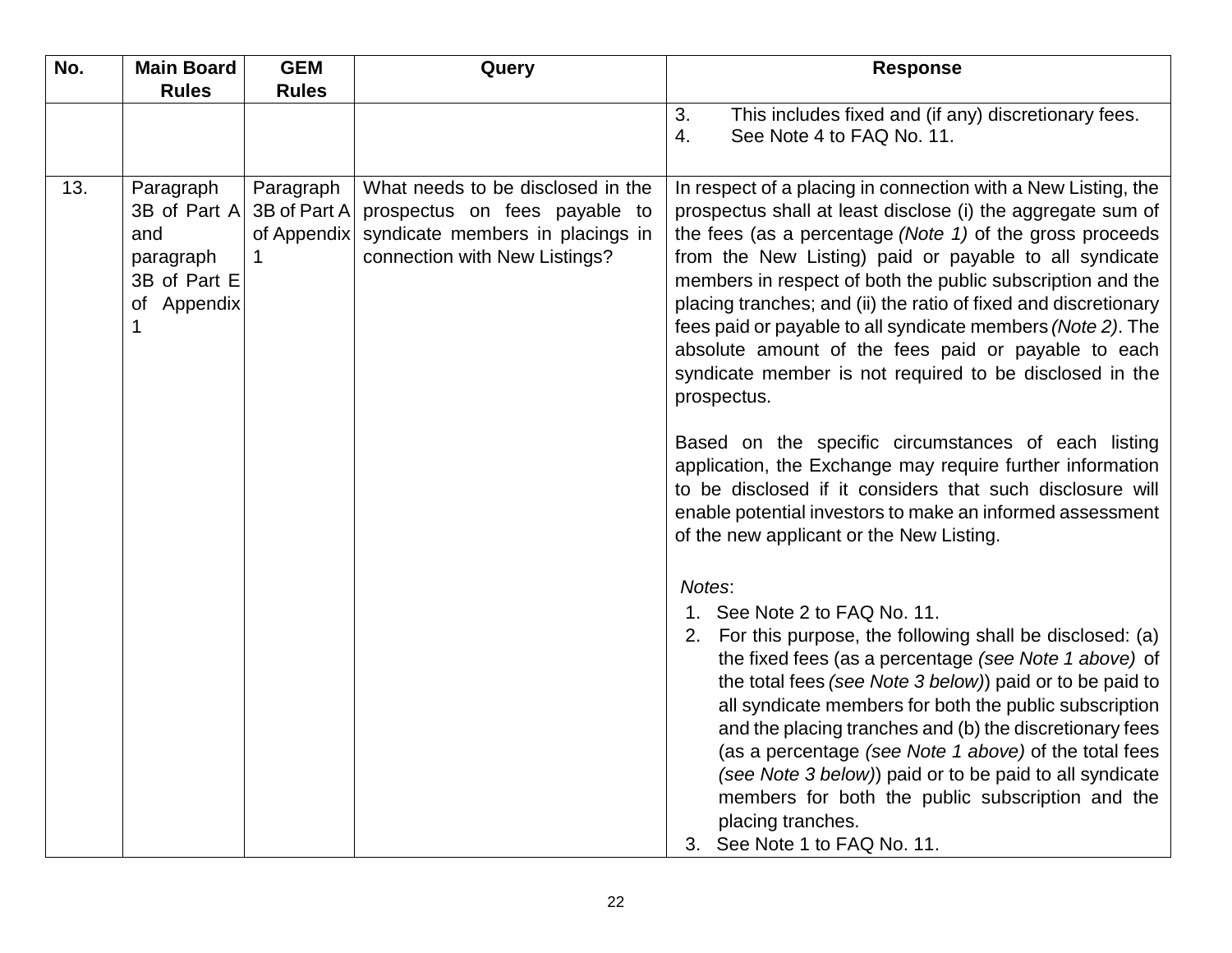| No. | <b>Main Board</b> | <b>GEM</b>   | Query                                                                                                                                                                                                                                                                                                                                                                                                                                                                                                                                                                                                                                                                                                                                                                                                                                                                                                                                              |     | <b>Response</b>                                                                                                                                                                                                                                                                                                                                                                                                                                                                                                                                                                                                                                                                                                                                                                                                                                                                                                                                                                                                                                                                                                                                                                                                                                                                                                                                                                                                                                                                                                                                                                       |
|-----|-------------------|--------------|----------------------------------------------------------------------------------------------------------------------------------------------------------------------------------------------------------------------------------------------------------------------------------------------------------------------------------------------------------------------------------------------------------------------------------------------------------------------------------------------------------------------------------------------------------------------------------------------------------------------------------------------------------------------------------------------------------------------------------------------------------------------------------------------------------------------------------------------------------------------------------------------------------------------------------------------------|-----|---------------------------------------------------------------------------------------------------------------------------------------------------------------------------------------------------------------------------------------------------------------------------------------------------------------------------------------------------------------------------------------------------------------------------------------------------------------------------------------------------------------------------------------------------------------------------------------------------------------------------------------------------------------------------------------------------------------------------------------------------------------------------------------------------------------------------------------------------------------------------------------------------------------------------------------------------------------------------------------------------------------------------------------------------------------------------------------------------------------------------------------------------------------------------------------------------------------------------------------------------------------------------------------------------------------------------------------------------------------------------------------------------------------------------------------------------------------------------------------------------------------------------------------------------------------------------------------|
|     | <b>Rules</b>      | <b>Rules</b> |                                                                                                                                                                                                                                                                                                                                                                                                                                                                                                                                                                                                                                                                                                                                                                                                                                                                                                                                                    |     |                                                                                                                                                                                                                                                                                                                                                                                                                                                                                                                                                                                                                                                                                                                                                                                                                                                                                                                                                                                                                                                                                                                                                                                                                                                                                                                                                                                                                                                                                                                                                                                       |
|     |                   |              |                                                                                                                                                                                                                                                                                                                                                                                                                                                                                                                                                                                                                                                                                                                                                                                                                                                                                                                                                    |     |                                                                                                                                                                                                                                                                                                                                                                                                                                                                                                                                                                                                                                                                                                                                                                                                                                                                                                                                                                                                                                                                                                                                                                                                                                                                                                                                                                                                                                                                                                                                                                                       |
| 14. | 3A.46             | 6A.48        | Under the Rule Amendments, a<br>new applicant and its directors shall<br>provide each syndicate member<br>with a list of the directors and<br>existing shareholders of the new<br>applicant, their respective close<br>associates and any person who is<br>engaged by or will act as a<br>nominee for any of the foregoing<br>persons to subscribe for, or<br>purchase shares in connection with<br>New<br>Listing<br>("Restricted<br>a<br>Investors").<br>Does this requirement apply<br>(i)<br>to new applicants with a<br>listing<br>primary<br>on<br>an<br>overseas exchange given<br>they may have a large<br>shareholder base and the<br>compilation of the list of<br>Restricted Investors may be<br>cumbersome?<br>Does the requirement apply<br>(ii)<br>to a placing of shares by a<br>listed issuer that falls under<br><b>Rules</b><br>3A.32(1)(a)(ii)<br>or<br>3A.32(1)(b)<br>(GEM<br>Rule<br>6A.39(1)(a)(ii)<br>or<br>$6A.39(1)(b)$ ? | (i) | In the case of a placing in connection with a New<br>Listing, the Listing Rules prohibit Restricted Investors<br>from subscribing for the equity securities or interests<br>of a new applicant unless with consent from the<br>Exchange. The provision of the required information<br>set out in Rule 3A.46 (GEM Rule 6A.48) is to assist<br>the syndicate members to identify such Restricted<br>Investors.<br>A new applicant seeking a secondary listing or a dual<br>primary listing with an offering on the Exchange has<br>the same obligation under Rule 3A.46 (GEM Rule<br>6A.48) to assist their syndicate members to meet their<br>general obligation to take all reasonable steps to<br>identify Restricted Investors.<br>Under the current practice, given there may be<br>material changes in the Restricted Investors during<br>the listing process of a new applicant seeking a<br>secondary listing or a dual primary listing on the<br>Exchange, it may apply for the Exchange's consent<br>under paragraphs $5(1)$ and (2) of Appendix 6 to the<br>Listing Rules (GEM Rule $10.12(1A)(a)$ and (b)) and a<br>waiver of Rule 10.04 (GEM Rule 13.02(1)) in order to<br>allow certain existing shareholders of the new<br>applicant to subscribe for equity securities or interests<br>in its IPO.<br>Guidance Letter HKEX-GL85-16 provides that the<br>Exchange will consider giving the above consent and<br>granting the above waiver to a new applicant's<br>existing shareholders or their close associates to<br>participate in an IPO if any actual or perceived |
|     |                   |              |                                                                                                                                                                                                                                                                                                                                                                                                                                                                                                                                                                                                                                                                                                                                                                                                                                                                                                                                                    |     | preferential treatment arising from their ability to                                                                                                                                                                                                                                                                                                                                                                                                                                                                                                                                                                                                                                                                                                                                                                                                                                                                                                                                                                                                                                                                                                                                                                                                                                                                                                                                                                                                                                                                                                                                  |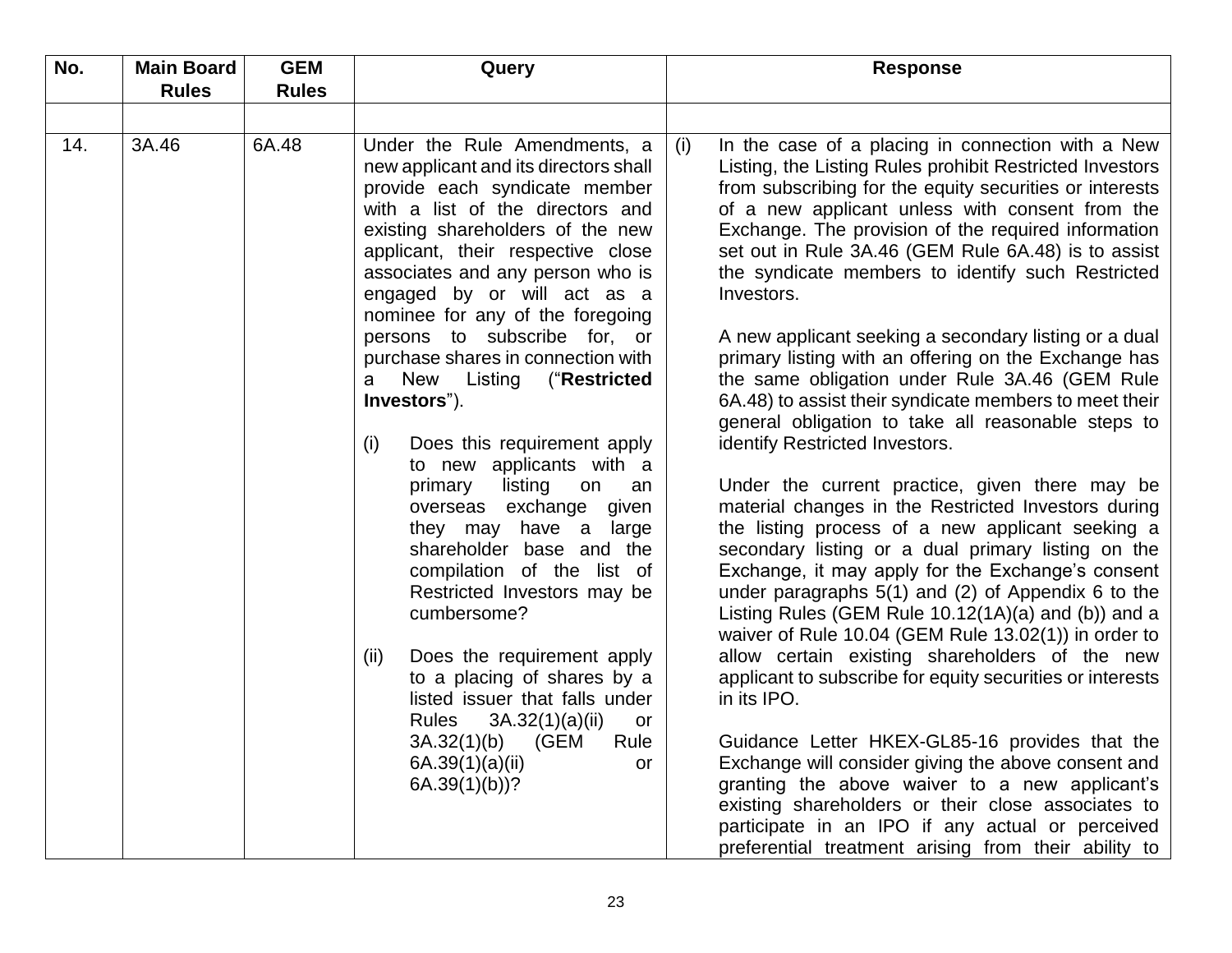| No. | <b>Main Board</b>                                                            | <b>GEM</b>                                                              | Query                                                                                                                                                                                        | <b>Response</b>                                                                                                                                                                                                                                                                                                                                                                                                                                                                                                                                                                                       |
|-----|------------------------------------------------------------------------------|-------------------------------------------------------------------------|----------------------------------------------------------------------------------------------------------------------------------------------------------------------------------------------|-------------------------------------------------------------------------------------------------------------------------------------------------------------------------------------------------------------------------------------------------------------------------------------------------------------------------------------------------------------------------------------------------------------------------------------------------------------------------------------------------------------------------------------------------------------------------------------------------------|
|     | <b>Rules</b>                                                                 | <b>Rules</b>                                                            |                                                                                                                                                                                              |                                                                                                                                                                                                                                                                                                                                                                                                                                                                                                                                                                                                       |
|     |                                                                              |                                                                         |                                                                                                                                                                                              | influence the listing applicant during the allocation<br>process can be addressed (for example, where all the<br>conditions set out in paragraph 4.20 of the above<br>guidance letter are fulfilled, the Exchange may<br>consider that the actual or perceived preferential<br>treatment given to the relevant existing shareholders<br>or their close associates by virtue of their relationship<br>with the new applicant can be addressed and will<br>ordinarily give its consent for allocation of securities to<br>such shareholders or their close associates).                                 |
|     |                                                                              |                                                                         |                                                                                                                                                                                              | No, this requirement only applies to a placing in<br>(ii)<br>connection with a New Listing.                                                                                                                                                                                                                                                                                                                                                                                                                                                                                                           |
|     |                                                                              |                                                                         |                                                                                                                                                                                              | However, listed issuers are reminded to comply with<br>the requirement of the Listing Rules in connection with<br>the placing of (a) equity securities or interests of a<br>class new to listing or of a class already listed under a<br>general or specific mandate or (b) listed equity<br>securities or interests (if it is accompanied by a top-up<br>subscription) to any "connected person" as defined in<br>Chapter 14A of the Listing Rules. For example, a<br>listed issuer may provide information to assist the<br>syndicate members to identify the listed issuer's<br>connected persons. |
| 15. | $2.07C(6)(a)$ ,<br>3A.37,<br>3A.41(2),<br>$9.08(2)$ ,<br>12.01C,<br>Practice | 16.19(1),<br>6A.44,<br>6A.46(2),<br>$12.10(2)$ ,<br>16.01C,<br>Practice | When does a new applicant need to<br>publish an OC Announcement (as<br>defined in Rule 1.01 (GEM Rule<br>1.01)) and what is the content<br>requirement<br><b>of</b><br>such<br>announcement? | The requirement to publish an OC Announcement only<br>applies to a placing involving bookbuilding activities in<br>connection with a New Listing (Refer to Rule 3A.32(1)(a)(i)<br>(GEM Rule 6A.39(1)(a)(i)).<br>Publication of an OC Announcement is required:                                                                                                                                                                                                                                                                                                                                        |
|     | Note 22                                                                      | Note 5                                                                  |                                                                                                                                                                                              | on the same date as the new applicant files the listing<br>(i)<br>application (Note) and publishes the Application Proof                                                                                                                                                                                                                                                                                                                                                                                                                                                                              |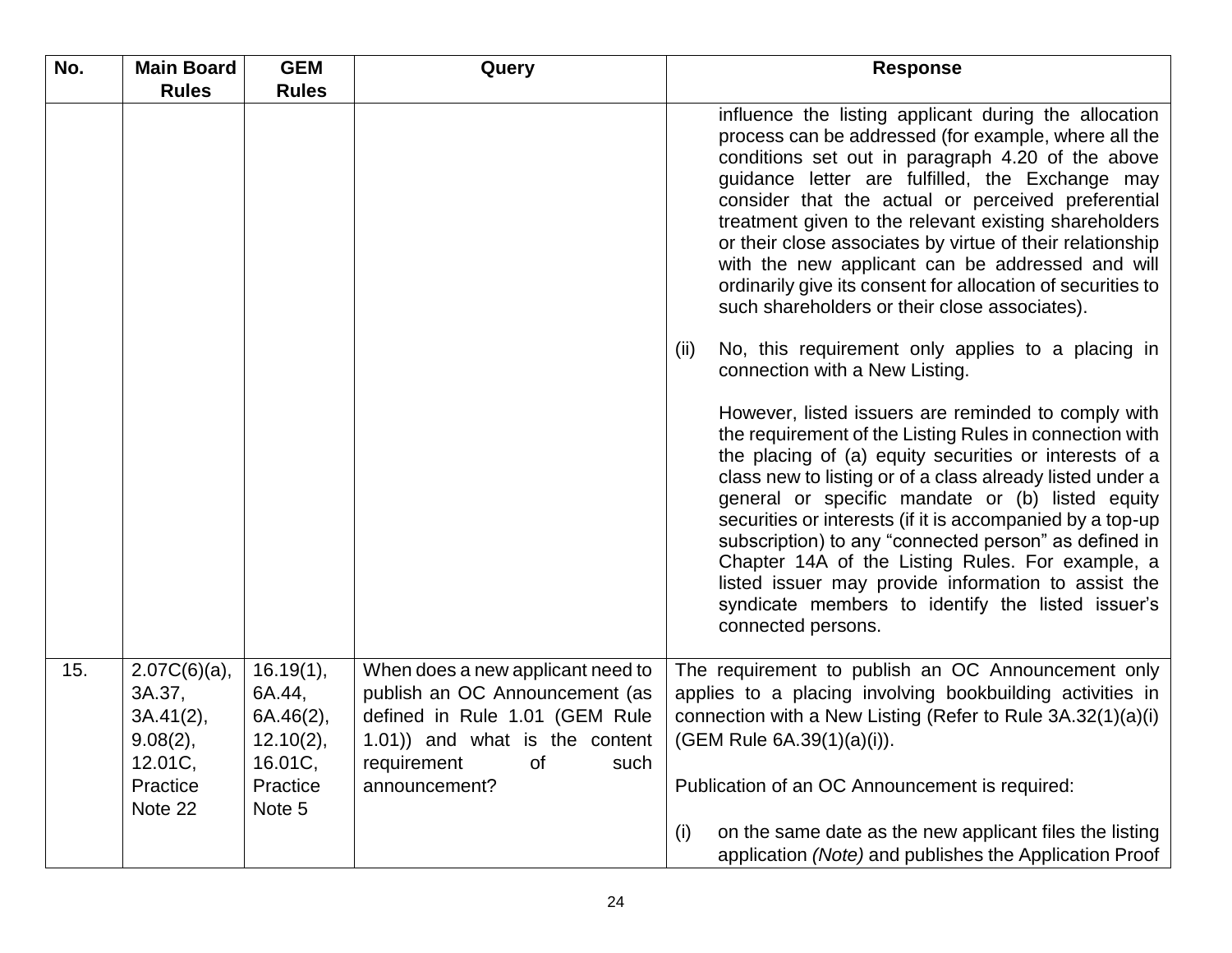| No. | <b>Main Board</b> | <b>GEM</b>   | Query | <b>Response</b>                                                                                                                                                                                                                                                                                                                                                                                                                                                                                                                                                                                                                                      |
|-----|-------------------|--------------|-------|------------------------------------------------------------------------------------------------------------------------------------------------------------------------------------------------------------------------------------------------------------------------------------------------------------------------------------------------------------------------------------------------------------------------------------------------------------------------------------------------------------------------------------------------------------------------------------------------------------------------------------------------------|
|     | <b>Rules</b>      | <b>Rules</b> |       |                                                                                                                                                                                                                                                                                                                                                                                                                                                                                                                                                                                                                                                      |
|     |                   |              |       | (or in the case of a listing of interests in a REIT, on the<br>same date as it files an authorisation application with<br>the Commission and publishes the Application Proof)<br>("Submission of the Application").                                                                                                                                                                                                                                                                                                                                                                                                                                  |
|     |                   |              |       | A new applicant that is allowed to make a confidential<br>filing under the Listing Rules is required to publish an<br>OC Announcement on the same date as it publishes<br>its PHIP instead. For the avoidance of doubt, the OC<br>Announcement shall be published immediately after<br>and on the same date as the publication of the<br>Application Proof (or PHIP, where applicable). Such<br>OC Announcement shall set out the name(s) of all<br>overall coordinator(s) appointed by the new applicant<br>as at the date of the announcement;                                                                                                     |
|     |                   |              |       | each time an additional overall coordinator is<br>(ii)<br>appointed after the Submission of the Application. In<br>such a case, the OC Announcement shall be<br>published as soon as practicable after the<br>appointment is made and in any event no later than<br>the first business day after the date of the appointment<br>(which appointment shall be no later than the 14 <sup>th</sup> day<br>after the date of Submission of the Application). Each<br>OC Announcement shall disclose the appointment<br>and set out the name(s) of all overall coordinator(s)<br>appointed by the new applicant as at the date of the<br>announcement; and |
|     |                   |              |       | each time the appointment of an overall coordinator is<br>(iii)<br>terminated after the Submission of the Application (or<br>after the publication of the first OC Announcement for<br>applicants allowed to make a confidential filing). In                                                                                                                                                                                                                                                                                                                                                                                                         |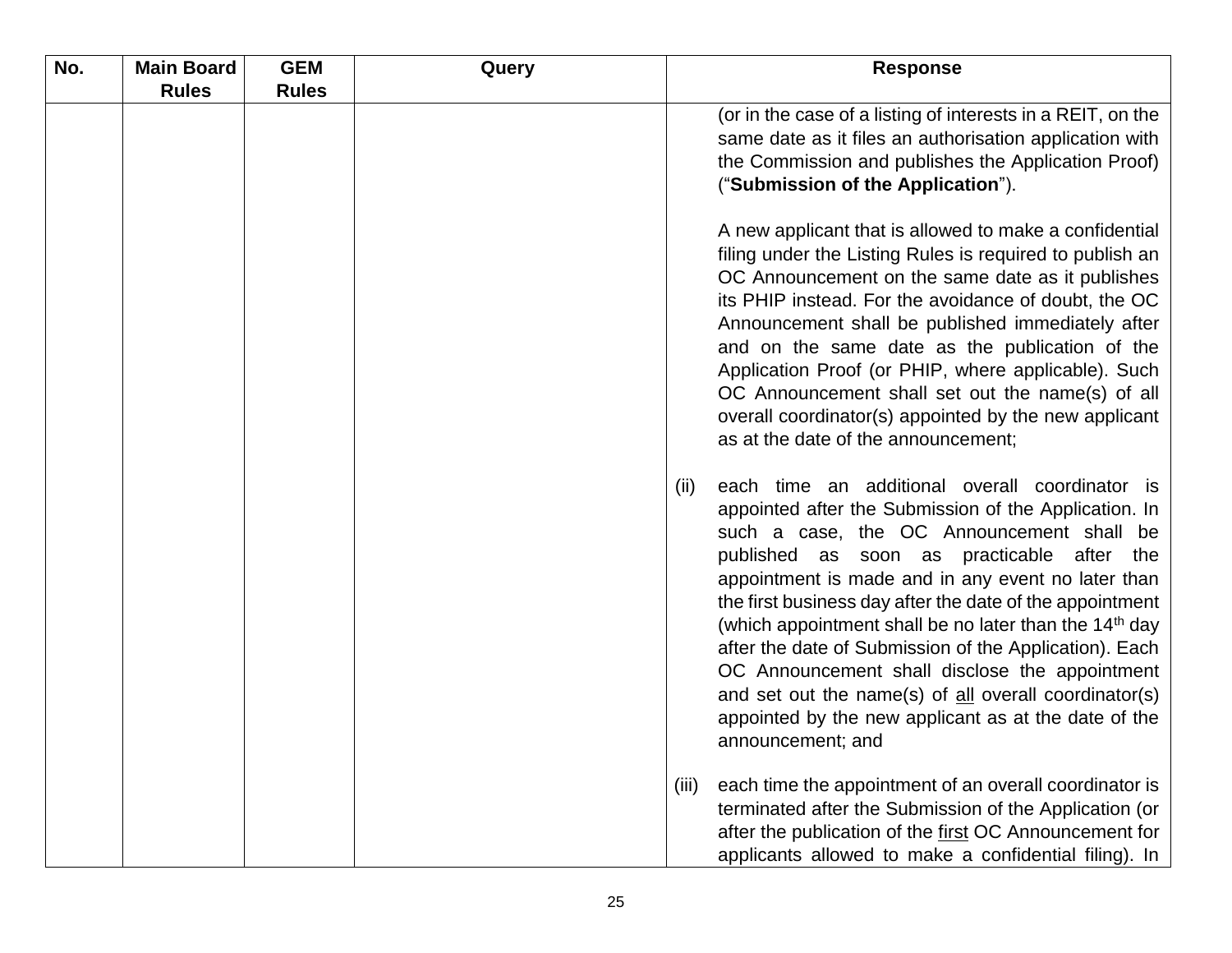| No. | <b>Main Board</b> | <b>GEM</b>   | Query | <b>Response</b>                                                                                                                                                                                                                                                                                                                                                                                                                                                                                                                                                                                                                                                                                                                                                           |
|-----|-------------------|--------------|-------|---------------------------------------------------------------------------------------------------------------------------------------------------------------------------------------------------------------------------------------------------------------------------------------------------------------------------------------------------------------------------------------------------------------------------------------------------------------------------------------------------------------------------------------------------------------------------------------------------------------------------------------------------------------------------------------------------------------------------------------------------------------------------|
|     | <b>Rules</b>      | <b>Rules</b> |       |                                                                                                                                                                                                                                                                                                                                                                                                                                                                                                                                                                                                                                                                                                                                                                           |
|     |                   |              |       | such circumstances, the OC Announcement shall be<br>published as soon as practicable after the termination<br>takes place, and is expected to be published no later<br>than the first business day after the date of the<br>termination of the appointment. Each such OC<br>Announcement shall disclose the termination and set<br>out the name(s) of all overall coordinator(s) that<br>remain appointed by the new applicant as at the date<br>of the announcement.                                                                                                                                                                                                                                                                                                     |
|     |                   |              |       | For the purpose of publication on the Exchange's website,<br>an OC Announcement must, among other things, be<br>accompanied by appropriate disclaimer and warning<br>statements and not contain any information regarding the<br>proposed offering or other information that would result in it<br>being deemed as (i) a prospectus under section $2(1)$ of the<br>Companies (Winding Up and Miscellaneous Provisions)<br>Ordinance as amended from time to time (Cap. 32)<br>("CWUMPO"); (ii) an advertisement under section 38B(1) of<br>the CWUMPO; or (iii) an invitation to the public in breach of<br>section 103(1) of the SFO, as stipulated under paragraphs<br>4(d) and 5A of Practice Note 22 (paragraphs 3(d) and 4A of<br>Practice Note 5 of the GEM Rules). |
|     |                   |              |       | Also, for the avoidance of doubt, while intermediaries<br>appointed may be awarded titles such as "global<br>coordinator", "bookrunner", "lead manager", etc., if they fall<br>within the definition of "overall coordinators" under the Rule<br>Amendments by virtue of the activities they conduct or are<br>engaged to conduct, each OC Announcement shall clearly<br>identify them as "overall coordinators", in addition to any<br>other titles of these intermediaries which the new applicant<br>may intend to disclose in the OC Announcement.                                                                                                                                                                                                                    |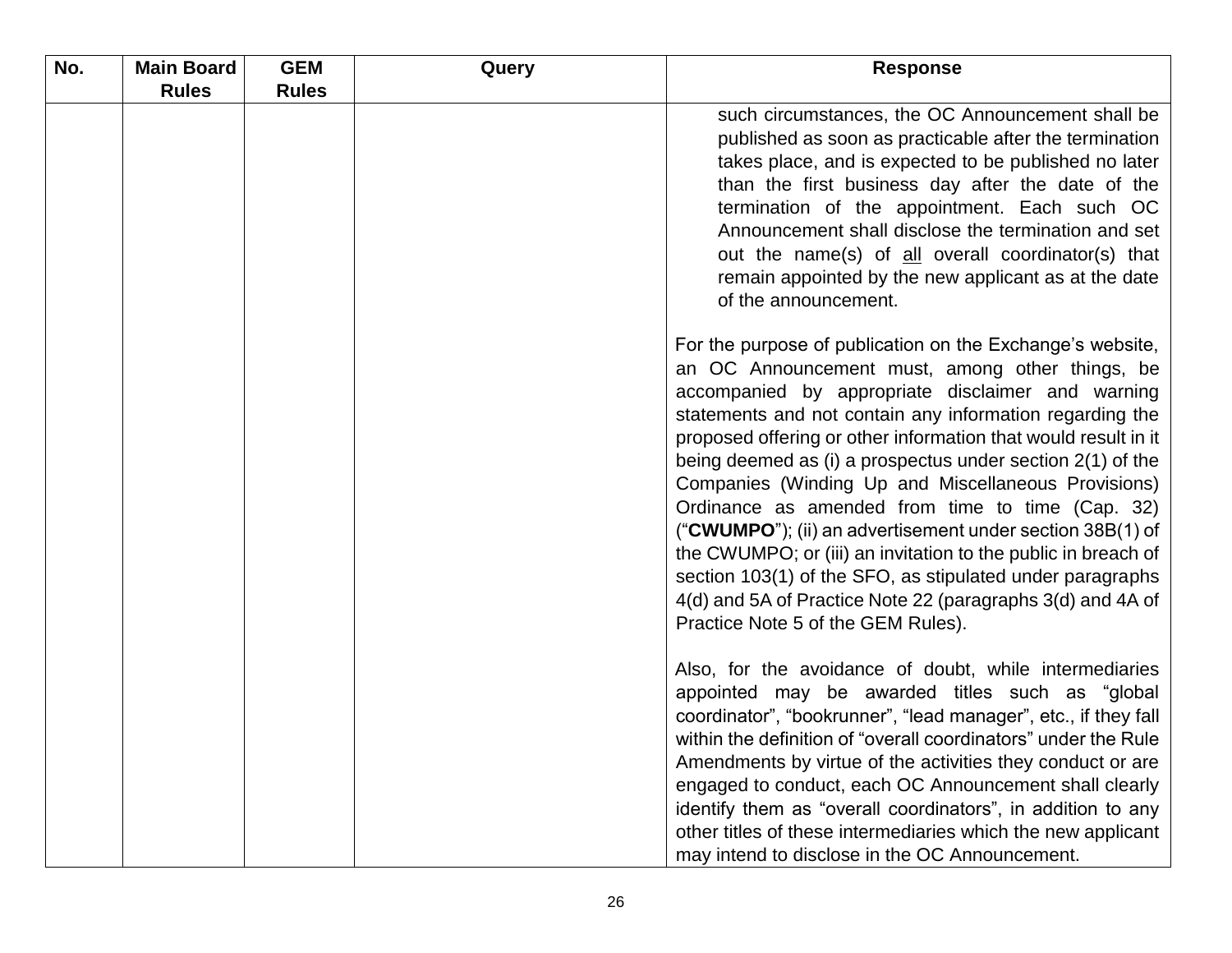| No. | <b>Main Board</b>                                                                    | <b>GEM</b>                                                                     | Query                                                                                                                                                                                                | <b>Response</b>                                                                                                                                                                                                                                                                                                                                                                                                                                                                                                                                                                                                                                                                                                                                                                               |
|-----|--------------------------------------------------------------------------------------|--------------------------------------------------------------------------------|------------------------------------------------------------------------------------------------------------------------------------------------------------------------------------------------------|-----------------------------------------------------------------------------------------------------------------------------------------------------------------------------------------------------------------------------------------------------------------------------------------------------------------------------------------------------------------------------------------------------------------------------------------------------------------------------------------------------------------------------------------------------------------------------------------------------------------------------------------------------------------------------------------------------------------------------------------------------------------------------------------------|
|     | <b>Rules</b>                                                                         | <b>Rules</b>                                                                   |                                                                                                                                                                                                      |                                                                                                                                                                                                                                                                                                                                                                                                                                                                                                                                                                                                                                                                                                                                                                                               |
|     |                                                                                      |                                                                                |                                                                                                                                                                                                      | Note: This includes a re-filing of a listing application.                                                                                                                                                                                                                                                                                                                                                                                                                                                                                                                                                                                                                                                                                                                                     |
| 16. | $2.07C(6)(a)$ ,<br>3A.37,<br>3A.41(2),<br>9.08(2),<br>12.01C,<br>Practice<br>Note 22 | 16.19(1),<br>6A.44,<br>6A.46(2),<br>12.10(2),<br>16.01C,<br>Practice<br>Note 5 | What should a new applicant do if it<br>publish<br>failed<br>to<br>an<br>OC<br>Announcement at the prescribed<br>timing under the Listing Rules?                                                     | The new applicant shall publish the OC Announcement as<br>soon as practicable and clearly state the following in the<br>announcement:<br>when the OC Announcement should have been<br>(i)<br>published under the Listing Rules;<br>the reasons for the delay in publication; and<br>(ii)<br>that the Exchange may take action in respect of<br>(iii)<br>the new applicant's listing application on the<br>breach of the relevant Listing Rule.                                                                                                                                                                                                                                                                                                                                                |
| 17. | $2.07C(6)(a)$ ,<br>3A.37,<br>3A.41,<br>9.08(2),<br>12.01C,<br>Practice<br>Note 22    | 16.19(1),<br>6A.44,<br>6A.46,<br>$12.10(2)$ ,<br>16.01C,<br>Practice<br>Note 5 | Does a new applicant need to<br>publish an OC Announcement on<br>an appointment or termination of an<br>overall coordinator that takes place<br>before the submission of its listing<br>application? | No, the obligation to publish an OC Announcement arises<br>only when a new applicant submits a listing application. See<br>FAQ No. 15.<br>However, the new applicant is required to notify the<br>Exchange in writing, as soon as practicable, of a<br>termination of an overall coordinator that takes place before<br>the submission of the listing application, and provide the<br>information required under Rule 3A.41(1) (GEM Rule<br>6A.46(1)) to the Exchange.<br>A new applicant that is allowed to make a<br>Note:<br>confidential filing under the Listing Rules is not<br>required to publish the first OC Announcement on<br>the same date as it files the listing application and<br>publishes the Application Proof. Instead, such<br>new applicant shall publish its first OC |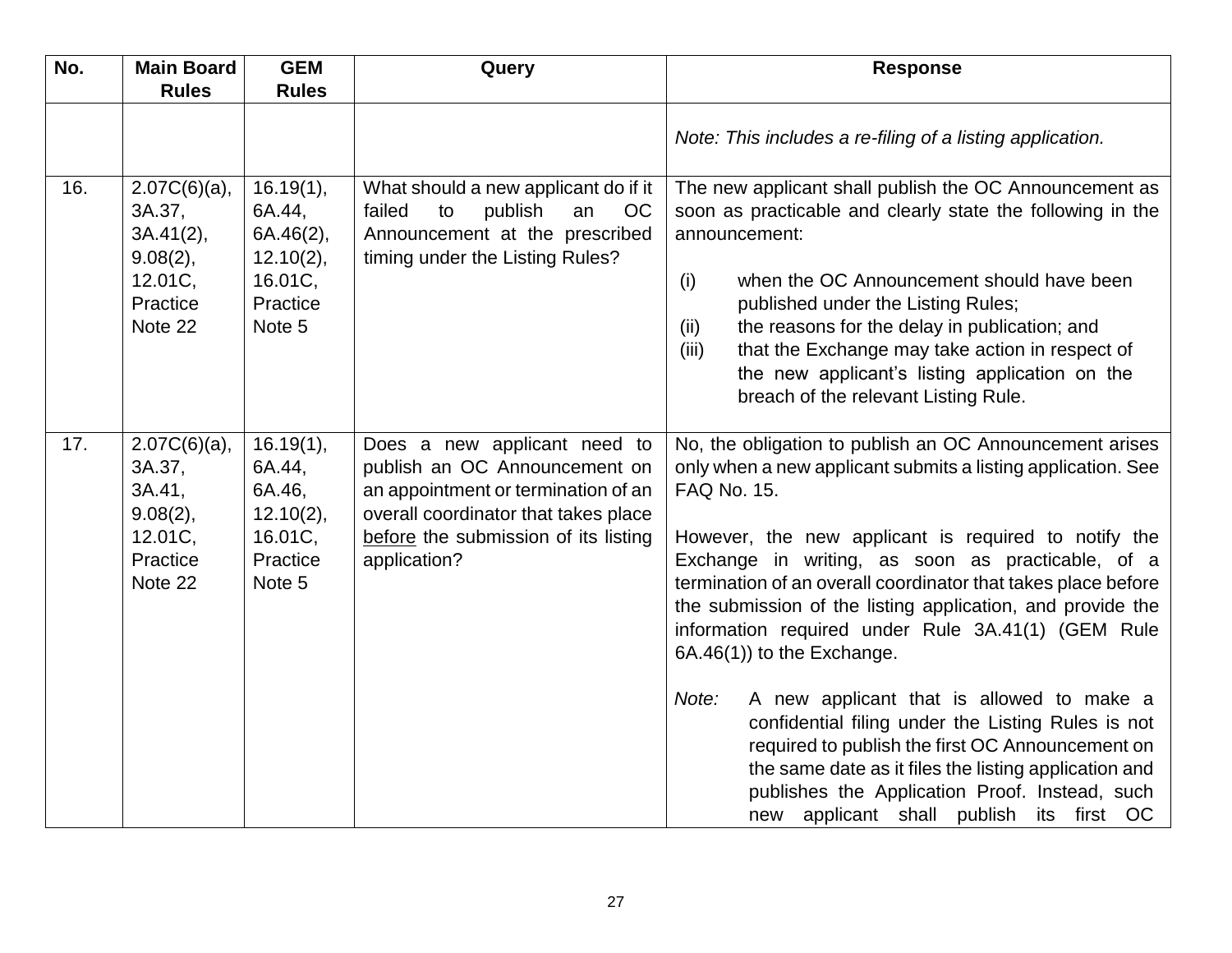| No. | <b>Main Board</b>                                                                 | <b>GEM</b>                                                                     | Query                                                                                                                                                                                                                                                              | <b>Response</b>                                                                                                                                                                                                                                                                                                                                                                                                                                                                                                                                                                                                                                             |  |
|-----|-----------------------------------------------------------------------------------|--------------------------------------------------------------------------------|--------------------------------------------------------------------------------------------------------------------------------------------------------------------------------------------------------------------------------------------------------------------|-------------------------------------------------------------------------------------------------------------------------------------------------------------------------------------------------------------------------------------------------------------------------------------------------------------------------------------------------------------------------------------------------------------------------------------------------------------------------------------------------------------------------------------------------------------------------------------------------------------------------------------------------------------|--|
|     | <b>Rules</b>                                                                      | <b>Rules</b>                                                                   |                                                                                                                                                                                                                                                                    |                                                                                                                                                                                                                                                                                                                                                                                                                                                                                                                                                                                                                                                             |  |
|     |                                                                                   |                                                                                |                                                                                                                                                                                                                                                                    | Announcement on the same date as it publishes<br>its PHIP.                                                                                                                                                                                                                                                                                                                                                                                                                                                                                                                                                                                                  |  |
| 18. | $2.07C(6)(a)$ ,<br>3A.37,<br>3A.41,<br>9.08(2),<br>12.01C,<br>Practice<br>Note 22 | 16.19(1),<br>6A.44,<br>6A.46,<br>$12.10(2)$ ,<br>16.01C,<br>Practice<br>Note 5 | Does a listed issuer need to publish<br>an OC Announcement on an<br>appointment or termination of an<br>overall coordinator in relation to the<br>placings other than in connection<br>with a New Listing?                                                         | No, the requirement for publication of an OC<br>Announcement only applies to a new applicant effecting a<br>placing involving bookbuilding activities in connection with<br>a New Listing and does not apply to an offering by a listed<br>issuer under Rule 3A.32(1)(a)(ii) or 3A.32(1)(b) (GEM Rule<br>$6A.39(1)(a)(ii)$ or $6A.39(1)(b)$ ).<br>However, in an offering by a listed issuer under Rule<br>3A.32(1)(a)(ii) or 3A.32(1)(b) (GEM Rule 6A.39(1)(a)(ii) or<br>6A.39(1)(b)), it is required to notify the Exchange of the<br>termination of an overall coordinator in writing as soon as<br>practicable under Rule 3A.41(1) (GEM Rule 6A.46(1)). |  |
| 19. | $2.07C(6)(a)$ ,<br>3A.37,<br>3A.41,<br>9.08(2),<br>12.01C,<br>Practice<br>Note 22 | 16.19(1),<br>6A.44,<br>6A.46,<br>$12.10(2)$ ,<br>16.01C,<br>Practice<br>Note 5 | Where<br><b>OC</b><br>will<br>(i)<br>Announcements be posted?<br>Do OC Announcements need<br>(ii)<br>pre-vetted<br>by the<br>be<br>to<br>Exchange prior to publication?<br>publication<br>(iii) What are the<br><b>OC</b><br>requirements<br>for<br>Announcements? | (i)<br>OC Announcements will be posted on the "New<br>Listings" page of the HKEXnews website.<br><b>No</b><br>(ii)<br>As in the case of publication of Application Proofs and<br>(iii)<br>PHIPs, a new applicant shall submit the OC<br>Announcement through HKEx-ESS for publication on<br>the Exchange's website, and is not required to publish<br>the OC Announcement on its own website.                                                                                                                                                                                                                                                               |  |
|     | <b>Effective date and transitional arrangements</b>                               |                                                                                |                                                                                                                                                                                                                                                                    |                                                                                                                                                                                                                                                                                                                                                                                                                                                                                                                                                                                                                                                             |  |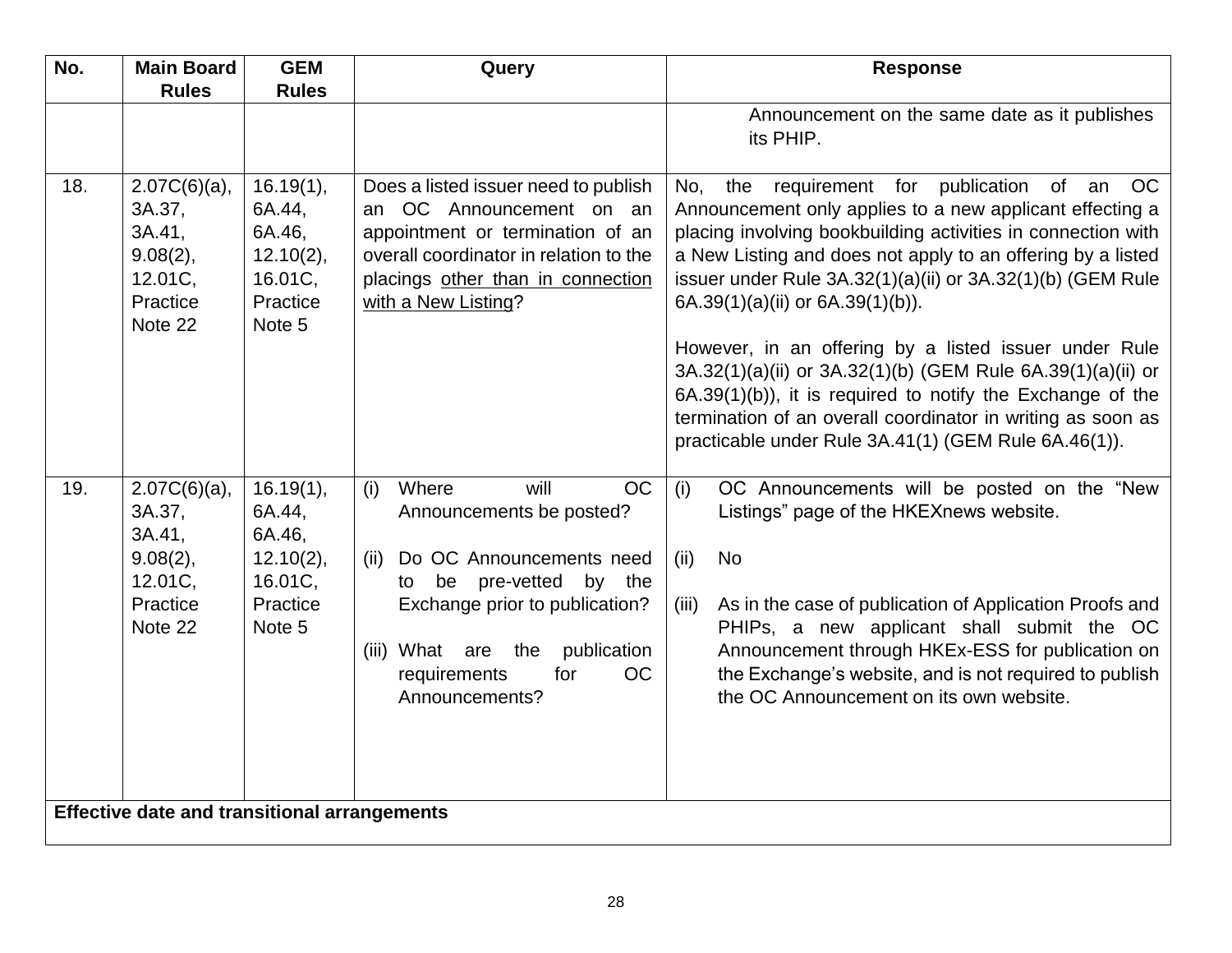| No. | <b>Main Board</b> | <b>GEM</b>   | Query                                                                                                                                         | <b>Response</b>                                                                                                                                                                                                                                                                                                                                                             |  |
|-----|-------------------|--------------|-----------------------------------------------------------------------------------------------------------------------------------------------|-----------------------------------------------------------------------------------------------------------------------------------------------------------------------------------------------------------------------------------------------------------------------------------------------------------------------------------------------------------------------------|--|
| 20. | <b>Rules</b>      | <b>Rules</b> | The effective date of the New Code                                                                                                            | In respect of equity securities or interests to be issued in                                                                                                                                                                                                                                                                                                                |  |
|     |                   |              | Provisions and Rule Amendments<br>is 5 August 2022 ("Effective<br><b>Date").</b> Which listing applications<br>will the Rule Amendments apply | connection with placings specified under Rule 3A.32(1)<br>(GEM Rule 6A.39(1)), listing applications submitted by new<br>applicants or listed issuers (Note):                                                                                                                                                                                                                |  |
|     |                   |              | to?                                                                                                                                           | on or after the Effective Date: The Rule<br>(A)<br>Amendments<br>will fully apply to these listing<br>applications,<br>subject<br>to<br>the<br>transitional<br>arrangements described in FAQ No. 21.                                                                                                                                                                        |  |
|     |                   |              |                                                                                                                                               | For placings in connection with New Listings, these<br>include listing applications which have previously<br>lapsed or been withdrawn and re-filed on or after the<br><b>Effective Date.</b>                                                                                                                                                                                |  |
|     |                   |              |                                                                                                                                               | before the Effective Date: The Rule Amendments<br>(B)<br>will not apply to these listing applications, even if the<br>Relevant Activities conducted in relation thereto take<br>place on or after the Effective Date.                                                                                                                                                       |  |
|     |                   |              |                                                                                                                                               | In the event that these listing applications lapse, are<br>withdrawn or are otherwise terminated, the relevant<br>new applicants or listed issuers who re-file their<br>listing applications on or after the Effective Date will<br>need to comply with the applicable Rule<br>Amendments,<br>subject<br>to<br>the<br>transitional<br>arrangements described in FAQ No. 21. |  |
|     |                   |              |                                                                                                                                               | See FAQ No. 21 below for transitional arrangements in<br>relation to the requirement on sponsor-overall coordinators<br>under Rule 3A.43(2) in the Rule Amendments (only<br>applicable to Main Board New Listings).                                                                                                                                                         |  |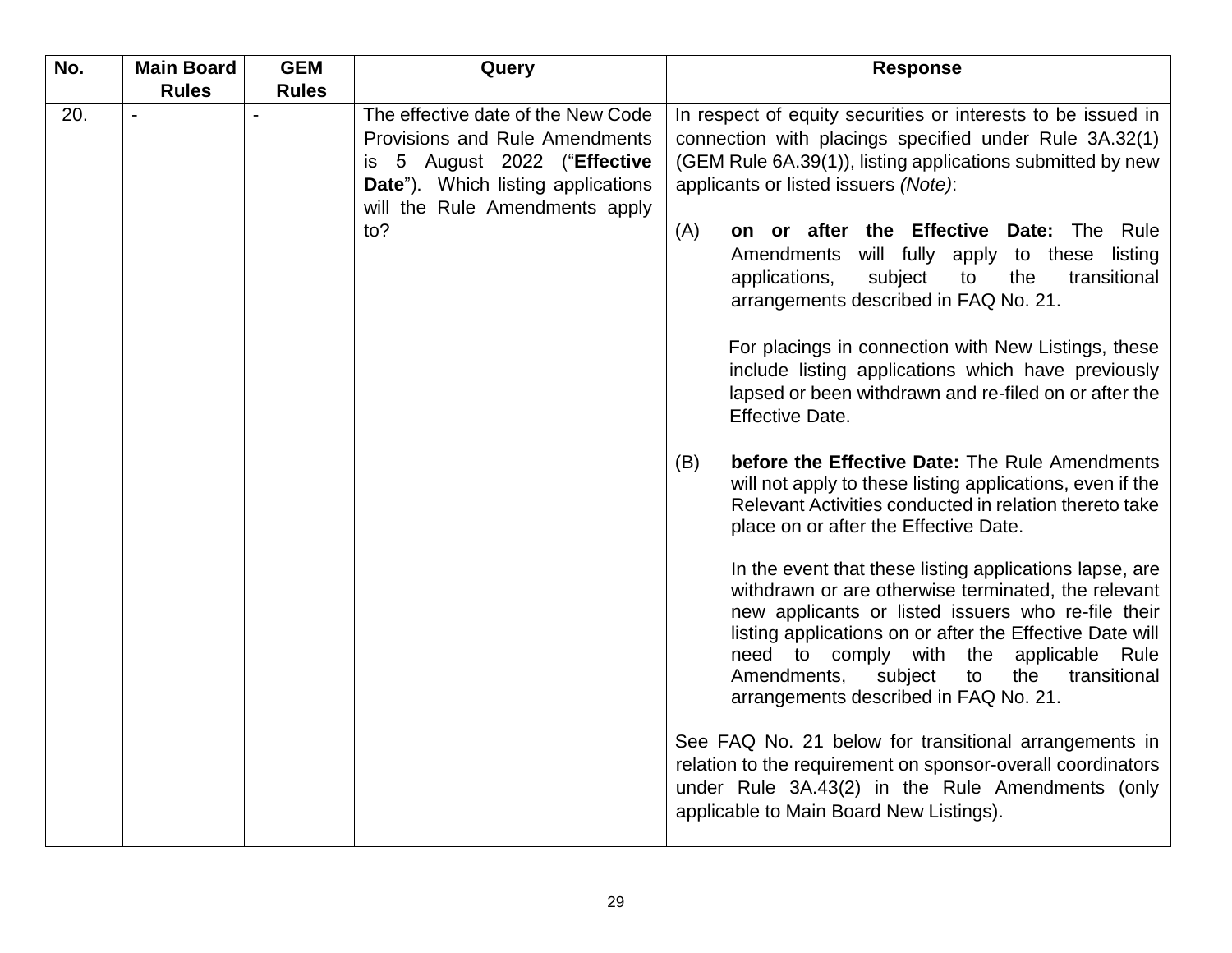| No. | <b>Main Board</b> | <b>GEM</b>   | Query                                                                                                                                                                                                                                                                                                                                                                                                                                                                                                                                                                                                                                                                                                 | <b>Response</b>                                                                                                                                                                                                                                                                                                                                                                                                                                                                                                                                                                                                                                                                                                                                                                                                                  |  |
|-----|-------------------|--------------|-------------------------------------------------------------------------------------------------------------------------------------------------------------------------------------------------------------------------------------------------------------------------------------------------------------------------------------------------------------------------------------------------------------------------------------------------------------------------------------------------------------------------------------------------------------------------------------------------------------------------------------------------------------------------------------------------------|----------------------------------------------------------------------------------------------------------------------------------------------------------------------------------------------------------------------------------------------------------------------------------------------------------------------------------------------------------------------------------------------------------------------------------------------------------------------------------------------------------------------------------------------------------------------------------------------------------------------------------------------------------------------------------------------------------------------------------------------------------------------------------------------------------------------------------|--|
|     | <b>Rules</b>      | <b>Rules</b> |                                                                                                                                                                                                                                                                                                                                                                                                                                                                                                                                                                                                                                                                                                       |                                                                                                                                                                                                                                                                                                                                                                                                                                                                                                                                                                                                                                                                                                                                                                                                                                  |  |
|     |                   |              |                                                                                                                                                                                                                                                                                                                                                                                                                                                                                                                                                                                                                                                                                                       | In the case of a New Listing, this refers to a listing<br>Note:<br>application under Form A1 in Appendix 5 (or<br>Form A in Appendix 5 for a GEM new applicant)<br>for listing of equity securities, or Form A2 in<br>Appendix 5 for listing of interests in a collective<br>investment scheme. In other cases, this refers to<br>a listing application under Form C1 in Appendix<br>5 (or Form B in Appendix 5 for a GEM new<br>applicant) for listing of equity securities, Form C3<br>in Appendix 5 for listing of interests in a collective<br>investment scheme, or Form C3Z in Appendix 5<br>for listing of interests in an investment company<br>(as defined in Rule 21.01).                                                                                                                                              |  |
| 21. | 3A.43             | N/A          | In the event that a Main Board new<br>applicant has already appointed a<br>sponsor for its proposed New<br>Listing (that involves a placing)<br>before the Effective Date, is it<br>required to terminate the existing<br>sponsor engagement and re-<br>appoint the relevant intermediary<br>as a sponsor and an overall<br>coordinator (or re-appoint the<br>relevant intermediary as a sponsor<br>and appoint an intermediary within<br>its group of companies ("group<br>company")<br>overall<br>as<br>an<br>coordinator) at the same time for<br>the purpose of complying with the<br>requirement on sponsor-overall<br>coordinators under Rule 3A.43(2) if<br>the new applicant (A) re-files its | In general, sponsors are reminded of their responsibilities<br>to advise their issuer clients on compliance with the rules<br>and regulations that are expected to apply to the relevant<br>listing applications at the relevant times.<br>Re-filings of listing applications of Main Board<br>(A)<br>new applicants submitted before the Effective<br>Date ("Pre-existing Listing Applications")<br>As set out in the "Information Paper on (i) Rule<br>amendments on bookbuilding and placing activities<br>in equity capital market transactions and sponsor<br>coupling to complement the SFC's new Code of<br>Conduct provisions; and (ii) housekeeping Rule<br>amendments" published by the Exchange on 22 April<br>2022 and FAQ No. 20 above, the Rule Amendments<br>will not apply to Pre-existing Listing Applications. |  |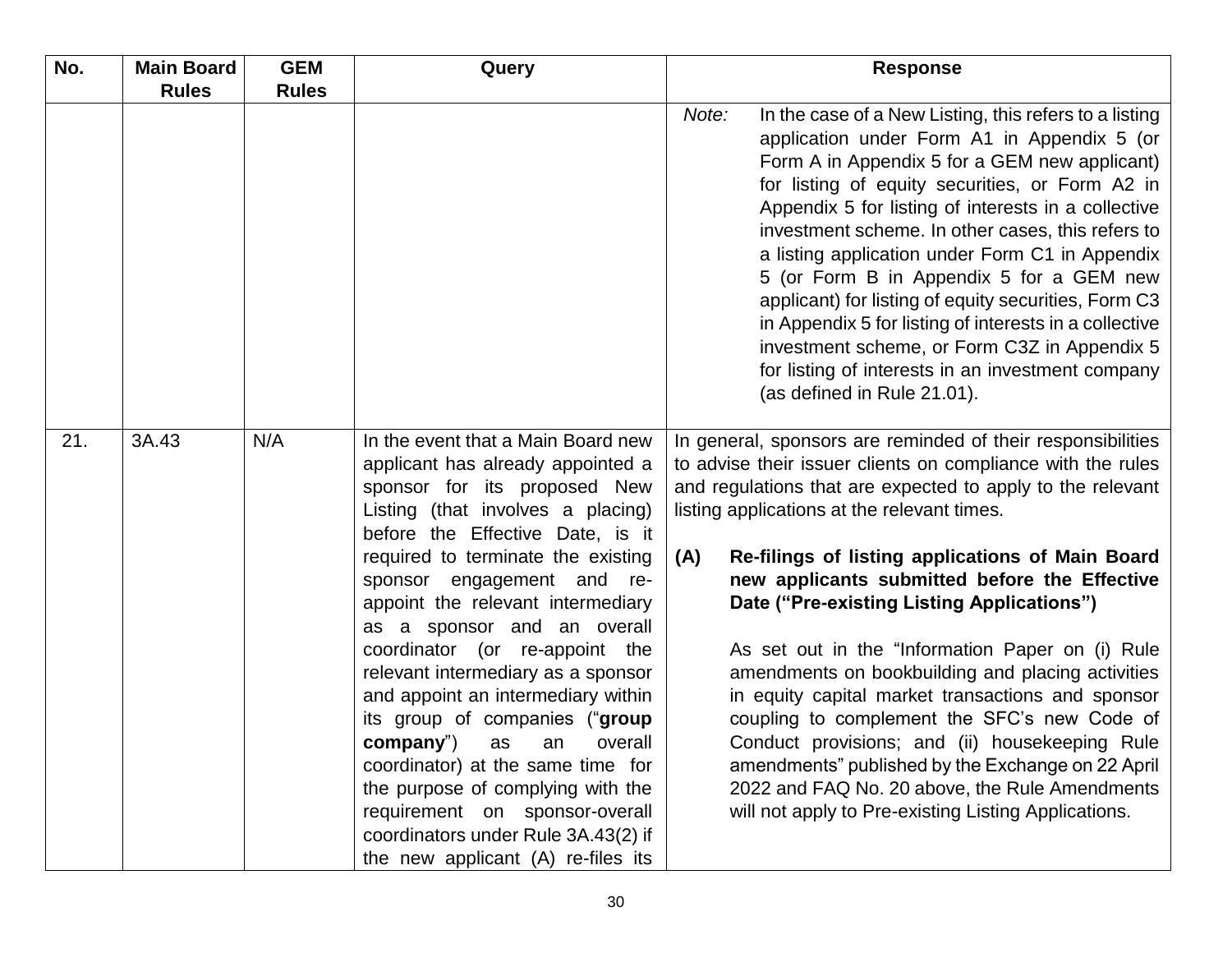| No. | <b>Main Board</b> | <b>GEM</b>   | Query                                                                                                                                                                                                    | <b>Response</b>                                                                                                                                                                                                                                                                                                                                                          |
|-----|-------------------|--------------|----------------------------------------------------------------------------------------------------------------------------------------------------------------------------------------------------------|--------------------------------------------------------------------------------------------------------------------------------------------------------------------------------------------------------------------------------------------------------------------------------------------------------------------------------------------------------------------------|
|     | <b>Rules</b>      | <b>Rules</b> |                                                                                                                                                                                                          |                                                                                                                                                                                                                                                                                                                                                                          |
|     |                   |              | listing application on or after the<br>Effective Date after the previous<br>listing application lapses, or (B)<br>files its listing application for the<br>first time on or after the Effective<br>Date? | This means that Main Board new applicants are not<br>required to appoint an overall coordinator or a<br>sponsor-overall coordinator or comply with Rule<br>3A.43(2) in respect of such Pre-existing Listing<br>Applications. In the event that the Pre-existing<br>Listing Application lapses and is re-filed (Note 1) on<br>or after the Effective Date, provided that: |
|     |                   |              |                                                                                                                                                                                                          | the existing independent sponsor has been<br>(i)<br>appointed as such before the Effective Date<br>and at least 2 months before the submission of<br>the re-filing, and the notification of the sponsor<br>engagement has been submitted to the<br>Exchange in accordance with Rule 3A.02A(1)<br>and in any event before the Effective Date<br>(Notes 2 and 4);          |
|     |                   |              |                                                                                                                                                                                                          | (ii)<br>the independent sponsor referred to in<br>condition (i) above or its group company has<br>also been appointed as an overall coordinator<br>for the purpose of Rule 3A.43 before the<br><b>Effective Date and at least 2 months before the</b><br>submission of the re-filing (Notes 3 and 5);                                                                    |
|     |                   |              |                                                                                                                                                                                                          | the engagements of such sponsor and overall<br>(iii)<br>coordinator remain valid and effective as at the<br>time of the re-filing; and                                                                                                                                                                                                                                   |
|     |                   |              |                                                                                                                                                                                                          | the re-filing is submitted within 3 months from<br>(iv)<br>the lapse of the last listing application,                                                                                                                                                                                                                                                                    |
|     |                   |              |                                                                                                                                                                                                          | we would accept the overall coordinator referred to<br>in condition (ii) above as having been duly appointed                                                                                                                                                                                                                                                             |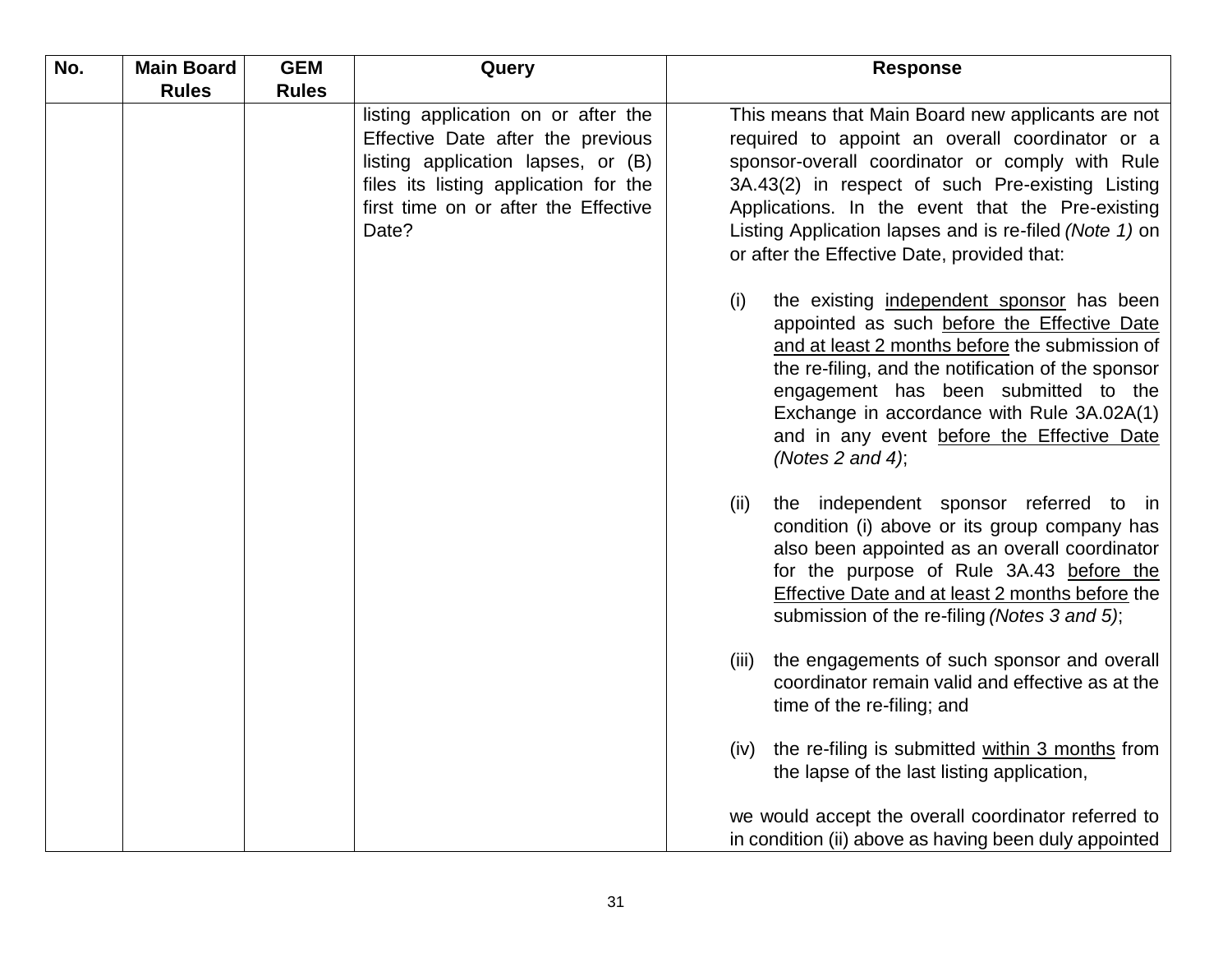| No. | <b>Main Board</b> | <b>GEM</b>   | Query |     | <b>Response</b>                                                                                                                                                                                                                                                                                                                                                                                                                                                                                                                                                                                                                                        |
|-----|-------------------|--------------|-------|-----|--------------------------------------------------------------------------------------------------------------------------------------------------------------------------------------------------------------------------------------------------------------------------------------------------------------------------------------------------------------------------------------------------------------------------------------------------------------------------------------------------------------------------------------------------------------------------------------------------------------------------------------------------------|
|     | <b>Rules</b>      | <b>Rules</b> |       |     |                                                                                                                                                                                                                                                                                                                                                                                                                                                                                                                                                                                                                                                        |
|     |                   |              |       |     | as a sponsor-overall coordinator for the purpose of<br>Rule 3A.43 even though its appointment as an<br>overall coordinator was not made at the same time<br>as it or its group company was appointed as a<br>sponsor.                                                                                                                                                                                                                                                                                                                                                                                                                                  |
|     |                   |              |       | (B) | Certain listing applications submitted by Main<br>Board new applicants for the first time on or after<br>the Effective Date and their subsequent re-filings                                                                                                                                                                                                                                                                                                                                                                                                                                                                                            |
|     |                   |              |       |     | In the event that a Main Board new listing application<br>is submitted for the first time on or after the Effective<br>Date, the Rule Amendments shall apply. This means<br>that, amongst other things, the Main Board new<br>applicant whose listing is expected to involve a<br>placing should appoint at least one sponsor-overall<br>coordinator in accordance with the New Code<br>Provisions and the Rule Amendments.                                                                                                                                                                                                                            |
|     |                   |              |       |     | However, we acknowledge that where a sponsor<br>mandate has been entered into before the<br>publication of the Rule Amendments (i.e. 22 April<br>2022) (" <b>Publication Date</b> ") but the listing application<br>is only ready for submission on or after the Effective<br>Date, the new applicant might not be able to strictly<br>comply with the requirement to appoint the sponsor<br>and the overall coordinator at the same time for the<br>purpose of complying with the requirement on<br>sponsor-overall coordinators under Rule 3A.43(2)<br>when it submits the listing application for the first time<br>on or after the Effective Date. |
|     |                   |              |       |     | The purpose of the Rule Amendments is not to<br>require such new applicant to terminate the existing                                                                                                                                                                                                                                                                                                                                                                                                                                                                                                                                                   |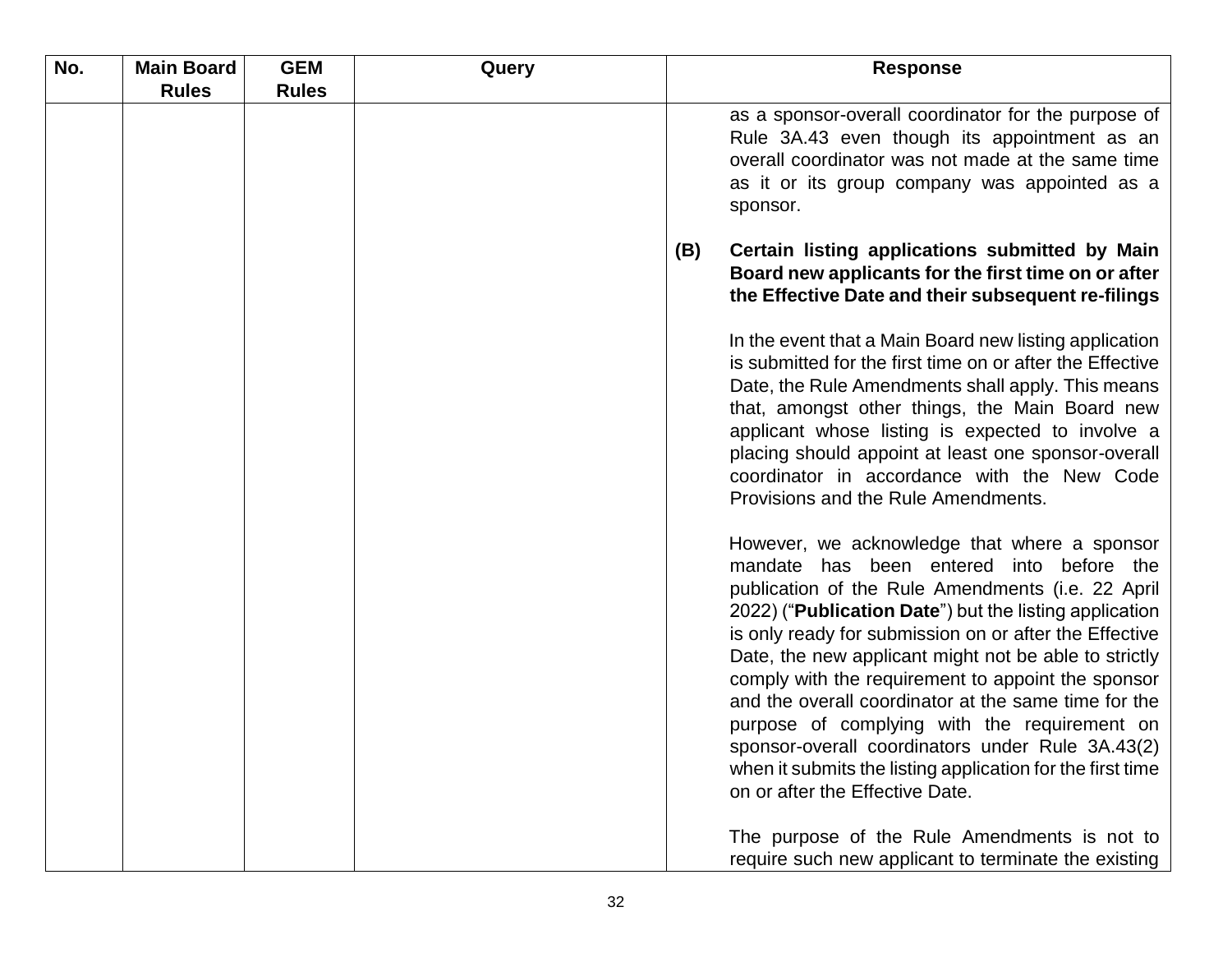| No. | <b>Main Board</b> | <b>GEM</b>   | Query | <b>Response</b>                                                                                                                                                                                                                                                                                                                                |
|-----|-------------------|--------------|-------|------------------------------------------------------------------------------------------------------------------------------------------------------------------------------------------------------------------------------------------------------------------------------------------------------------------------------------------------|
|     | <b>Rules</b>      | <b>Rules</b> |       |                                                                                                                                                                                                                                                                                                                                                |
|     |                   |              |       | sponsor engagement and re-appoint the relevant<br>intermediary as a sponsor and an overall coordinator<br>(or re-appoint the relevant intermediary as a sponsor<br>and appoint its group company as an overall<br>coordinator) in connection with such application and<br>subsequent re-filings, provided that:                                |
|     |                   |              |       | the new applicant has already appointed an<br>(i)<br>independent sponsor before the Publication<br>Date, and the notification of the sponsor<br>engagement has been submitted to the<br>Exchange in accordance with Rule 3A.02A(1)<br>before the Publication Date (Note 4);                                                                    |
|     |                   |              |       | the independent sponsor referred to in<br>(ii)<br>condition (i) above or its group company has<br>also been appointed as an overall coordinator<br>(Note 3) for the purpose of Rule 3A.43 before<br>the Effective Date and at least 2 months before<br>the submission of the initial application or re-<br>filing (where applicable) (Note 5); |
|     |                   |              |       | the engagements of such sponsor and overall<br>(iii)<br>coordinator remain valid and effective as at the<br>time of the submission of the initial application<br>or re-filing (where applicable); and                                                                                                                                          |
|     |                   |              |       | where applicable, the re-filing is submitted<br>(iv)<br>within 3 months from the lapse of the last listing<br>application.                                                                                                                                                                                                                     |
|     |                   |              |       | Provided that the four conditions described above in<br>Part (B) are met, we would accept the overall<br>coordinator referred to in condition (ii) above as                                                                                                                                                                                    |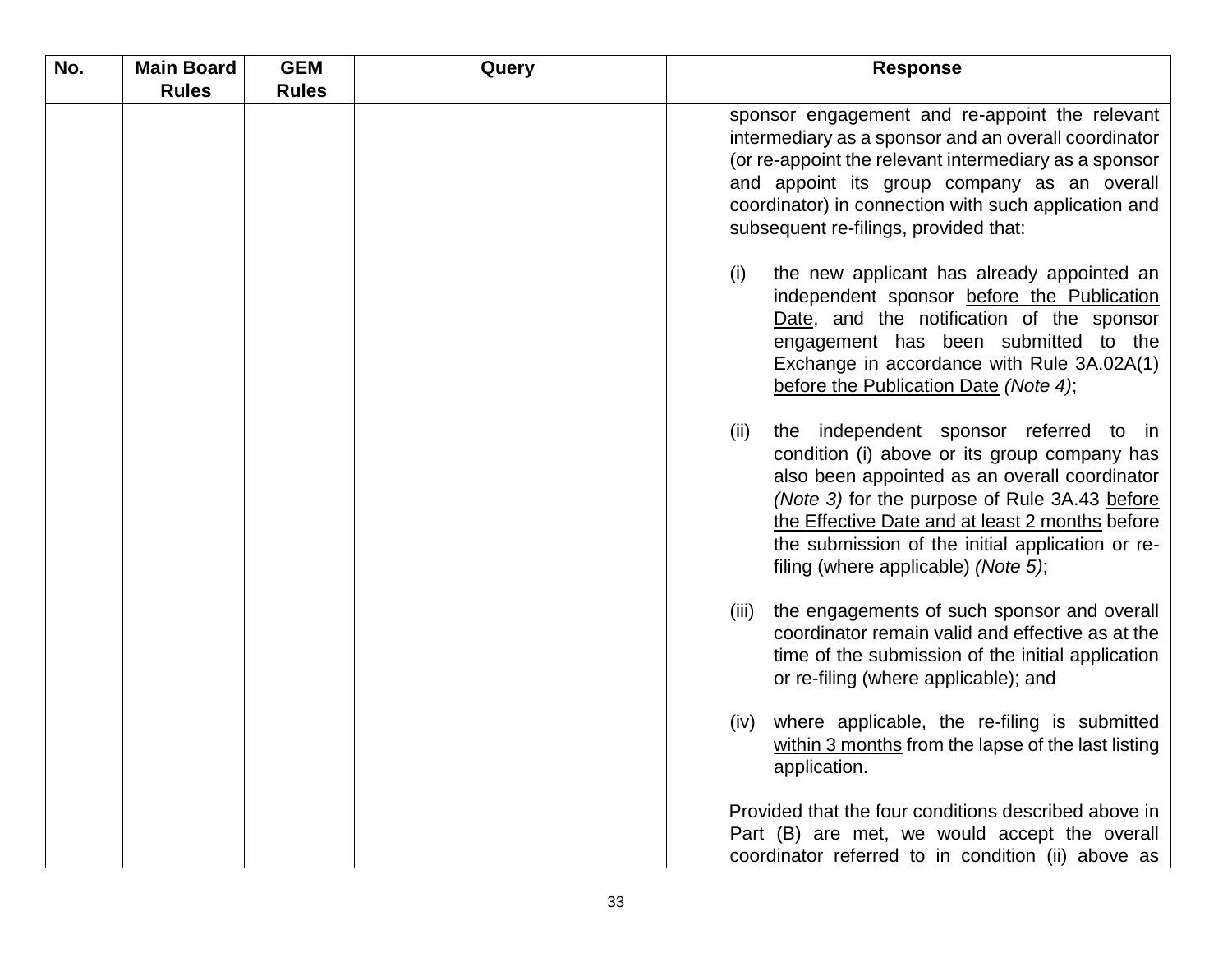| No. | <b>Main Board</b> | <b>GEM</b>   | Query | <b>Response</b>                                                                                                                                                                                                                                                                                                                                                                                                                                                                                                                                                                                                                                                                                                                                                                                                                                                                                                                                              |  |
|-----|-------------------|--------------|-------|--------------------------------------------------------------------------------------------------------------------------------------------------------------------------------------------------------------------------------------------------------------------------------------------------------------------------------------------------------------------------------------------------------------------------------------------------------------------------------------------------------------------------------------------------------------------------------------------------------------------------------------------------------------------------------------------------------------------------------------------------------------------------------------------------------------------------------------------------------------------------------------------------------------------------------------------------------------|--|
|     | <b>Rules</b>      | <b>Rules</b> |       |                                                                                                                                                                                                                                                                                                                                                                                                                                                                                                                                                                                                                                                                                                                                                                                                                                                                                                                                                              |  |
|     |                   |              |       | having been duly appointed as a sponsor-overall                                                                                                                                                                                                                                                                                                                                                                                                                                                                                                                                                                                                                                                                                                                                                                                                                                                                                                              |  |
|     |                   |              |       | coordinator for the purpose of Rule 3A.43.                                                                                                                                                                                                                                                                                                                                                                                                                                                                                                                                                                                                                                                                                                                                                                                                                                                                                                                   |  |
|     |                   |              |       |                                                                                                                                                                                                                                                                                                                                                                                                                                                                                                                                                                                                                                                                                                                                                                                                                                                                                                                                                              |  |
|     |                   |              |       | Under the circumstances where the conditions described<br>above in Part $(A)$ or $(B)$ (as the case may be) are met, no<br>application is required to be submitted by an new applicant<br>or its sponsor for the Exchange's consent for following the<br>relevant transitional arrangement) However, where a new<br>applicant intends to make use of the transitional<br>arrangement in Part (A) or (B) above (as the case may be),<br>the sponsor of the new applicant shall notify the Exchange<br>in writing of the appointment of the overall coordinator<br>under condition (ii) in Part (A) or (B) as soon as practicable<br>after such appointment is made.                                                                                                                                                                                                                                                                                           |  |
|     |                   |              |       | Notes:                                                                                                                                                                                                                                                                                                                                                                                                                                                                                                                                                                                                                                                                                                                                                                                                                                                                                                                                                       |  |
|     |                   |              |       | This applies to subsequent re-filings as well provided<br>1.<br>that the conditions set out in Part (A) above are met.<br>For the avoidance of doubt, if the notification of the<br>2.<br>initial sponsor engagement of the<br>existing<br>independent sponsor had previously been submitted<br>to the Exchange in accordance with Rule 3A.02A(1),<br>such notification will not need to be re-submitted to the<br>Exchange for the purpose of fulfilling condition (i) of<br>Part (A) above.<br>For the avoidance of doubt, in respect of a sponsor-<br>3.<br>overall coordinator other than that referred to in<br>condition (ii) in Parts (A) and (B) above (e.g. if the<br>engagement of the sponsor-overall coordinator<br>referred to in condition (ii) above ceases and another<br>intermediary or intermediaries is/are engaged as a<br>replacement sponsor-overall coordinator), a Main<br>Board new applicant shall comply fully with, inter alia, |  |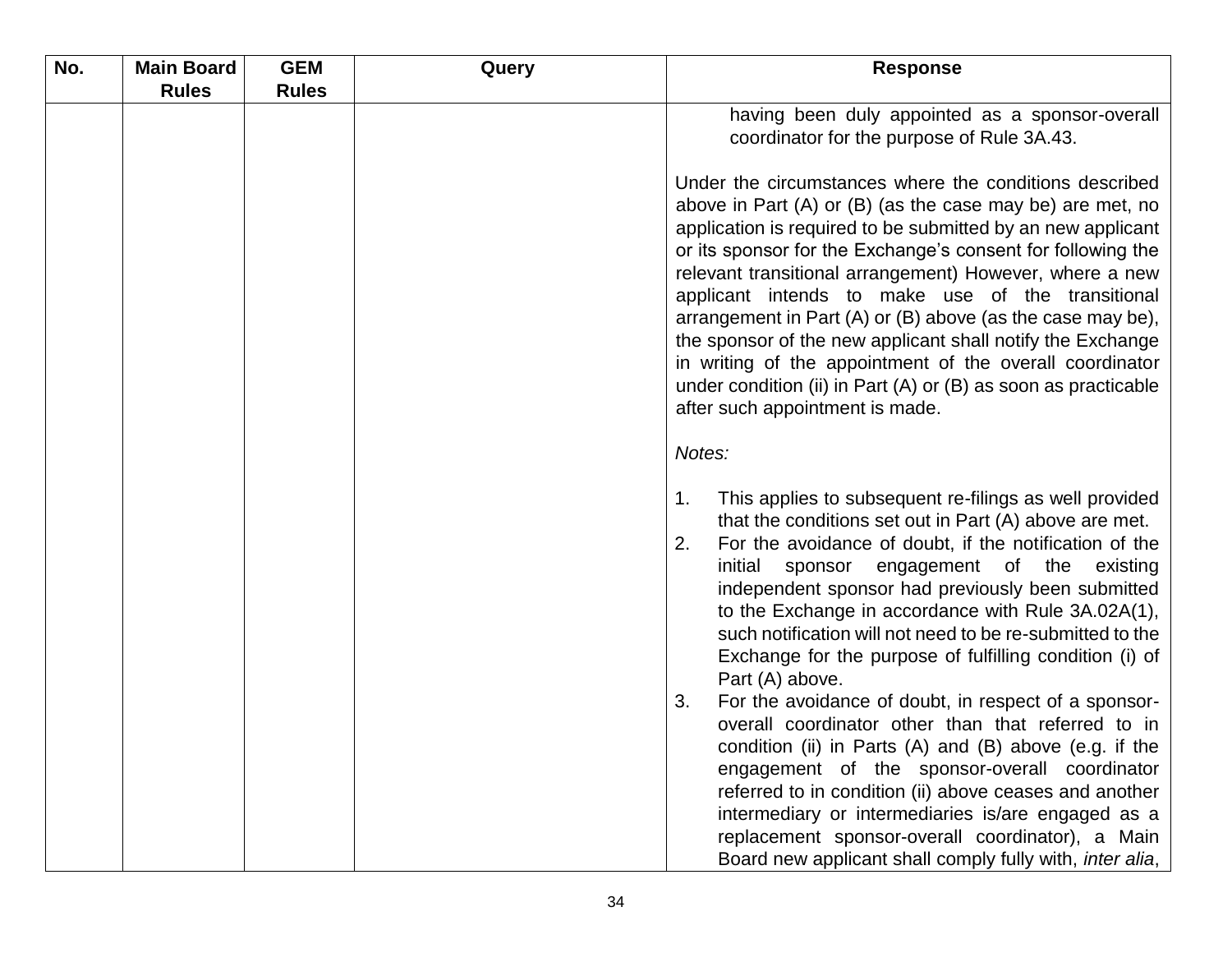| No. | <b>Main Board</b> | <b>GEM</b>   | Query | <b>Response</b>                                                                                                                                                                                                                                                                                                                                                                                                                                                                                                                                                                                                                                                                                                                                                                                                                                                                                                           |
|-----|-------------------|--------------|-------|---------------------------------------------------------------------------------------------------------------------------------------------------------------------------------------------------------------------------------------------------------------------------------------------------------------------------------------------------------------------------------------------------------------------------------------------------------------------------------------------------------------------------------------------------------------------------------------------------------------------------------------------------------------------------------------------------------------------------------------------------------------------------------------------------------------------------------------------------------------------------------------------------------------------------|
|     | <b>Rules</b>      | <b>Rules</b> |       |                                                                                                                                                                                                                                                                                                                                                                                                                                                                                                                                                                                                                                                                                                                                                                                                                                                                                                                           |
|     |                   |              |       | Rule 3A.43, including the requirement under Rule<br>3A.43(2) to make sure that the appointments of the<br>sponsor and the overall coordinator in respect of such<br>sponsor-overall coordinator are made at the same<br>time.<br>In line with Rule 18B.78, references to "2 months" in<br>4.<br>condition (i) in Parts (A) and (B) above shall be<br>modified to 1 month in the case of a placing involving<br>bookbuilding activities (as defined under the Code of<br>Conduct) in connection with the New Listing of a<br>SPAC.<br>References to "2 months" in condition (ii) in Parts (A)<br>5.<br>and (B) above shall be modified to 1 month in the case<br>of a placing involving bookbuilding activities (as<br>defined under the Code of Conduct) in connection with<br>the New Listing of a SPAC. See also FAQ No. 9A                                                                                             |
|     |                   |              |       | above.<br>Considering the new obligations and<br>additional<br>responsibilities under the Rule Amendments, Main Board<br>new applicants are reminded to take into account the<br>conditions set out above if they wish to rely on the<br>transitional arrangements to avoid any unintended delay in<br>their listing timetables and be mindful of, among others, (a)<br>the timing for negotiating and entering into a new/additional<br>engagement with their existing independent sponsor (or its<br>group company) and/or overall coordinator; (b) the<br>preparation required in advance for a re-filing to be<br>submitted within 3 months from the lapse of the last listing<br>application; and (c) any contingencies which may result in<br>a re-filing on or after the Effective Date (e.g. delay of the<br>listing date to after the Effective Date and lapse of the listing<br>application shortly before it). |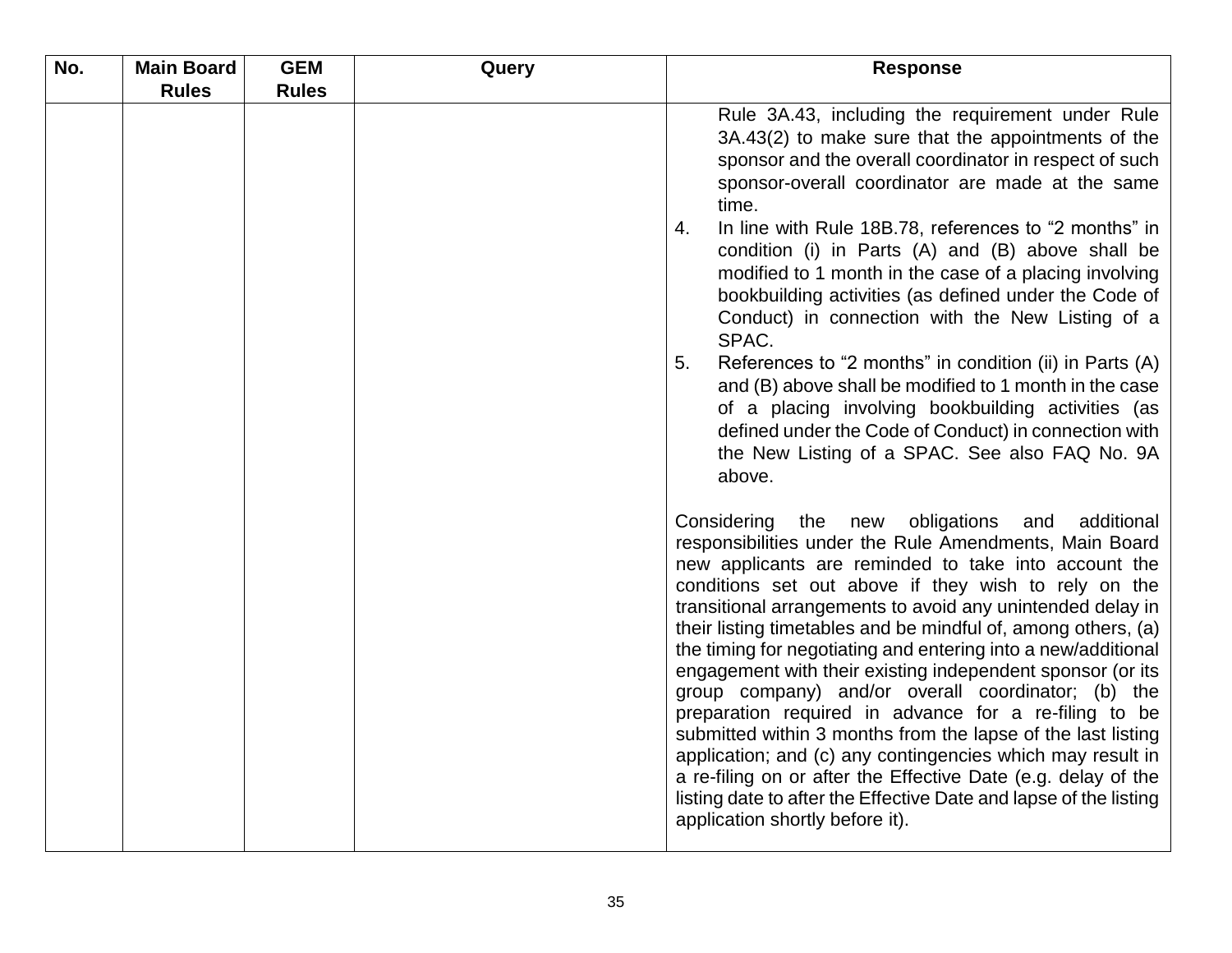| No. | <b>Main Board</b><br><b>Rules</b>                                                          | <b>GEM</b><br><b>Rules</b>                                                              | Query                                                                                                                                                                                                                                                                                                                    | <b>Response</b>                                                                                                                                                                                                                                                                                                                                                                                                                                                                                                                                                                                                                                                                                                                                                                                                                                                                                                                                                                                        |
|-----|--------------------------------------------------------------------------------------------|-----------------------------------------------------------------------------------------|--------------------------------------------------------------------------------------------------------------------------------------------------------------------------------------------------------------------------------------------------------------------------------------------------------------------------|--------------------------------------------------------------------------------------------------------------------------------------------------------------------------------------------------------------------------------------------------------------------------------------------------------------------------------------------------------------------------------------------------------------------------------------------------------------------------------------------------------------------------------------------------------------------------------------------------------------------------------------------------------------------------------------------------------------------------------------------------------------------------------------------------------------------------------------------------------------------------------------------------------------------------------------------------------------------------------------------------------|
|     |                                                                                            |                                                                                         |                                                                                                                                                                                                                                                                                                                          | We have set out some illustrative examples highlighting the<br>key dates in respect of the transitional arrangements in the<br>Appendix.                                                                                                                                                                                                                                                                                                                                                                                                                                                                                                                                                                                                                                                                                                                                                                                                                                                               |
|     |                                                                                            |                                                                                         |                                                                                                                                                                                                                                                                                                                          | (Updated in May 2022)                                                                                                                                                                                                                                                                                                                                                                                                                                                                                                                                                                                                                                                                                                                                                                                                                                                                                                                                                                                  |
| 22. | $2.07C(6)(a)$ ,<br>3A.37,<br>$3A.41(2)$ ,<br>$9.08(2)$ ,<br>12.01C,<br>Practice<br>Note 22 | $16.19(1)$ ,<br>6A.44,<br>$6A.46(2)$ ,<br>$12.10(2)$ ,<br>16.01C,<br>Practice<br>Note 5 | A new applicant has submitted a<br>listing<br>before<br>application<br>the<br>Effective Date, which remains valid<br>as at the Effective Date. If the new<br>applicant appoints or terminates<br>the engagement of an overall<br>coordinator after the Effective Date,<br>does it need to publish an OC<br>Announcement? | In the scenario described, the new applicant will not be<br>required to publish an OC Announcement on the<br>appointment or termination of the engagement of an overall<br>coordinator that takes place after the Effective Date, as the<br>Rule Amendments are not applicable to listing applications<br>submitted prior to the Effective Date. For example, if a new<br>applicant submits a listing application 1 week before the<br>Effective Date, it will not be required to publish an OC<br>Announcement in respect of the appointment of an overall<br>coordinator during the 2-week period following the<br>submission date of the listing application (even if such<br>appointment takes place in the first week following the<br>Effective Date).<br>In the event the new applicant re-files a listing application<br>on or after the Effective Date, it will need to comply with the<br>applicable Rule Amendments, including those in relation to<br>the publication of OC Announcements. |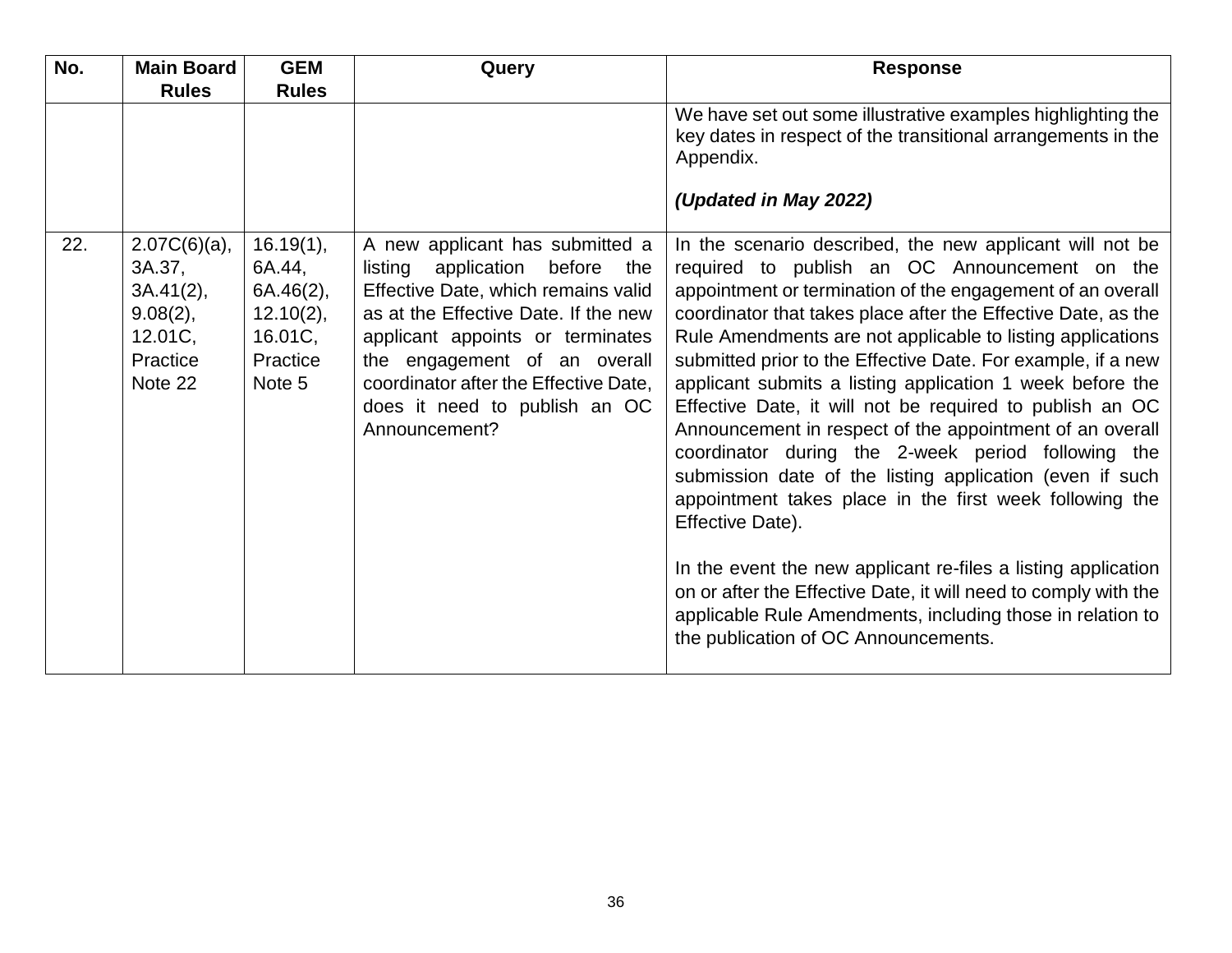#### **Appendix**

If a Main Board new applicant expects a potential need to re-file or submit its first listing application\* on or after the Effective Date, the following examples# illustrate the key dates that should be noted for fulfilling the conditions in Part (A) ("Part (A)") or Part (B) ("**Part (B)**")\* in FAQ No. 21 above in order to follow the transitional arrangements in relation to compliance with Rule 3A.43(2) in the Rule Amendments:

|                            | <i>illustration</i><br>(For<br>only)<br>Date of lapse of<br>the last listing<br>application | (For illustration only)<br>Date of appointment of the<br>independent<br>existing<br>sponsor (referred to in<br>condition (i) in Part (A) or<br>(B)*) ("Existing Sponsor") | (For illustration only)<br>Date of appointment of the<br><b>Existing Sponsor or its</b><br>group company as an overall<br>coordinator for the purpose<br>of Rule 3A.43 | Earliest date** of re-filing or<br>first submission*<br>under<br>Part (A) or $(B)^*$ : |
|----------------------------|---------------------------------------------------------------------------------------------|---------------------------------------------------------------------------------------------------------------------------------------------------------------------------|------------------------------------------------------------------------------------------------------------------------------------------------------------------------|----------------------------------------------------------------------------------------|
| <b>Re-filing</b><br>under  | 5 May 2022                                                                                  | 1 May 2021                                                                                                                                                                | 5 June 2022                                                                                                                                                            | 5 August 2022                                                                          |
| Part (A)                   | 4 July 2022                                                                                 |                                                                                                                                                                           | 4 August 2022                                                                                                                                                          | 4 October 2022                                                                         |
|                            | 4 July 2022                                                                                 |                                                                                                                                                                           | 5 August 2022                                                                                                                                                          | $N/A$ (Note 1)                                                                         |
|                            | 4 May 2022                                                                                  |                                                                                                                                                                           | 5 June 2022                                                                                                                                                            | $N/A$ (Note 2)                                                                         |
| <b>First</b><br>submission | N/A                                                                                         | 21 April 2022                                                                                                                                                             | 5 June 2022                                                                                                                                                            | 5 August 2022                                                                          |
| under<br>Part (B)          |                                                                                             | 21 April 2022                                                                                                                                                             | 4 August 2022                                                                                                                                                          | 4 October 2022                                                                         |
|                            |                                                                                             | 22 April 2022                                                                                                                                                             | 4 August 2022                                                                                                                                                          | $N/A$ (Note 3)                                                                         |
|                            |                                                                                             | 21 April 2022                                                                                                                                                             | 5 August 2022                                                                                                                                                          | $N/A$ (Note 4)                                                                         |

*\* As the case may be*

*\*\* Earliest date in order to comply with the requirement of appointing the overall coordinator in condition (ii) of Part (A) or Part (B)\* in FAQ No. 21 at least 2 months before the re-filing or first submission\**

*#For the avoidance of doubt, the illustrative examples in this Appendix do not apply to a placing involving bookbuilding activities (as defined under the Code of Conduct) in connection with the New Listing of a SPAC. Please refer to Notes 4 and 5 to FAQ No. 21 for details. (Added in May 2022)*